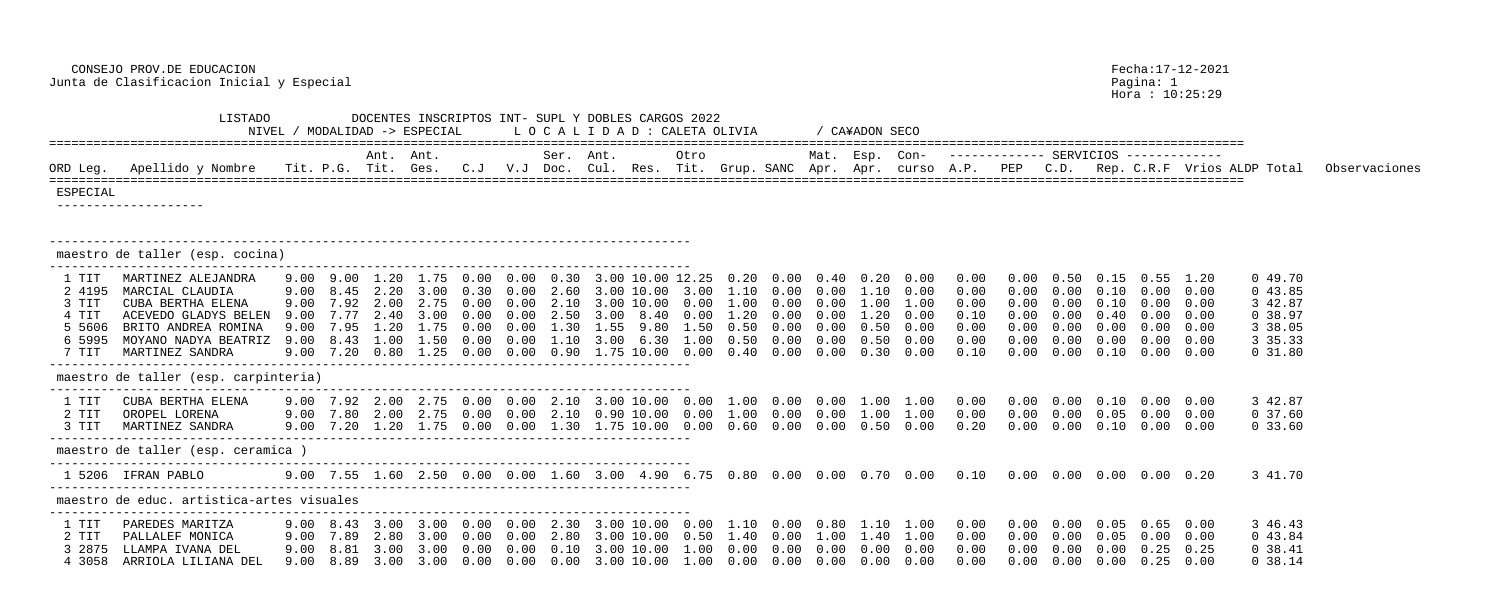5 3049 ARRIOLA SILVIA 9.00 8.63 3.00 3.00 0.00 0.00 0.00 3.00 10.00 1.25 0.00 0.00 0.00 0.00 0.00 0.00 0.00 0.00 0.00 0.25 0.00 0 38.13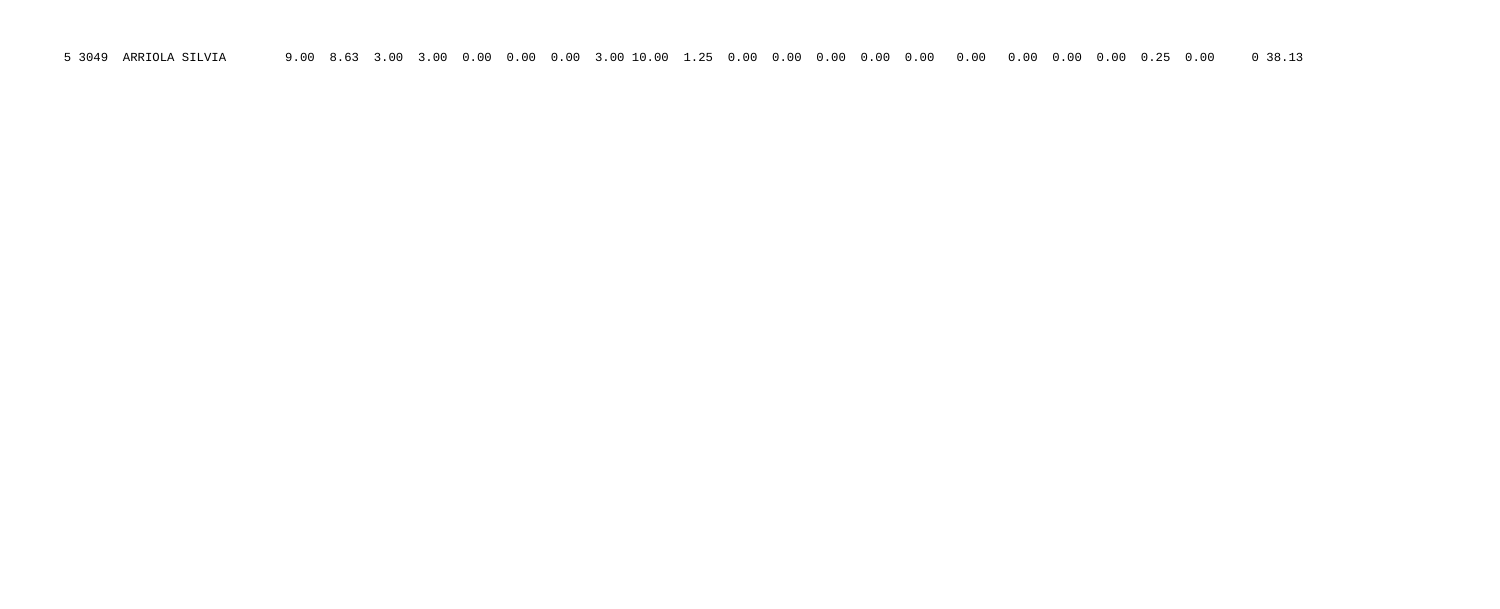|                                                                                                                                          | <b>LISTADO</b><br>NIVEL                                                                                                                                                                                                                                                                                                                            |                                                                                                      |                                                                              |                                                                           | MODALIDAD -> ESPECIAL                                                                                              |                                                                                              |                                                                                                          |                                                                                      | DOCENTES INSCRIPTOS INT- SUPL Y DOBLES CARGOS 2022<br>L O C A L I D A D : CALETA OLIVIA                                                                                                                                                                                                                                  |                                                              |                                                                                      |                                                                                                      |                                                                                                      | CA¥ADON SECO                                                                                         |                                                                                                      |                                                                                                              |                                                                    |                                                                                |                                                                                                   |                                                                                                                                                                                                                                                |                                                                              |                                                                                                                                                                      |               |
|------------------------------------------------------------------------------------------------------------------------------------------|----------------------------------------------------------------------------------------------------------------------------------------------------------------------------------------------------------------------------------------------------------------------------------------------------------------------------------------------------|------------------------------------------------------------------------------------------------------|------------------------------------------------------------------------------|---------------------------------------------------------------------------|--------------------------------------------------------------------------------------------------------------------|----------------------------------------------------------------------------------------------|----------------------------------------------------------------------------------------------------------|--------------------------------------------------------------------------------------|--------------------------------------------------------------------------------------------------------------------------------------------------------------------------------------------------------------------------------------------------------------------------------------------------------------------------|--------------------------------------------------------------|--------------------------------------------------------------------------------------|------------------------------------------------------------------------------------------------------|------------------------------------------------------------------------------------------------------|------------------------------------------------------------------------------------------------------|------------------------------------------------------------------------------------------------------|--------------------------------------------------------------------------------------------------------------|--------------------------------------------------------------------|--------------------------------------------------------------------------------|---------------------------------------------------------------------------------------------------|------------------------------------------------------------------------------------------------------------------------------------------------------------------------------------------------------------------------------------------------|------------------------------------------------------------------------------|----------------------------------------------------------------------------------------------------------------------------------------------------------------------|---------------|
| ORD Leg.                                                                                                                                 | Apellido y Nombre                                                                                                                                                                                                                                                                                                                                  |                                                                                                      | Tit. P.G. Tit. Ges.                                                          | Ant. Ant.                                                                 |                                                                                                                    | $C \cdot J$                                                                                  |                                                                                                          | Ser. Ant.                                                                            | V.J Doc. Cul. Res. Tit. Grup. SANC Apr. Apr. curso A.P.                                                                                                                                                                                                                                                                  | Otro                                                         |                                                                                      |                                                                                                      |                                                                                                      | Mat. Esp. Con-                                                                                       |                                                                                                      | ------------- SERVICIOS -------------                                                                        | PEP                                                                | C.D.                                                                           |                                                                                                   |                                                                                                                                                                                                                                                |                                                                              | Rep. C.R.F Vrios ALDP Total                                                                                                                                          | Observaciones |
| 7 3818<br>8 4941<br>9 3179<br>10 3528<br>11 3538<br>12 2814<br>13 3378<br>14 4878<br>15 5303<br>16 6100<br>17 4098<br>18 7281<br>19 7098 | 6 6442 MARTINEZ NORMA<br>CARRIZO ROSARIO DEL<br>MILLAN SONIA<br>CORDOBA ALEJANDRA<br>SALABERRY VALERIA<br>CRUZ ESPERANZA DE<br>DIAZ BLAS OSCAR<br>REARTE SANDRA<br>AVALOS VERONICA<br>VILLARROEL YESICA<br>VASQUEZ SILVANA<br>AVILA MARIA NIDIA<br>VILCHE SOFIA<br>GUTIERREAZ GOMEZ                                                                | 9.00<br>9.00<br>9.00<br>9.00<br>9.00<br>9.00<br>9.00<br>9.00<br>9.00<br>9.00<br>9.00<br>9.00<br>9.00 | 7.98<br>8.15<br>7.96<br>7.00<br>8.00<br>7.31<br>8.71<br>8.35<br>7.73<br>7.51 | 3.00<br>2.80<br>2.80<br>2.60<br>3.00<br>9.43 1.40<br>1.00<br>2.00<br>0.20 | 3.00<br>8.62 3.00 1.75<br>3.00 3.00<br>3.00<br>3.00<br>$3.00$ 3.00<br>3.00<br>1.75<br>2.00<br>1.50<br>2.00<br>0.50 | 0.00<br>0.00<br>0.00<br>(1.00)<br>0.00<br>(0.00)<br>0.00<br>(1.00)<br>(0.00)<br>0.00<br>0.00 | 0.00<br>0.00<br>0.00<br>0.00<br>(1.00)<br>0.00<br>(10)<br>(1.00)<br>0.00<br>0.00<br>0.00<br>0.00<br>0.00 | 0.00<br>0.30<br>0.00<br>0.00<br>0.00<br>0.00<br>0.00<br>0.00<br>0.00<br>0.00<br>0.00 | 9.00 8.79 0.80 1.25 0.00 0.00 0.00 1.85 10.00 4.50 0.00 0.00 0.70 0.00 0.00<br>3.00 10.00<br>1.10 10.00 3.00<br>3.00 10.00 0.00 0.00<br>.90 10.00<br>1.55 10.00<br>1.70 10.00 0.00<br>$.55$ $10.00$<br>$0.00$ $10.00$<br>$0.00\;10.00\;0.00$<br>1.80 10.00<br>0.85 10.00<br>$0.40$ 10.00 2.00 0.00<br>$0\,.\,20$<br>7.00 | 0.00<br>0.00<br>1.00<br>0.00<br>0.00<br>0.00<br>0.00<br>0.00 | 0.00<br>0.00<br>0.00<br>0.00<br>0.00<br>0.00<br>0.00<br>0.00<br>0.00<br>0.00<br>0.00 | 0.00<br>0.00<br>0.00<br>0.00<br>0.00<br>0.00<br>0.00<br>0.00<br>0.00<br>0.00<br>0.00<br>0.00<br>0.00 | 0.80<br>0.00<br>0.00<br>1.00<br>1.00<br>0.20<br>0.00<br>0.00<br>0.10<br>0.00<br>0.00<br>0.00<br>0.00 | 0.00<br>0.00<br>0.00<br>0.00<br>0.00<br>0.00<br>0.00<br>0.00<br>0.00<br>0.00<br>0.00<br>0.00<br>0.00 | 0.00<br>0.00<br>0.00<br>0.00<br>0.00<br>0.00<br>0.00<br>0.00<br>0.00<br>0.00<br>0.00<br>0.00<br>0.00 | 0.00<br>0.00<br>0.00<br>0.00<br>0.00<br>0.00<br>0.00<br>0.00<br>0.00<br>0.00<br>0.00<br>0.00<br>0.00<br>0.00 | 0.00<br>0.00<br>0.00                                               | (1.00)<br>0.00<br>0.20<br>0.00<br>0.00<br>0.00<br>0.00<br>0.00<br>0.00<br>0.00 | 0.00<br>0.00<br>0.00<br>0.05<br>. 20<br>0.00<br>0.00<br>0.00<br>0.00<br>$0.00 \quad 0.00$<br>0.00 | $0.00$ $0.00$ $0.00$ $0.00$ $0.00$ $0.10$<br>0.00<br>0.00<br>$0.00 \t 0.05 \t 0.25 \t 0.00$<br>0.00<br>0.00<br>$0.00 \quad 0.00$<br>0.00<br>0.00<br>0.00<br>0.00<br>0.00<br>$0.00 \quad 0.00$<br>0.00                                          | 0.00<br>0.00<br>0.00<br>0.00<br>0.00<br>0.10<br>0.00<br>0.00<br>0.00<br>0.00 | 0, 36.99<br>0 36.78<br>0.36.77<br>0, 36.45<br>0, 35.86<br>0, 35.35<br>0, 34.95<br>0 33.66<br>0.32.56<br>0, 31.93<br>$0\,31.65$<br>$0\,31.58$<br>029.82<br>$0\,24.41$ |               |
|                                                                                                                                          | prof. educ. fisica                                                                                                                                                                                                                                                                                                                                 |                                                                                                      |                                                                              |                                                                           |                                                                                                                    |                                                                                              |                                                                                                          |                                                                                      |                                                                                                                                                                                                                                                                                                                          |                                                              |                                                                                      |                                                                                                      |                                                                                                      |                                                                                                      |                                                                                                      |                                                                                                              |                                                                    |                                                                                |                                                                                                   |                                                                                                                                                                                                                                                |                                                                              |                                                                                                                                                                      |               |
| 1 TIT<br>2 TIT<br>3 TIT<br>4 2318<br>6 1934<br>73778<br>8 1998<br>9 2881<br>10 TIT<br>11 2261<br>12 TON                                  | FONTANA PABLO DANIEL  9.00  7.49  3.00  3.00  0.00  0.00  3.00  3.00  10.00  0.50  1.80  0.00  0.00  1.80  1.00<br>COLQUE CANALE DAMIAN<br>VERA FABIAN HECTOR<br>PE¥ALBA CLAUDIA<br>5 3435 ALZOGARAY ROSA<br>CIMINO MARCELO<br>ALDERETE JOS• LUIS<br>SALDA¥O PABLO JOSE<br>OSES NORMA LUCRECIA<br>LUCERO SILVANA<br>ROBLEDO MARIO<br>PEREZ ADRIANA | 9.00<br>9.00<br>9.00<br>9.00                                                                         | 7.56<br>7.97<br>8.36                                                         | 3.00                                                                      | 2.80 3.00<br>3.00<br>3.00 3.00<br>7.39 3.00 3.00 0.00                                                              | 0.00<br>0.00<br>(1.00)                                                                       | 0.00<br>0.00<br>0.00<br>0.00                                                                             | 2.30<br>3.00<br>2.00<br>2.40                                                         | 2.90 10.00 0.00<br>3.00 10.00<br>3.00 10.00<br>3.00 10.00 0.00 1.20<br>9.00 7.60 3.00 3.00 0.00 0.00 0.00 3.00 10.00 4.25 0.00 0.00<br>9.00 6.36 2.80 3.00 0.00 0.00 0.00 3.00 9.10 4.00 0.00 0.00 0.00 0.00<br>9.00 7.69 3.00 3.00 0.00 0.00 2.40 2.35 9.80 0.00 1.20 0.00 0.00 1.20                                    | 0.00<br>0.00                                                 | 1.20<br>1.70<br>0.90                                                                 | 0.00<br>0.00<br>$0\,.\,00$                                                                           | 0.00<br>1.00<br>0.00                                                                                 | $0.00$ $0.00$ $1.20$<br>1.50<br>0.90<br>1.20<br>$0.00\quad 0.00$                                     | 1.00<br>0.00<br>0.00<br>0.00<br>0.00<br>0.00<br>0.00<br>1.00                                         | 0.00<br>0.00<br>0.00<br>0.00<br>0.00<br>0.00<br>0.00<br>0.10<br>0.00<br>0.00<br>0.00                         | 0.00<br>0.00<br>0.00<br>0.00<br>0.00<br>0.00<br>0.00<br>$0\,.\,00$ | 0.00<br>0.00<br>0.00<br>0.00                                                   | 3.00<br>1.10<br>2.05<br>. . 25<br>$0.00 \quad 0.15$<br>$0.10 \quad 0.35$                          | 0.00<br>0.00<br>1.00<br>0.50<br>0.25<br>0.80<br>$0.00 \quad 0.95 \quad 3.00$<br>$0.00$ $0.00$ $1.75$ $0.80$<br>$0.00 \t 0.25 \t 0.00 \t 0.00$<br>$0.00 \quad 0.20 \quad 0.00$<br>$0.00 \t 0.30 \t 0.25 \t 0.00$<br>$0.05$ $0.30$ $1.35$ $0.10$ | 0.10<br>0.25<br>0.05<br>0.00<br>0.00<br>0.00<br>0.00                         | 046.69<br>3 45.31<br>045.27<br>$0\,42.91$<br>2 42.59<br>041.30<br>041.21<br>041.04<br>040.87<br>040.84<br>040.06<br>0.39.37                                          |               |
| 13 TON                                                                                                                                   | BASIGLIO LILIANA                                                                                                                                                                                                                                                                                                                                   |                                                                                                      |                                                                              |                                                                           |                                                                                                                    |                                                                                              |                                                                                                          |                                                                                      |                                                                                                                                                                                                                                                                                                                          |                                                              |                                                                                      |                                                                                                      |                                                                                                      |                                                                                                      |                                                                                                      | 0.00                                                                                                         |                                                                    |                                                                                |                                                                                                   | $0.00$ $0.00$ $0.20$ $0.50$ $0.10$                                                                                                                                                                                                             |                                                                              | 0.38.78                                                                                                                                                              |               |

Pagina: 2<br>Bagina: 2<br>Hora : 10:25:29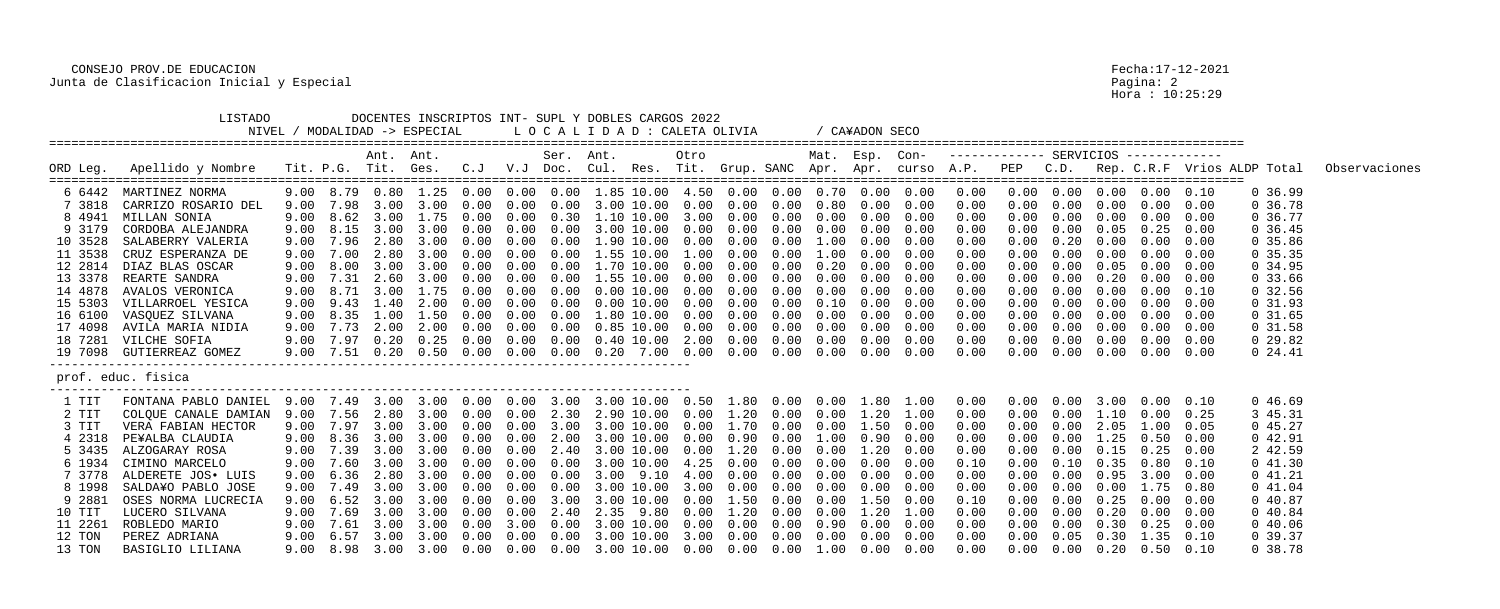| 15 3363 ARGA¥ARAZ RODOLFO    9.00  8.44  3.00  3.00  0.00  0.00  0.00  9.80  0.00  0.00  0.00  0.00  0.00  0.00  0.00  0.00  0.00  0.00  0.00  0.00  0.00  0.00  0.00  0.00  0.00  0.00  0.00  0.00  0.00  0.00  0.00  0.00  0 |  |  |  |  |  |  |  |  |  |  |
|--------------------------------------------------------------------------------------------------------------------------------------------------------------------------------------------------------------------------------|--|--|--|--|--|--|--|--|--|--|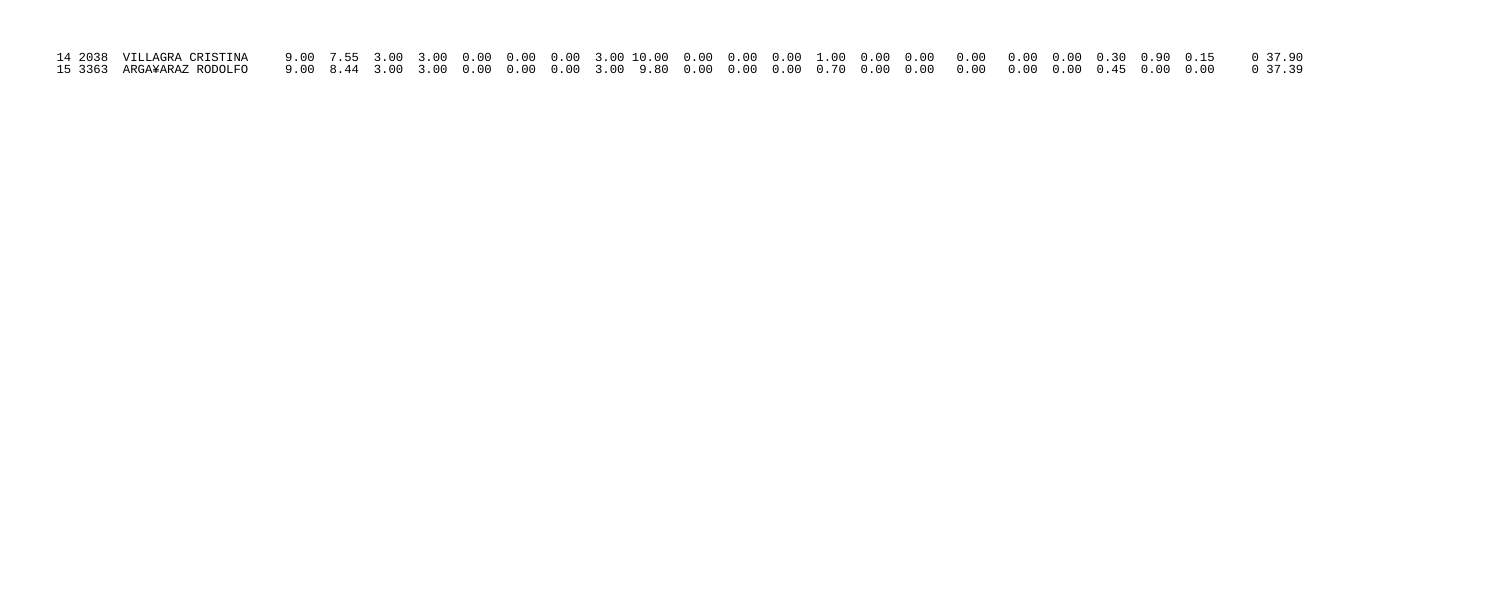|          | LISTADO<br>NIVEL /           |      | MODALIDAD -> ESPECIAL              |                |                  |                   |            |           | DOCENTES INSCRIPTOS INT- SUPL Y DOBLES CARGOS 2022<br>LOCALIDAD: CALETA OLIVIA                            |              |      |                             |            | / CA¥ADON SECO |      |                                       |      |      |                   |                                         |      |            |                                                                                                                                    |
|----------|------------------------------|------|------------------------------------|----------------|------------------|-------------------|------------|-----------|-----------------------------------------------------------------------------------------------------------|--------------|------|-----------------------------|------------|----------------|------|---------------------------------------|------|------|-------------------|-----------------------------------------|------|------------|------------------------------------------------------------------------------------------------------------------------------------|
| ORD Leg. | Apellido y Nombre            |      |                                    | Ant. Ant.      |                  |                   |            | Ser. Ant. |                                                                                                           | Otro         |      |                             |            | Mat. Esp. Con- |      | ------------- SERVICIOS ------------- |      |      |                   |                                         |      |            | Tit. P.G. Tit. Ges. C.J V.J Doc. Cul. Res. Tit. Grup. SANC Apr. Apr. curso A.P. PEP C.D. Rep. C.R.F Vrios ALDP Total Observaciones |
|          | 16 2948 SANCHEZ MARIELA      |      |                                    |                |                  |                   |            |           | $9.00$ $7.94$ $3.00$ $3.00$ $0.00$ $0.00$ $0.00$ $3.00$ $10.00$ $1.00$ $0.00$ $0.00$ $0.00$ $0.00$ $0.00$ |              |      |                             |            |                |      | 0.00                                  |      |      |                   | 0.00 0.00 0.45 0.00 0.00                |      | 0, 37.39   |                                                                                                                                    |
| 17 2251  | ALVARADO LAURA               | 9.00 | 7.67                               | 3.00 3.00      |                  | 0.00              | 0.00       | 0.00      | 3.00 10.00 0.00                                                                                           |              | 0.00 | 0.00                        | 0.50       | 0.00           | 0.00 | 0.00                                  | 0.00 |      | $0.00 \quad 0.15$ | 1.00                                    | 0.00 | $0\,37.32$ |                                                                                                                                    |
| 18 1721  | CAUCAMAN ANDREA              | 9.00 | 8.16                               |                | 3.00 3.00        | 0.00              | 0.00       | 0.00      | 3.00 10.00 0.00                                                                                           |              | 0.00 | $0\,.\,00$                  | $0\,.\,00$ | 0.00           | 0.00 | 0.00                                  | 0.00 |      | $0.00 \quad 0.30$ | 0.50                                    | 0.10 | 0, 37.06   |                                                                                                                                    |
| 19 TIT   | BENITEZ SILVANA NOEM         | 9.00 |                                    | 7.87 3.00 3.00 |                  | 0.00              | 0.00       | 0.00      | 3.00 10.00 0.00                                                                                           |              | 0.00 | 0.00                        | 0.00       | 0.00           | 0.00 | 0.10                                  | 0.00 |      |                   | $0.00 \quad 0.35 \quad 0.55 \quad 0.00$ |      | 0.36.87    |                                                                                                                                    |
| 20 3790  | CORDOBA IVANNA               | 9.00 | 8.69                               | 3.00           | 3.00             | 0.00              | 0.00       | 0.00      | 3.00 9.80                                                                                                 | 0.00         | 0.00 | 0.00                        | 0.00       | 0.00           | 0.00 | 0.00                                  |      | 0.00 | 0.35              | 0.00                                    | 0.00 | 0.36.84    |                                                                                                                                    |
| 21 3414  | RECHE DANIELA                | 9.00 | 8.60                               | 2.80 3.00      |                  | (0.00)            | 0.00       | 0.00      | 3.00 10.00 0.00                                                                                           |              | 0.00 | 0.00                        | 0.00       | 0.00           | 0.00 | 0.00                                  |      | 0.00 | 0.10              | 0.30                                    | 0.00 | 0, 36.80   |                                                                                                                                    |
| 22 6325  | GARCIA SILVINA NOEL          | 9.00 |                                    | 7.30 0.80      | 1.25             | 0.00              | 0.00       | 0.00      | $0.30$ $10.00$ $8.00$                                                                                     |              | 0.00 | 0.00                        | 0.00       | 0.00           | 0.00 | 0.00                                  |      |      | $0.00 \quad 0.00$ | $0.00$ $0.00$                           |      | 0, 36.65   |                                                                                                                                    |
| 23 3543  | PURULLA LUCAS DANIEL         | 9.00 |                                    | 3.00           | 3.00             |                   | 0.00       | 0.60      | 3.00                                                                                                      | 9.80<br>0.00 | 0.30 | 0.00                        | 0.00       | 0.20           | 0.00 | 0.00                                  |      | 0.00 | 0.30              | 0.25                                    | 0.10 | 0.36.17    |                                                                                                                                    |
| 24 TIT   | FLORES IVANA SABRINA         | 9.00 | 7.16                               | 1.60           | 2.00             | 0.00              | 0.00       | 1.60      | 1.55 10.00 0.00                                                                                           |              | 0.80 | 0.00                        | 0.00       | 0.80           | 1.00 | 0.00                                  |      | 0.00 | 0.10              | 0.00                                    | 0.55 | 0.36.16    |                                                                                                                                    |
| 25 4086  | SUAREZ CRISTINA DEL          | 9.00 |                                    | 7.53 3.00      | 3.00             | 0.00              | 0.00       | 0.20      | 3.00 8.40                                                                                                 | 0.00         | 0.10 | 0.00                        | 0.00       | 0.00           | 0.00 | 0.00                                  |      |      | $0.00 \quad 0.25$ | $1.50$ 0.15                             |      | 0.36.13    |                                                                                                                                    |
| 26 1952  | ALVAREZ ANDRES               |      | 6.82                               | 3.00           | 3.00             | 0.00              | 0.00       | 0.00      | 0.75 10.00                                                                                                | 0.00         | 0.00 | 0.00                        | 0.30       | 0.00           | 0.00 | 0.10                                  |      | 0.25 | 0.35              | 1.90                                    | 0.20 | 0.35.67    |                                                                                                                                    |
| 27 2709  | BAZAN ANDREA LORENA          | 9.00 | 7.25                               | 3.00           | 3.00             | (0.00)            | 0.00       | 0.00      | 2.45 10.00 0.00                                                                                           |              | 0.00 | 0.00                        | 0.00       | 0.00           | 0.00 | 0.00                                  |      | 0.00 | 0.55              | $0\,.20$                                | 0.00 | 0, 35.45   |                                                                                                                                    |
| 28 5258  | MAIDANA CACERES JUAN         | 9.00 | 7.31                               | $1.40$ $2.00$  |                  | 0.00              | 0.00       | 1.10      | $0.40$ $10.00$ $0.00$                                                                                     |              | 0.60 | 0.00                        | 0.00       | 0.60           | 0.00 | 0.00                                  |      |      | $0.00 \quad 0.00$ | $0.00 \quad 0.00$                       |      | 3 35.41    |                                                                                                                                    |
| 29 3741  | SOLOHAGA LUNA ARIEL          | 9.00 | 6.70                               | 3.00           | 3.00             | 0.00              | 0.00       | 0.00      | 2.00 9.10                                                                                                 | 2.50         | 0.00 | 0.00                        | 0.00       | 0.00           | 0.00 | 0.00                                  |      | 0.00 | 0.10              | 0.00                                    | 0.00 | 0, 35.40   |                                                                                                                                    |
| 30 TIT   | DIAZ RAFAEL MARCELO          | 9.00 | 7.00                               | 3.00           | 3.00             | 0.00              | 0.00       | 0.00      | 3.00 10.00 0.00                                                                                           |              | 0.00 | 0.00                        | 0.00       | 0.00           | 0.00 | 0.00                                  |      | 0.00 | 0.35              | 0.00                                    | 0.00 | 0, 35.35   |                                                                                                                                    |
| 31 3459  | SOSA FATIMA                  | 9.00 | 7.21                               | 3.00 3.00      |                  | 0.00              | 0.00       | 0.00      | 2.95 10.00 0.00                                                                                           |              | 0.00 | 0.00                        | 0.00       | 0.00           | 0.00 | 0.00                                  |      |      | $0.00 \quad 0.10$ | 0.00                                    | 0.00 | 0, 35.26   |                                                                                                                                    |
| 32 TON   | OPORTO HORACIO               | 9.00 | 7.54                               | 2.40           | 3.00             | (0.00)            | 0.00       | 0.00      | 3.00 10.00                                                                                                | 0.00         | 0.00 | 0.00                        | 0.00       | 0.00           | 0.00 | 0.00                                  |      | 0.00 | 0.25              | 0.00                                    | 0.00 | 0, 35.19   |                                                                                                                                    |
| 33 4468  | BALOD ROMINA AILEN           | 9.00 | 8.16                               | 2.00           | 2.75             | $(1 \tcdot 1)(1)$ | 0.00       | 0.00      | 1.75 10.00 1.50                                                                                           |              | 0.00 | 0.00                        | 0.00       | 0.00           | 0.00 | 0.00                                  |      | 0.00 | 0.00              | 0.00                                    | 0.00 | 0.35.16    |                                                                                                                                    |
| 34 4374  | CERIMEDO CAROLINA            | 9.00 | 8.45                               | 2.00           | 3.00             |                   | 0.00       | 0.00      | 1.65 10.00                                                                                                | 1.00         | 0.00 | 0.00                        | 0.00       | 0.00           | 0.00 | 0.00                                  |      | 0.00 | 0.00              | 0.00                                    | 0.00 | 0, 35.10   |                                                                                                                                    |
| 35 TIT   | SIERVO DAIANA MARIEL         | 9.00 | 8.19                               | 2.00           | 2.75             | (1.00)            | 0.00       | 0.00      | 3.00 10.00                                                                                                | 0.00         | 0.00 | 0.00                        | 0.00       | 0.00           | 0.00 | 0.00                                  |      | 0.00 | 0.10              | 0.00                                    | 0.00 | 0.35.04    |                                                                                                                                    |
| 36 4052  | COMELLI MELISA               | 9.00 | 6.94                               |                | 2.40 3.00        | 0.00              | 0.00       | 0.00      | 3.00 10.00 0.00                                                                                           |              |      | $0.00$ $0.00$               | 0.00       | 0.00           | 0.00 | 0.00                                  | 0.00 |      | $0.00 \quad 0.00$ | 0.70                                    | 0.00 | 0.35.04    |                                                                                                                                    |
| 37 3241  | SERANGGIOLI SANDRA           | 9.00 |                                    |                | $6.88$ 3.00 3.00 | 0.00              | $0\,.\,00$ | 0.00      | 3.00 10.00  0.00  0.00  0.00  0.00                                                                        |              |      |                             |            | 0.00           | 0.00 | 0.00                                  | 0.00 |      | $0.00 \quad 0.00$ | $0.00 \quad 0.00$                       |      | 0, 34.88   |                                                                                                                                    |
|          | 38 03672 ZURITA EDUARDA      |      |                                    |                |                  |                   |            |           | 9.00 8.20 2.80 3.00 0.00 0.00 0.00 2.45 9.10 0.00                                                         |              |      | $0.00$ $0.00$ $0.00$ $0.00$ |            |                | 0.00 | 0.00                                  |      |      | $0.00 \quad 0.30$ | 0.00                                    | 0.00 | 0, 34.85   |                                                                                                                                    |
|          | 39 2561 CORIA MARIA ANGELICA |      |                                    |                |                  |                   |            |           |                                                                                                           |              |      |                             |            |                |      | 0.00                                  | 0.00 |      |                   | $0.00 \quad 0.00 \quad 0.00$            | 0.00 | $0\,34.78$ |                                                                                                                                    |
|          | 40 2750 D'AMICO EVELIN       |      |                                    |                |                  |                   |            |           | $9.00$ 6.29 3.00 3.00 0.00 0.00 0.00 2.80 10.00 0.00 0.00 0.00 0.00 0.00                                  |              |      |                             |            |                | 0.00 | 0.00                                  | 0.00 |      |                   | $0.00 \t 0.00 \t 0.30 \t 0.00$          |      | 0, 34.39   |                                                                                                                                    |
|          | 41 4134 TRONCOSO MARTIN ABEL |      | 9.00 6.69 2.20 3.00 0.00 0.00 0.00 |                |                  |                   |            |           | 3.00 10.00  0.00  0.00  0.00  0.00  0.00                                                                  |              |      |                             |            |                | 0.00 | 0.00                                  | 0.00 |      |                   | $0.00 \t 0.05 \t 0.00$                  | 0.25 | 0, 34.19   |                                                                                                                                    |
| 42 TON   | GOMEZ IVANNA                 |      |                                    |                |                  |                   |            |           | $9.00$ 7.77 2.00 2.75 0.00 0.00 0.00 2.25 10.00 0.00 0.00 0.00 0.00 0.00 0.00                             |              |      |                             |            |                |      | 0.00                                  | 0.00 |      |                   | $0.00 \quad 0.00 \quad 0.00$            | 0.00 | 0 33.77    |                                                                                                                                    |
| 43 3585  | DI CICCO FERNANDO            |      |                                    |                |                  |                   |            |           | 9.00 7.53 2.40 3.00 0.00 0.00 0.00 1.35 10.00 0.00 0.00 0.00 0.00                                         |              |      |                             |            | 0.00           | 0.00 | 0.00                                  | 0.00 |      |                   | $0.00 \quad 0.20 \quad 0.00$            | 0.00 | 0, 33.48   |                                                                                                                                    |
|          | 44 3973 HERRERA FRANCO       |      |                                    |                |                  |                   |            |           |                                                                                                           |              |      |                             |            |                | 0.00 | 0.00                                  | 0.00 |      |                   | $0.00 \t 0.05 \t 0.00 \t 0.00$          |      | 0.33.07    |                                                                                                                                    |
|          | 45 5402 MAZA GERARDO MATIAS  |      |                                    |                |                  |                   |            |           | $9.00$ $7.61$ $1.40$ $2.00$ $0.00$ $0.00$ $0.00$ $1.95$ $10.00$ $0.00$ $0.00$ $0.00$ $1.00$ $0.00$ $0.00$ |              |      |                             |            |                |      | 0.00                                  |      |      |                   | $0.00$ $0.00$ $0.00$ $0.00$ $0.00$      |      | 0, 32.96   |                                                                                                                                    |

Pagina: 3<br>Hora : 10:25:30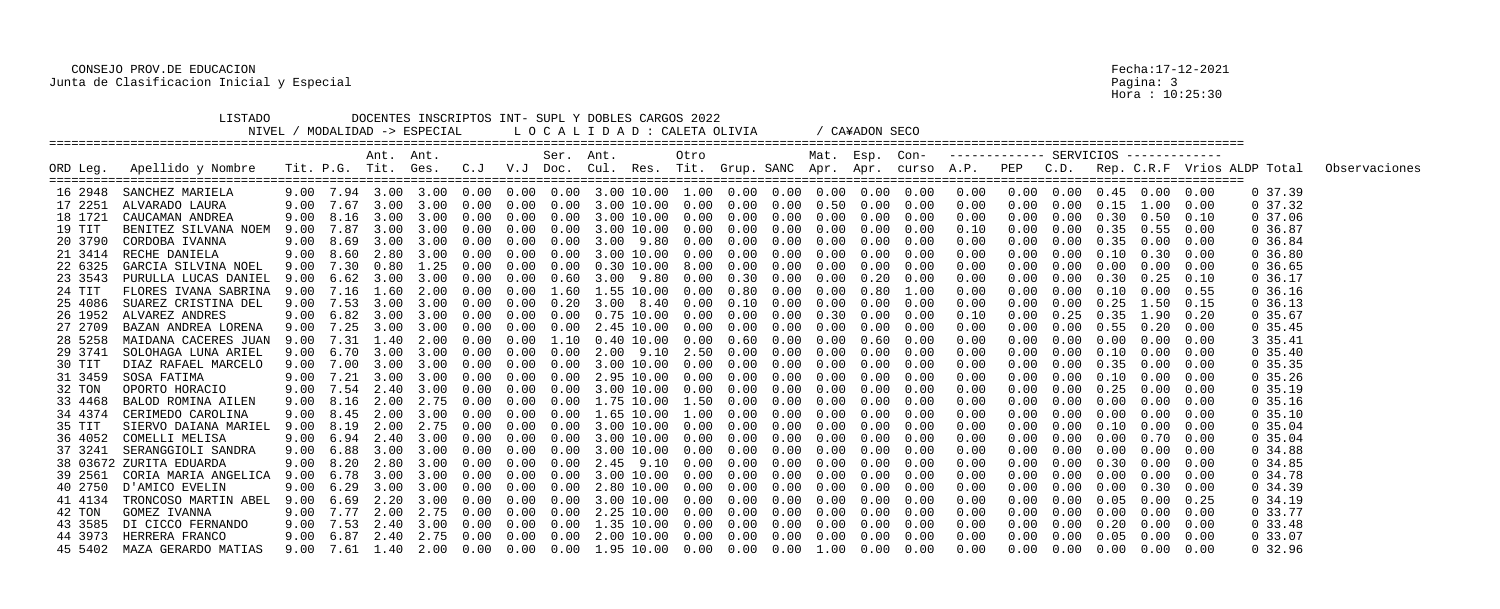| 47 5015 BORQUEZ DANIEL OMAR   9.00   8.67   1.60   2.00   0.00   0.00   0.00   0.00   0.00   0.00   0.00   0.00   0.00   0.00   0.00   0.00   0.00   0.00   0.00   0.00   0.00   0.00   0.00   0.00   0.00   0.00   0.00   0.0 |  |  |  |  |  |  |  |  |  |  |  |
|--------------------------------------------------------------------------------------------------------------------------------------------------------------------------------------------------------------------------------|--|--|--|--|--|--|--|--|--|--|--|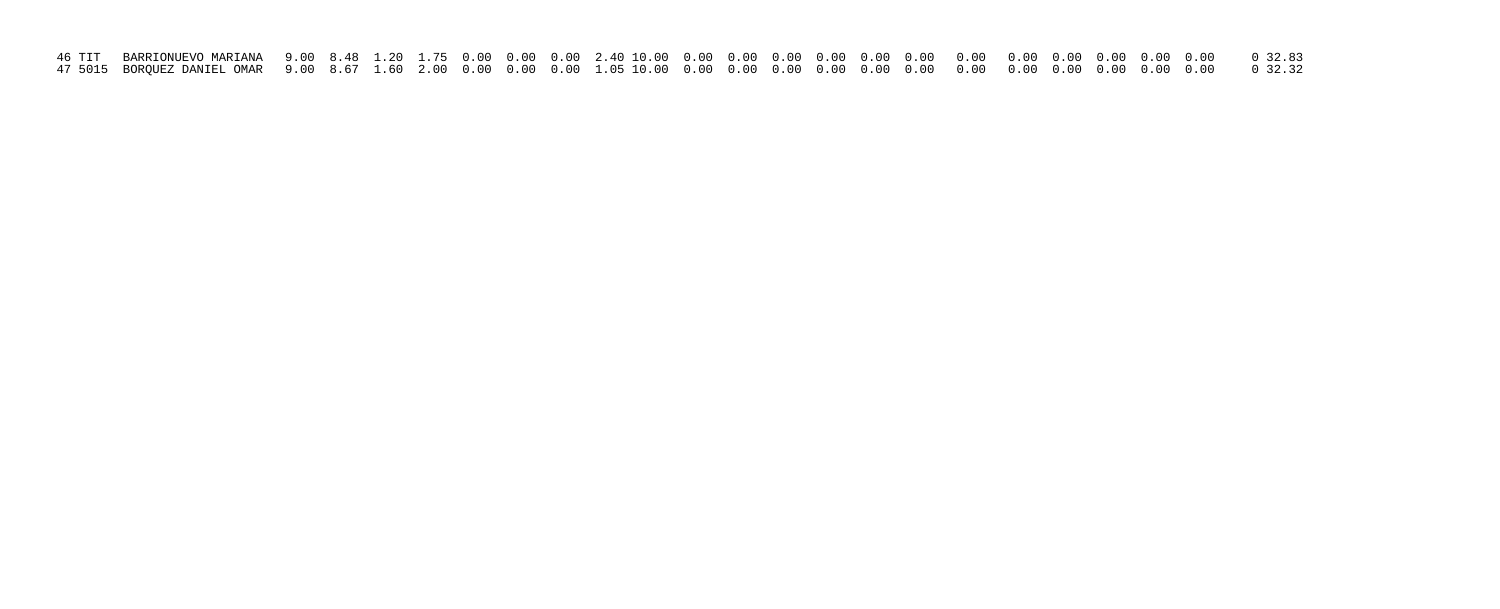|          | LISTADO<br>NIVEL /           |      |                |           | DOCENTES INSCRIPTOS INT- SUPL Y DOBLES CARGOS 2022<br>/ MODALIDAD -> ESPECIAL                             |      |               |           |      |                   | LOCALIDAD: CALETA OLIVIA |            |                                        |      | / CA¥ADON SECO |                   |                                                    |            |      |                   |                                        |      |            |                                                                                                                                    |
|----------|------------------------------|------|----------------|-----------|-----------------------------------------------------------------------------------------------------------|------|---------------|-----------|------|-------------------|--------------------------|------------|----------------------------------------|------|----------------|-------------------|----------------------------------------------------|------------|------|-------------------|----------------------------------------|------|------------|------------------------------------------------------------------------------------------------------------------------------------|
|          |                              |      |                | Ant. Ant. |                                                                                                           |      |               | Ser. Ant. |      |                   | Otro                     |            |                                        |      |                |                   | Mat. Esp. Con- ------------ SERVICIOS ------------ |            |      |                   |                                        |      |            |                                                                                                                                    |
| ORD Leg. | Apellido y Nombre            |      |                |           |                                                                                                           |      |               |           |      |                   |                          |            |                                        |      |                |                   |                                                    |            |      |                   |                                        |      |            | Tit. P.G. Tit. Ges. C.J V.J Doc. Cul. Res. Tit. Grup. SANC Apr. Apr. curso A.P. PEP C.D. Rep. C.R.F Vrios ALDP Total Observaciones |
| 48 TIT   |                              |      |                |           |                                                                                                           |      |               |           |      |                   |                          |            |                                        |      |                |                   | 0.00                                               |            |      |                   | $0.00 \t 0.00 \t 0.00 \t 0.00 \t 0.00$ |      | $0\,32.11$ |                                                                                                                                    |
| 49 4032  | CORREA DARIO OSCAR           | 9.00 | 7.08           | 3.00      | 2.75                                                                                                      | 0.00 | 0.00          | 0.00      |      | 3.00 7.00         | 0.00                     | $0\,.\,00$ | 0.00                                   | 0.00 | 0.00           | 0.00              | 0.00                                               | 0.00       | 0.00 | 0.00              | 0.00                                   | 0.00 | $0\,31.83$ |                                                                                                                                    |
| 50 6371  | SORIA GISELLA DAIANA         |      | 9.00 8.02 0.80 |           | 1.25                                                                                                      | 0.00 | 0.00          | 0.00      |      | 2.40 10.00        | 0.00                     |            | $0.00 \quad 0.00$                      | 0.00 | 0.00           | 0.00              | 0.00                                               | 0.00       | 0.00 | 0.00              | 0.00                                   | 0.00 | $0\,31.47$ |                                                                                                                                    |
| 51 5694  | SALAZAR ROMINA               | 9.00 |                |           | 7.30 1.20 1.75                                                                                            | 0.00 | 0.00          | 0.00      |      |                   | $0.65$ 10.00 1.50        |            | $0.00 \quad 0.00$                      | 0.00 | 0.00           | 0.00              | 0.00                                               | 0.00       | 0.00 | 0.00              | 0.00                                   | 0.00 | $0\,31.40$ |                                                                                                                                    |
| 52 5212  | ULLOA CARINA SOLANGE         | 9.00 | 9.18           | 1.60      | 2.25                                                                                                      |      | 0.00          |           | 0.20 | 9.10              | 0.00                     | 0.00       | 0.00                                   | 0.00 | 0.00           | 0.00              | 0.00                                               |            | 0.00 | 0.00              | 0.00                                   | 0.00 | $0\,31.33$ |                                                                                                                                    |
| 53 6506  | MACCHIA JUAN                 | 9.00 | 7.49           | 0.80      | 1.25                                                                                                      | 0.00 | 0.00          |           |      | $0.00 \quad 5.60$ | 7.00                     | 0.00       | 0.00                                   | 0.00 | 0.00           | 0.00              | 0.00                                               |            | 0.00 | 0.00              | 0.00                                   | 0.00 | $0\,31.14$ |                                                                                                                                    |
| 54 4815  | CHIODI MARIANELA             | 9.00 | 7.58           | 1.80      | 2.50                                                                                                      | 0.00 | (0.00)        | 0.20      |      | 2.80 7.00         | 0.00                     | 0.10       | 0.00                                   | 0.00 | 0.10           | 0.00              | 0.00                                               |            | 0.00 | 0.00              | 0.00                                   | 0.00 | $0\,31.08$ |                                                                                                                                    |
| 55 4223  | PORRAS MILTON IVAN           | 9.00 |                | 2.40      | $-3.00$                                                                                                   |      | (0.00)        |           | 3.00 | 7.70              | 0.00                     | 0.00       | 0.00                                   | 0.00 | 0.00           | 0.00              | 0.00                                               |            | 0.00 | 0.10              | 0.00                                   | 0.10 | $0\,31.07$ |                                                                                                                                    |
| 56 4490  | HERNANDEZ ANALIA             | 9.00 | 7.61           | 2.60      | 2.50                                                                                                      | 0.00 | 0.00          |           |      | 3.00 6.30         | 0.00                     | 0.00       | 0.00                                   | 0.00 | 0.00           | 0.00              | 0.00                                               |            | 0.00 | 0.05              | 0.00                                   | 0.00 | 0, 31.06   |                                                                                                                                    |
| 57 5892  | CIS SAMANTA MARINA           |      | 9.00 8.26 1.00 |           | 1.75                                                                                                      | 0.00 | (0.00)        | 0.00      |      | 0.95 10.00        | 0.00                     |            | $0.00 \quad 0.00$                      | 0.00 | 0.00           | 0.00              | 0.00                                               |            | 0.00 | 0.00              | 0.00                                   | 0.00 | 0, 30.96   |                                                                                                                                    |
| 58 5845  | LOPEZ ARIEL                  | 9.00 | 7.57           | 1.20      |                                                                                                           |      | (0.00)        |           |      | 1.40 10.00        | 0.00                     | 0.00       | 0.00                                   | 0.00 | 0.00           | 0.00              | 0.00                                               |            | 0.00 | 0.00              | 0.00                                   | 0.00 | 0, 30.92   |                                                                                                                                    |
| 59 5748  | GAMBOA REBECA                | 9.00 | 8.33           | 1.20      | 1.75                                                                                                      | 0.00 | (1.00)        | (1.00)    |      | $0.60$ 10.00      | 0.00                     | 0.00       | 0.00                                   | 0.00 | 0.00           | 0.00              | 0.00                                               |            | 0.00 | 0.00              | 0.00                                   | 0.00 | 0, 30.88   |                                                                                                                                    |
| 60 5592  | MAGLIO KARLA NAHIR           |      |                |           | $9.00$ $8.06$ $1.20$ $1.75$                                                                               | 0.00 | 0.00          | 0.00      |      | 0.80 10.00        | 0.00                     |            | $0.00 \quad 0.00$                      | 0.00 | 0.00           | 0.00              | 0.00                                               |            | 0.00 | 0.00              | 0.00                                   | 0.00 | $0\,30.81$ |                                                                                                                                    |
| 61 5337  | VILLAROEL TAMARA             | 9.00 | 7.60           | 1.40      | 1.75                                                                                                      | 0.00 | 0.00          |           |      | $0.95$ $10.00$    | 0.00                     | 0.00       | 0.00                                   | 0.00 | 0.00           | 0.00              | 0.00                                               |            | 0.00 | 0.00              | 0.00                                   | 0.00 | 0, 30, 70  |                                                                                                                                    |
| 62 5018  | ALANIZ FABIANA               | 9.00 | 7.13           | 1.60      | 2.25                                                                                                      | 0.00 | (1.00)        |           |      | $0.65$ $10.00$    | 0.00                     | 0.00       | 0.00                                   | 0.00 | 0.00           | 0.00              | 0.00                                               |            | 0.00 | (0.00)            | 0.00                                   | 0.00 | 0, 30.63   |                                                                                                                                    |
| 63 5489  | FRANCO CESAR NAHUEL          |      | 9.00 6.81      | 1.40      |                                                                                                           |      |               | 0.00      |      | 1.15 10.00        | 0.00                     | 0.00       | 0.00                                   | 0.00 | 0.00           | 0.00              | 0.00                                               |            | 0.20 | (0.00)            | 0.00                                   | 0.00 | 0, 30.56   |                                                                                                                                    |
| 64 5565  | CORVALAN ANA LAURA           | 9.00 | 6.81           | 1.20      | 1.75                                                                                                      | 0.00 | 0.00          |           |      | 1.70 10.00        | 0.00                     | 0.00       | 0.00                                   | 0.00 | 0.00           | 0.00              | 0.00                                               |            | 0.00 | 0.00              | 0.00                                   | 0.00 | $0\,30.46$ |                                                                                                                                    |
| 65 5869  | DIAZ GASTON NICOLAS          |      | 9.00 6.99      | 1.20      | 1.75                                                                                                      | 0.00 | 0.00          |           |      | 1.50 10.00        | 0.00                     | 0.00       | 0.00                                   | 0.00 | 0.00           | 0.00              | 0.00                                               |            | 0.00 | 0.00              | 0.00                                   | 0.00 | $0\,30.44$ |                                                                                                                                    |
| 66 5373  | MARI DANIEL                  | 9.00 |                | 8.52 2.20 | 2.00                                                                                                      | 0.00 | $(1 \cdot 0)$ |           |      | $0.80 \quad 4.90$ | 3.00                     | 0.00       | 0.00                                   | 0.00 | 0.00           | 0.00              | 0.00                                               |            | 0.00 | 0.00              | 0.00                                   | 0.00 | $0\,30.42$ |                                                                                                                                    |
| 67 6432  | TOLABA MARIA                 | 9.00 | 8.00           | 0.80      | 1.25                                                                                                      |      | 0.00          |           | . 35 | 10.00             | 0.00                     | 0.00       | 0.00                                   | 0.00 | 0.00           | 0.00              | 0.00                                               |            | 0.00 | 0.00              | 0.00                                   | 0.00 | $0\,30.40$ |                                                                                                                                    |
| 68 3379  | GUAYTIMA MARIA LAURA         | 9.00 |                | 7.22 1.00 | 1.50                                                                                                      | 0.00 | 0.00          | 0.00      |      | 0.75 10.00        | 0.00                     | $0\,.\,00$ | 0.00                                   | 0.00 | 0.00           | 0.00              | 0.00                                               | 0.00       | 0.00 | 0.00              | 0.10                                   | 0.00 | $0\ 29.92$ |                                                                                                                                    |
|          | 69 5372 SOSA VICTORIA        |      |                |           | 9.00 8.78 2.20 2.00                                                                                       | 0.00 | 0.00          | 0.00      |      |                   | 3.00 4.90 0.00           |            | $0.00 \quad 0.00$                      | 0.00 |                | $0.00 \quad 0.00$ | 0.00                                               |            | 0.00 | 0.00              | $0.00 \quad 0.00$                      |      | 0, 29.88   |                                                                                                                                    |
| 70 5069  | CRUZ MELISA VANESA           |      |                |           | 9.00 6.52 1.60 2.25 0.00 0.00 0.00 0.40 10.00 0.00                                                        |      |               |           |      |                   |                          |            | $0.00 \t 0.00 \t 0.00 \t 0.00 \t 0.00$ |      |                |                   | 0.00                                               |            | 0.00 | 0.00              | 0.00                                   | 0.10 | $0\,29.87$ |                                                                                                                                    |
| 71 6557  | GOMEZ GABRIELA               |      |                |           |                                                                                                           |      |               |           |      |                   |                          |            |                                        |      |                |                   | 0.00                                               | 0.00       |      | $0.00 \quad 0.00$ | 0.00                                   | 0.00 | 0 29.81    |                                                                                                                                    |
| 72 6024  | OLAVARRIA ANDREA             |      |                |           | $9.00$ $7.95$ $1.00$ $1.50$ $0.00$ $0.00$ $0.00$ $0.35$ $10.00$ $0.00$ $0.00$ $0.00$ $0.00$ $0.00$ $0.00$ |      |               |           |      |                   |                          |            |                                        |      |                |                   | 0.00                                               | 0.00       |      |                   | $0.00 \quad 0.00 \quad 0.00$           | 0.00 | 0, 29.80   |                                                                                                                                    |
| 73 5591  | RAMOS RAUL ALFREDO           |      |                |           | 9.00 6.54 1.20 1.75 0.00 0.00 0.00 1.20 10.00 0.00                                                        |      |               |           |      |                   |                          |            | $0.00$ $0.00$ $0.00$ $0.00$            |      |                | 0.00              | 0.00                                               | 0.00       | 0.00 | 0.00              | 0.00                                   | 0.00 | 0, 29.69   |                                                                                                                                    |
| 74 5391  | PORRO ROMINA                 |      |                |           | 9.00 8.57 2.20 2.00 0.00 0.00 0.00 3.00 4.90 0.00                                                         |      |               |           |      |                   |                          |            | $0.00 \t 0.00 \t 0.00 \t 0.00 \t 0.00$ |      |                |                   | 0.00                                               | 0.00       |      | $0.00 \quad 0.00$ | 0.00                                   | 0.00 | 029.67     |                                                                                                                                    |
| 75 7253  | VALEIRAS CAROLINA            |      |                |           | 9.00 7.83  0.60  0.25  0.00  0.00  0.00  0.70  10.00  1.00                                                |      |               |           |      |                   |                          |            | $0.00$ $0.00$ $0.00$                   |      |                | $0.00 \quad 0.00$ | 0.00                                               | 0.00       |      | $0.00 \quad 0.00$ | 0.00                                   | 0.00 | 0, 29.38   |                                                                                                                                    |
|          | 76 6772 MENDEZ CARLA BEATRIZ |      |                |           | 9.00 7.98  0.40  0.75  0.00  0.00  0.40  0.40  10.00  0.00                                                |      |               |           |      |                   |                          |            | $0.20$ $0.00$ $0.00$ $0.20$            |      |                | 0.00              | 0.00                                               | 0.00       |      | $0.00 \quad 0.00$ | $0.00 \quad 0.00$                      |      | 029.33     |                                                                                                                                    |
|          | 77 5134 BAZAN ORELLANO       |      |                |           | 9.00 6.99 1.60 2.00 0.00 0.00 0.00 3.00 5.60 0.00 0.00 0.00 0.00 0.00 0.00                                |      |               |           |      |                   |                          |            |                                        |      |                |                   | 0.00                                               | $0\,.\,00$ |      |                   | $0.00$ $0.00$ $0.00$ $1.00$            |      | 029.19     |                                                                                                                                    |

Pagina: 4<br>Hora : 10:25:30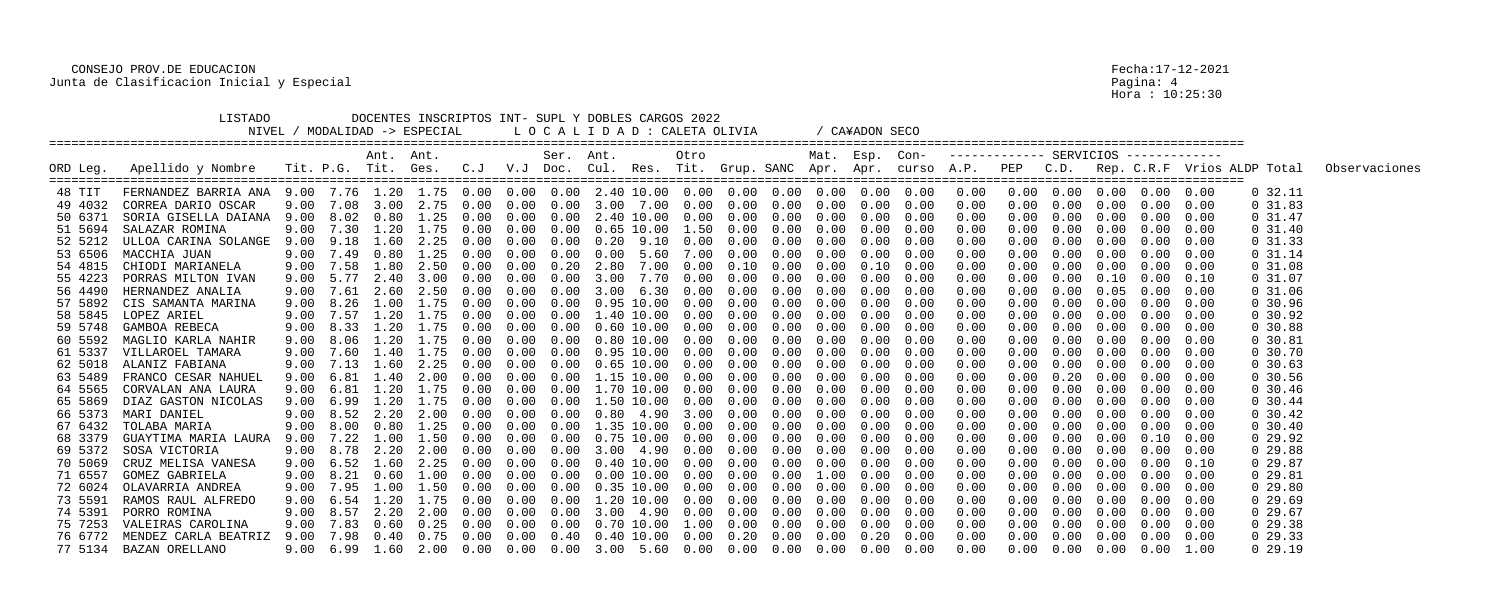| 79 6426 SANTOS CAMILA |  |  |  |  |  |  |  |  |  |  |  |
|-----------------------|--|--|--|--|--|--|--|--|--|--|--|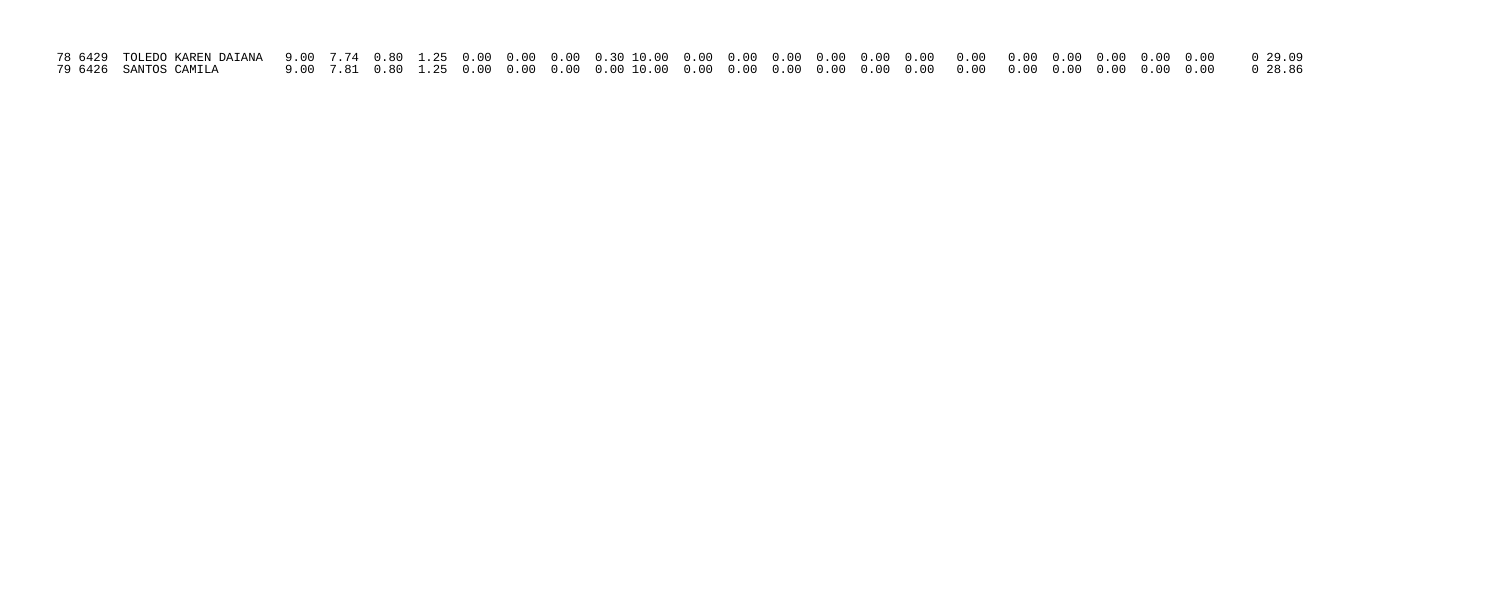|                                          | LISTADO                                                                                                                                           |                      |                                                   |                              | DOCENTES INSCRIPTOS INT- SUPL Y DOBLES CARGOS 2022<br>NIVEL / MODALIDAD -> ESPECIAL                                                                                                                                                |                               |                        | L O C A L I D A D : CALETA OLIVIA |                      |                        |                                                                       |                                |                                                                        |                                | ' CA¥ADON SECO         |                                                                                               |                                      |                                    |                                    |                              |                                                                                                                                                                                  |                              |                                                                                                                      |               |
|------------------------------------------|---------------------------------------------------------------------------------------------------------------------------------------------------|----------------------|---------------------------------------------------|------------------------------|------------------------------------------------------------------------------------------------------------------------------------------------------------------------------------------------------------------------------------|-------------------------------|------------------------|-----------------------------------|----------------------|------------------------|-----------------------------------------------------------------------|--------------------------------|------------------------------------------------------------------------|--------------------------------|------------------------|-----------------------------------------------------------------------------------------------|--------------------------------------|------------------------------------|------------------------------------|------------------------------|----------------------------------------------------------------------------------------------------------------------------------------------------------------------------------|------------------------------|----------------------------------------------------------------------------------------------------------------------|---------------|
| ORD Leg.                                 | Apellido y Nombre                                                                                                                                 |                      |                                                   | Ant. Ant.                    |                                                                                                                                                                                                                                    |                               |                        | Ser. Ant.                         |                      |                        | Otro                                                                  |                                |                                                                        | Mat. Esp. Con-                 |                        |                                                                                               |                                      |                                    |                                    |                              |                                                                                                                                                                                  |                              | Tit. P.G. Tit. Ges. C.J V.J Doc. Cul. Res. Tit. Grup. SANC Apr. Apr. curso A.P. PEP C.D. Rep. C.R.F Vrios ALDP Total | Observaciones |
| 82 6584                                  | 80 6712 CHANAMPA JIMENA<br>81 6872 ARGUELLO KAREN<br>HERNANDEZ MELANI<br>83 6754 MACHUCA NURIA                                                    | 9.00                 | 7.45<br>9.00 7.87<br>$9.00 \quad 8.42 \quad 0.40$ | 0.80<br>0.60                 | 0.75<br>1.00<br>0.50                                                                                                                                                                                                               | 0.00<br>0.00<br>0.00          | 0.00<br>0.00<br>0.00   | 0.00<br>0.00<br>0.00              |                      |                        | $0.50$ $10.00$ $0.00$<br>$0.00$ $10.00$ $0.00$<br>0.00 10.00 0.00     | 0.00<br>0.00<br>0.00           | $0\,.\,00$<br>0.00<br>0.00                                             | 0.00<br>$0\,.\,00$<br>0.00     | 0.00<br>0.00<br>0.00   | 0.00<br>0.00<br>0.00                                                                          | 0.00<br>0.00<br>0.00<br>0.00         | 0.00<br>0.00<br>0.00               | 0.00<br>0.00<br>0.00               | 0.00<br>0.00<br>0.00         | $0.00 \quad 0.00 \quad 0.00 \quad 0.00 \quad 0.00$<br>0.00<br>0.00<br>$0.00\quad 0.00$                                                                                           | 0.00<br>0.00                 | 028.67<br>0 28.50<br>0.28.47<br>0 28.32                                                                              |               |
| 84 4857<br>85 7095<br>87 7124            | ARIAS CRISTIAN LUIS<br>CARRIZO CECILIA<br>86 7155 RODRIGUEZ NADIA<br>BRANDAN GUILLERMO                                                            | 9.00<br>9.00         | 6.90<br>$9.00 \quad 7.63$<br>9.00 8.47<br>7.61    | 2.60<br>0.40<br>0.00         | 2.50<br>0.50<br>0.25<br>0.50                                                                                                                                                                                                       | 0.00<br>0.00<br>0.00          |                        | 0.00<br>0.00<br>0.00<br>(0.00)    | 0.95                 | 6.30<br>$0.35$ $10.00$ | 0.00<br>0.70 10.00 0.00<br>0.35 10.00 0.00<br>0.00                    | 0.00<br>0.00<br>0.00<br>0.00   | 0.00<br>0.00<br>0.00<br>0.00                                           | 0.00<br>0.00<br>0.00<br>0.00   | 0.00<br>0.00           | 0.00<br>0.00<br>0.00<br>0.00                                                                  | 0.00<br>0.00<br>0.00<br>0.00         | 0.00<br>0.00<br>0.00               | 0.00<br>0.00<br>0.00<br>0.00       | 0.00<br>0.00<br>0.00<br>0.00 | 0.00<br>0.00<br>0.00<br>0.00                                                                                                                                                     | 0.00<br>0.00<br>0.00<br>0.00 | $0\,28.25$<br>028.23<br>0 28.07<br>$0\ 27.86$                                                                        |               |
| 88 7131<br>89 7021<br>90 7295<br>91 6997 | FERREIRA CARLA<br>BALOD ALE MANUEL<br>GANAM JULIO KARIM<br>DAVILA DEBORA MARINA                                                                   | 9.00<br>9.00<br>9.00 | 7.69<br>9.00 8.01<br>8.25<br>7.34                 | 0.20<br>0.20<br>0.00<br>0.20 | 0.50<br>0.50<br>0.25<br>0.50                                                                                                                                                                                                       | 0.00<br>0.00<br>0.00          | $(1 \ 0 \ 0)$          | 0.00<br>0.00<br>0.00<br>(0.00)    | 0.00                 |                        | 0.45 10.00 0.00<br>$0.05$ 10.00 0.00<br>10.00 0.00<br>0.15 10.00 0.00 | 0.00<br>0.00<br>0.00<br>0.00   | 0.00<br>0.00<br>0.00<br>0.00                                           | 0.00<br>0.00<br>0.00<br>0.00   | 0.00<br>(1.00)<br>0.00 | 0.00<br>0.00<br>0.00<br>0.00                                                                  | 0.00<br>0.00<br>0.00<br>0.00         | 0.00<br>0.00<br>0.00               | (1.00)<br>0.00                     | 0.00<br>0.00<br>0.00<br>0.00 | 0.00<br>0.00<br>0.00<br>0.00                                                                                                                                                     | 0.00<br>0.00<br>0.00<br>0.00 | 027.84<br>027.76<br>027.50<br>027.19                                                                                 |               |
| 92 5491<br>93 6136<br>95 7303            | MIROLO MARCOS<br>DOMINGUEZ NIMIA<br>94 5395 LAMAS DIEGO RAFAEL<br>PAILLAN IVAN GABRIEL                                                            | 9.00<br>9.00<br>9.00 | $9.00 \quad 8.03$<br>8.04<br>7.49<br>7.39         | 2.80<br>1.00<br>1.80<br>0.00 | 2.00<br>1.50<br>2.00<br>0.25                                                                                                                                                                                                       | 0.00<br>0.00<br>$(1 \cdot 0)$ |                        | 0.00<br>0.00                      | 0.45<br>1.45<br>1.65 | 4.90<br>4.90           | 4.90 0.00<br>1.25<br>0.00<br>0.00 10.00 0.00                          | 0.00<br>0.00<br>(0.00)<br>0.00 | 0.00<br>0.00<br>0.00<br>0.00                                           | 0.00<br>0.00<br>0.00<br>0.00   | 0.00<br>0.00<br>0.00   | 0.00<br>0.00<br>0.00<br>0.00                                                                  | 0.00<br>0.00<br>0.00<br>0.00         | 0.00<br>0.00<br>0.00<br>0.00       | 0.00<br>0.00<br>(1.00)             | 0.00<br>0.00<br>0.00<br>0.00 | $0.00$ $0.00$<br>0.00<br>0.00<br>0.00                                                                                                                                            | 0.00<br>0.00<br>0.00         | 027.18<br>027.14<br>0, 26.84<br>0, 26.64                                                                             |               |
| 96 7185<br>97 6993<br>99 6139            | ALVARADO ELSA<br>PEREA ARIAS GEOVANA<br>98 6098 FLEITA LEANDRO<br>SOLIS NURIA GRISELDA                                                            | 9.00<br>9.00<br>9.00 | 7.06<br>9.00 6.30<br>7.91<br>8.03                 | 0.00<br>0.20<br>1.00<br>.20  | 0.25<br>(1.50)<br>1.25<br>1.50                                                                                                                                                                                                     | 0.00<br>(0.00)<br>0.00        | 0.00<br>$(1 \cdot 11)$ | 0.00<br>(1.00)<br>$(1 \cdot 0)$   | 0.30<br>1.20<br>0.10 | 3.50<br>3.50           | 10.00 0.00<br>0.00 10.00 0.00<br>(1.00)<br>(0.00)                     | 0.00<br>(0.00)<br>(1.00)       | 0.00<br>0.00<br>0.00<br>0.00                                           | 0.00<br>0.00<br>0.00<br>0.00   | 0.00<br>0.00<br>0.00   | 0.00<br>0.00<br>0.00<br>0.00                                                                  | 0.00<br>0.00<br>0.00<br>0.00         | 0.00<br>0.00<br>0.00<br>0.00       | 0.00<br>0.00<br>0.00<br>0.00       | 0.00<br>0.00<br>0.00<br>0.00 | $0\,.\,00$<br>0.00<br>$0\,.\,00$<br>$0\,.\,00$                                                                                                                                   | 0.00<br>0.00<br>0.00<br>0.00 | $0\;26.61$<br>0, 26.00<br>$0\,23.86$<br>$0\,23.33$                                                                   |               |
| 100 6247                                 | BUSTAMANTE ANTONELLA<br>101 6222 SANCHEZ NEGRETTE<br>102 6173 ABALLAY TATIANA DEL<br>103 7202 BRANDAN VICTORIA                                    |                      | 9.00 7.89<br>9.00 6.73 1.00                       | 1.20                         | 1.25<br>1.50<br>$9.00$ 7.17 0.80 1.25 0.00 0.00 0.00 0.75 2.80 0.00 0.00 0.00 0.00 0.00 0.00<br>9.00 7.67 0.40 0.25 0.00                                                                                                           | 0.00<br>0.00                  | 0.00<br>0.00           | 0.00<br>0.00                      | 1.00<br>1.05         | 2.80                   | 0.00<br>3.50 0.00                                                     | 0.00<br>0.00                   | 0.00<br>$0.00$ $0.00$ $0.15$ $4.20$ $0.00$ $0.00$ $0.00$ $0.00$ $0.00$ | $0\,.\,00$<br>$0.00\quad 0.00$ | 0.00                   | 0.00<br>0.00<br>0.00<br>0.00                                                                  | 0.00<br>0.00<br>0.00<br>0.00         | 0.00<br>0.00<br>$0\,.\,00$<br>0.00 | 0.00<br>0.00<br>0.00<br>$0\,.\,00$ | 0.00<br>0.00                 | 0.00<br>$0.00 \quad 0.00$<br>$0.00 \quad 0.00$<br>$0.00\quad 0.00$                                                                                                               | 0.00<br>0.00<br>0.00         | 0 23.14<br>022.78<br>021.77<br>021.67                                                                                |               |
|                                          | 104 6681 BRIAMONTE VANESA<br>105 6910 PACHECO ROQUE HERNAN<br>106 7290 MERCADO PATRICIO<br>107 7249 RUIZ LEDESMA MATIAS<br>108 7120 ŽLVAREZ, LUIS |                      |                                                   |                              | $9.00$ $7.83$ $1.00$ $1.00$ $0.00$ $0.00$ $0.00$ $0.25$ $2.10$ $0.00$ $0.00$ $0.00$ $0.00$ $0.00$<br>$9.00$ $7.05$ $1.00$ $0.75$ $0.00$ $0.00$ $0.00$ $1.30$ $2.10$ $0.00$ $0.00$ $0.00$ $0.00$ $0.00$<br>9.00 7.21 0.00 0.25 0.00 |                               |                        |                                   |                      |                        |                                                                       |                                |                                                                        |                                |                        | 0.00<br>0.00<br>$0.00$ $0.00$ $0.10$ $3.50$ $0.00$ $0.00$ $0.00$ $0.00$ $0.00$ $0.00$<br>0.00 | 0.00<br>0.00<br>0.00<br>0.00<br>0.00 | $0\,.\,00$<br>0.00                 | 0.00                               |                              | $0.00$ $0.00$ $0.20$ $0.00$ $0.00$<br>$0.00 \t 0.00 \t 0.00 \t 0.00$<br>$0.00 \quad 0.00 \quad 0.00$<br>$0.00$ $0.00$ $0.00$ $0.00$ $0.00$<br>$0.00$ $0.00$ $0.00$ $0.00$ $0.00$ |                              | 021.38<br>021.20<br>020.06<br>0 19.06<br>0 18.66                                                                     |               |

Fecha:17-12-2021<br>Pagina: 5<br>Hora : 10:25:30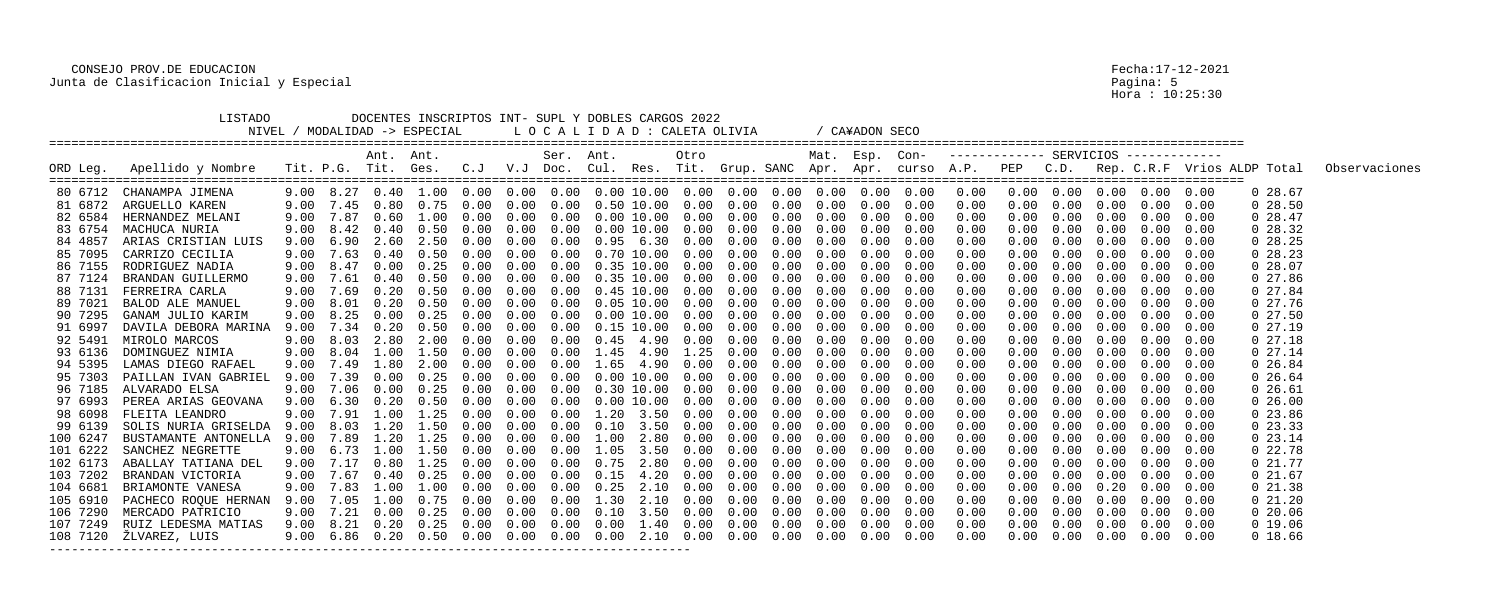prof. de educ. fisica sin residencia ac 179-180/99 ---------------------------------------------------------------------------------------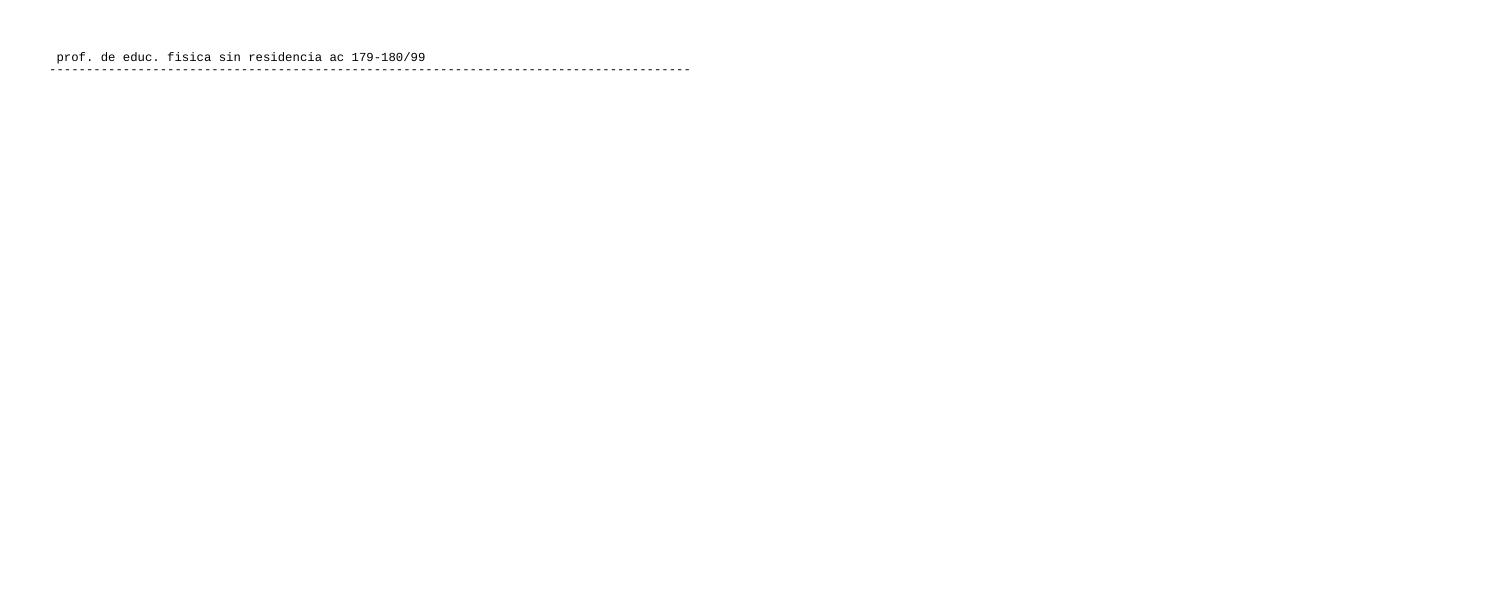|                 | LISTADO                      |      |      |           | DOCENTES INSCRIPTOS INT- SUPL Y DOBLES CARGOS 2022<br>MODALIDAD -> ESPECIAL |                  |        |           |            |            | LOCALIDAD: CALETA OLIVIA |            |                                                                          |      | / CA¥ADON SECO |                                                                               |                                                                                 |            |      |                   |                                        |      |                             |               |
|-----------------|------------------------------|------|------|-----------|-----------------------------------------------------------------------------|------------------|--------|-----------|------------|------------|--------------------------|------------|--------------------------------------------------------------------------|------|----------------|-------------------------------------------------------------------------------|---------------------------------------------------------------------------------|------------|------|-------------------|----------------------------------------|------|-----------------------------|---------------|
|                 |                              |      |      | Ant. Ant. |                                                                             |                  |        | Ser. Ant. |            |            | Otro                     |            |                                                                          |      | Mat. Esp. Con- |                                                                               |                                                                                 |            |      |                   |                                        |      |                             |               |
| ORD Leg.        | Apellido y Nombre            |      |      |           |                                                                             |                  |        |           |            |            |                          |            |                                                                          |      |                |                                                                               | Tit. P.G. Tit. Ges. C.J V.J Doc. Cul. Res. Tit. Grup. SANC Apr. Apr. curso A.P. | PEP        | C.D. |                   |                                        |      | Rep. C.R.F Vrios ALDP Total | Observaciones |
|                 | 1 6874 SOSA JULIO GUILLERMO  |      |      |           |                                                                             |                  |        |           |            |            |                          |            |                                                                          |      |                | 9.00 8.76 0.60 0.75 0.00 0.00 0.20 0.65 0.00 1.50 0.10 0.00 0.00 0.00 0.00    | 0.00                                                                            |            |      |                   | $0.00 \t 0.00 \t 0.00 \t 0.00 \t 0.00$ |      | 021.56                      |               |
| 27260           | BALDONADO SEBASTIAN          | 9.00 |      | (1.60)    | 0.25                                                                        | (0.00)           | 0.00   | (1.00)    | 1.35       | (1.00)     | 0.00                     | 0.00       | 0.00                                                                     | 0.00 | 0.00           | 0.00                                                                          | 0.00                                                                            |            | 0.00 |                   | 0.00                                   |      | 0 18.30                     |               |
| 3 7313          | MALDONADO OSVALDO            | 9.00 |      |           | 7.53 1.40 0.25                                                              | 0.00             | 0.00   |           | 0.00       | 0.00       | 0.00                     | $0\,.\,00$ | 0.00                                                                     | 0.00 | 0.00           | 0.00                                                                          | 0.00                                                                            | 0.00       | 0.00 | 0.00              | 0.00                                   | 0.00 | 0 18.18                     |               |
| 4 7129          | LUJAN LEONARDO               |      |      |           | $9.00$ 5.95 0.20 0.50                                                       | 0.00             | 0.00   | 0.00      |            |            | 2.00 0.00 0.00           |            | $0.00 \t 0.00 \t 0.00$                                                   |      |                | $0.00 \quad 0.00$                                                             | 0.00                                                                            | 0.00       |      | $0.00 \quad 0.00$ | $0.00\quad 0.00$                       |      | 0 17.65                     |               |
| 5 7103          | CUEVAS ARGA¥ARAZ,            | 9.00 | 7.14 | 0.60      | 0.50                                                                        |                  | (0.00) |           | 0.40       | 0.00       | 0.00                     | 0.00       | 0.00                                                                     | 0.00 | 0.00           | 0.00                                                                          | 0.00                                                                            |            | 0.00 | 0.00              | 0.00                                   | 0.00 | 0 17.64                     |               |
| 6 7093          | GOMEZ JULIO RAFAEL           | 9.00 | 6.98 | 0.40      | 0.50                                                                        |                  | (0.00) |           | 0.00       | 0.00       | 0.00                     | 0.00       | 0.00                                                                     | 0.00 | 0.00           | 0.00                                                                          | 0.00                                                                            | 0.00       | 0.00 | 0.00              | 0.00                                   | 0.00 | 0 16.88                     |               |
| 7 6881          | MORENO NELSON                |      |      |           | 9.00 6.75 0.00 0.75                                                         | $0\,.\,00$       | 0.00   | 0.00      |            |            | $0.00 \t 0.00 \t 0.00$   |            | $0.00 \quad 0.00 \quad 0.00$                                             |      |                | $0.00\quad 0.00$                                                              | 0.00                                                                            | 0.00       |      | $0.00 \quad 0.00$ | $0.00$ $0.00$                          |      | 0 16.50                     |               |
| prof. de musica |                              |      |      |           |                                                                             |                  |        |           |            |            |                          |            |                                                                          |      |                |                                                                               |                                                                                 |            |      |                   |                                        |      |                             |               |
| 1 TIT           | ALVAREZ UBALDO               | 9.00 |      | 8.73 3.00 | 3.00                                                                        | $0.00$ $0.00$    |        | 2.00      | 3.00 10.00 |            | 7.50                     |            | 0.90  0.00  0.00  0.90                                                   |      |                | 0.00                                                                          | 0.10                                                                            |            |      | 0.05              | 1.15                                   | 0.05 | 049.38                      |               |
| 2 TIT           | VILLAGRA MARIA               | 9.00 |      |           | 8.36 3.00 3.00                                                              | $0.00 \pm 0.00$  |        | 3.00      | 3.00 10.00 |            | 1.00                     |            | 1.70 0.00                                                                | 0.00 | 1.70           | 1.00                                                                          | 0.00                                                                            | 0.00       | 0.00 | 0.30              | 0.60                                   | 0.00 | 045.66                      |               |
| 3 TIT           | OSES DORA INES               | 9.00 | 6.94 | 2.80 3.00 |                                                                             | 0.00             | 0.00   | 3.00      |            |            | 3.00 10.00 0.00          |            | 1.60 0.00                                                                | 0.00 | 1.60           | 1.00                                                                          | 0.00                                                                            |            | 0.00 | 0.15              | 0.00                                   | 0.00 | 3 45.09                     |               |
| 4 TON           | RAMOS LILIAN LORENA          | 9.00 | 8.69 | 3.00      | 3.00                                                                        | $(1 \cdot 0)$    | (0.00) | 1.60      |            | 2.70 10.00 | 0.00                     | 0.80       | 0.00                                                                     | 0.20 | 0.80           | 1.00                                                                          | 0.40                                                                            |            | 0.00 | 0.05              | 1.10                                   | 0.00 | $0\;42.34$                  |               |
| 5 TIT           | ANFUSO BARBARA               | 9.00 | 8.70 | 1.60      | 2.00                                                                        | 0.30             | 0.00   |           |            | 3.00 10.00 | 4.00                     | 0.00       | 0.00                                                                     | 1.00 | 0.04           | 0.00                                                                          | 0.10                                                                            |            | 0.00 | 0.30              | 0.50                                   | 0.00 | 040.54                      |               |
| 6 3304          | AYBAR IVANA ANDREA           | 9.00 | 8.81 | 3.00      |                                                                             |                  | 0.OO   | 0.30      |            |            | 2.60 10.00 2.25          | 0.10       | 0.00                                                                     | 0.60 | 0.10           | 0.00                                                                          | 0.00                                                                            |            | 0.00 | 0.05              | 0.60                                   | 0.00 | 040.41                      |               |
| 73972           | COCHA VICTOR                 |      |      |           |                                                                             |                  | (0.00) |           |            | 3.00 10.00 | 1.50                     | 0.00       | 0.00                                                                     | 1.00 | 0.00           | 0.00                                                                          | 0.00                                                                            |            | 0.00 | 0.00              | 0.00                                   | 0.10 | 0.38.85                     |               |
| 8 2577          | DOMINGUEZ CRISTINA           | 9.00 | 6.88 | 3.00      | 3.00                                                                        |                  | (0.00) |           |            | 3.00 10.00 | 0.00                     | 0.00       | 0.00                                                                     | 0.50 | 0.00           | 0.00                                                                          | 0.00                                                                            |            | 0.00 | 0.40              | 1.50                                   | 0.00 | 037.28                      |               |
| 9 4429          | SEMENZA FACUNDO              | 9.00 | 8.26 | 2.00      | 2.75                                                                        | 0.00             | 0.00   | 0.00      |            |            | $0.40$ 10.00 4.50        | 0.00       | $0\,.\,00$                                                               | 0.00 | 0.00           | 0.00                                                                          | 0.00                                                                            |            | 0.00 | 0.00              | $0.00$ $0.20$                          |      | $0\,37.11$                  |               |
| 10 TON          | PEREA ELSA GRACIELA          | 9.00 | 7.31 | 3.00      |                                                                             |                  |        |           |            | 3.00 10.00 | 0.00                     | 0.00       | 0.00                                                                     | 0.80 | 0.00           | 0.00                                                                          | 0.10                                                                            |            | 0.00 | 0.35              | 0.25                                   | 0.00 | $0\,36.81$                  |               |
| 11 TON          | MALDONADO LIGIA              | 9.00 | 7.28 | 3.00      | 3.00                                                                        |                  | 0.00   | 0.50      |            | 2.10 10.00 | 0.00                     | $0\,.20$   | 0.00                                                                     | 0.00 | 0.20           | 0.00                                                                          | 0.10                                                                            |            | 0.00 | 0.30              | 0.90                                   | 0.10 | 0, 36.68                    |               |
|                 | 12 3676 PEREZ NORMA LUISA    |      |      |           | 9.00 7.70 2.40 3.00                                                         | $0.00\quad 0.00$ |        | 0.00      |            |            | 3.00 10.00 0.00          |            | $0.00 \quad 0.00$                                                        | 0.00 |                | $0.00 \quad 0.00$                                                             | 0.00                                                                            |            |      | $0.00 \quad 0.60$ | $0.55$ $0.10$                          |      | 0, 36.35                    |               |
| 13 3138         | PAEZ GUSTAVO MARTIN          |      |      |           |                                                                             |                  |        |           |            |            |                          |            | 9.00 8.09 3.00 3.00 0.00 0.00 0.00 1.35 10.00 1.75 0.00 0.00 0.00        |      | $0\,.\,00$     | 0.00                                                                          |                                                                                 |            |      | $0.00$ $0.10$     | 0.00                                   |      | 0, 36.29                    |               |
| 14 TIT          | SEMENZA MARCOS DAVID         |      |      |           | 9.00 8.09 3.00 3.00 0.00 0.00 0.00 1.80 10.00 0.00                          |                  |        |           |            |            |                          |            | $0.00$ $0.00$ $0.00$ $0.00$                                              |      |                | 0.00                                                                          | 0.00                                                                            | 0.00       |      | $0.00 \quad 0.60$ | 0.60                                   | 0.00 | 0, 36.09                    |               |
| 15 5066         | ARAGON SONIA LORENA          |      |      |           |                                                                             |                  |        |           |            |            |                          |            |                                                                          |      |                | $9.00$ 8.04 1.60 2.25 0.00 0.00 0.00 2.40 10.00 2.50 0.00 0.00 0.00 0.00 0.00 | 0.00                                                                            | $0\,.\,00$ |      |                   | $0.00 \t 0.00 \t 0.00 \t 0.30$         |      | 0, 36.09                    |               |
| 16 3881         | BARRIONUEVO KARINA           |      |      |           |                                                                             |                  |        |           |            |            |                          |            | $9.00$ 8.78 2.40 3.00 0.00 0.00 0.00 2.60 10.00 0.00 0.00 0.00 0.00 0.00 |      |                | 0.00                                                                          | 0.10                                                                            | 0.00       |      |                   | $0.00 \t 0.15 \t 0.00 \t 0.00$         |      | 0, 36.03                    |               |
| 17 TON          | QUINTEROS NOEMI              |      |      |           | 9.00 7.83 2.80 3.00 0.00 0.00 0.00 2.70 10.00 0.00                          |                  |        |           |            |            |                          |            | $0.00$ $0.00$ $0.00$                                                     |      |                | $0.00\quad 0.00$                                                              | 0.00                                                                            | 0.00       |      |                   | $0.00 \quad 0.00 \quad 0.25$           | 0.10 | 0, 35.68                    |               |
| 18 TON          | TOLABA GUAIMAS MIRNA         |      |      |           |                                                                             |                  |        |           |            |            |                          |            |                                                                          |      |                |                                                                               | 0.00                                                                            | 0.00       |      |                   | $0.00$ $0.00$ $0.00$ $0.10$            |      | 0, 35.43                    |               |
| 19 5727         | ESPINOSA VALERIA             |      |      |           |                                                                             |                  |        |           |            |            |                          |            |                                                                          |      |                | 9.00 7.91 1.20 1.75 0.00 0.00 0.00 0.55 10.00 4.00 0.00 0.00 1.00 0.00 0.00   | 0.00                                                                            | 0.00       |      |                   | $0.00 \t 0.00 \t 0.00 \t 0.00$         |      | 0, 35.41                    |               |
|                 | 20 4662 MILLAN SERGIO NAHUEL |      |      |           |                                                                             |                  |        |           |            |            |                          |            |                                                                          |      |                | 9.00 8.97 1.80 2.75 0.00 0.00 0.00 2.65 10.00 0.00 0.00 0.00 0.00 0.00 0.00   | 0.00                                                                            |            |      |                   | $0.00$ $0.00$ $0.00$ $0.00$ $0.00$     |      | 0.35.17                     |               |

Pagina: 6<br>Hora : 10:25:30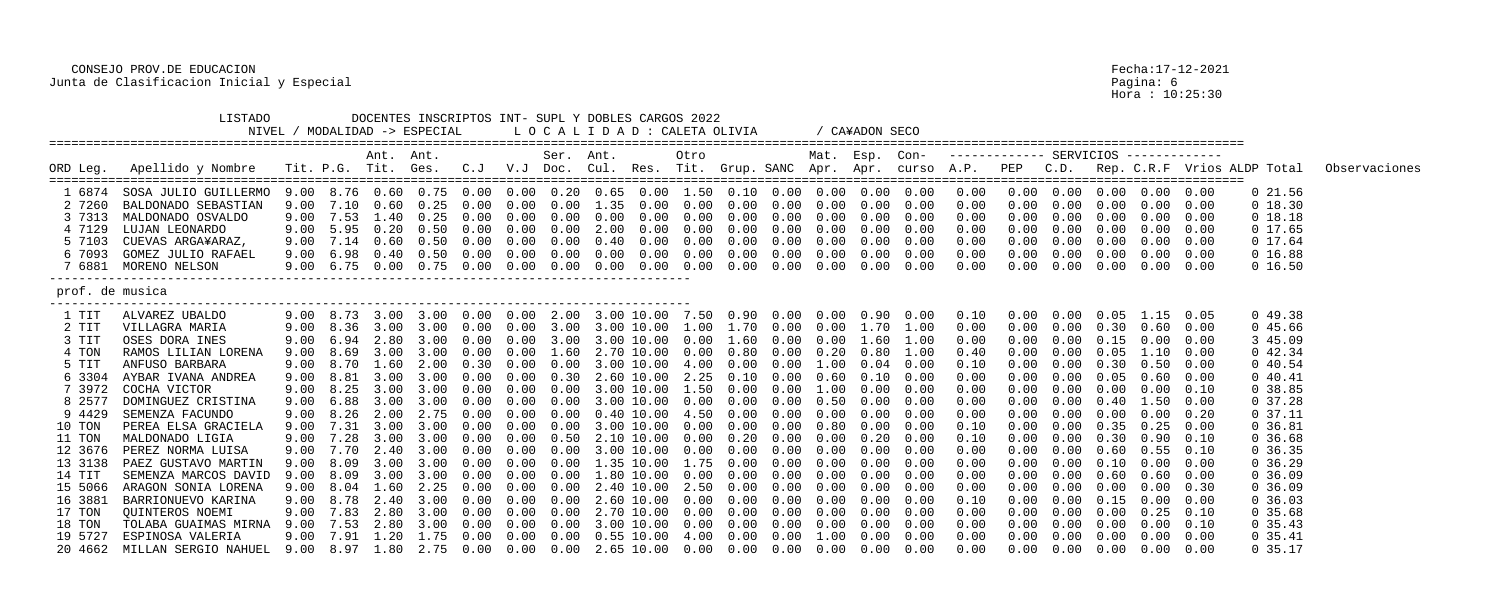| 21 TON MUNOZ MIRIAM MARCELA 9.00 6.51 3.00 3.00 0.00 0.00 0.00 2.80 10.00 0.00 0.00 0.00 0.00 0.00 0.10 0.00 0.10 0.50 0.10 0.50 0.10 0.50 0.11 |  |  |  |  |  |  |  |  |  |  |  |
|-------------------------------------------------------------------------------------------------------------------------------------------------|--|--|--|--|--|--|--|--|--|--|--|
|                                                                                                                                                 |  |  |  |  |  |  |  |  |  |  |  |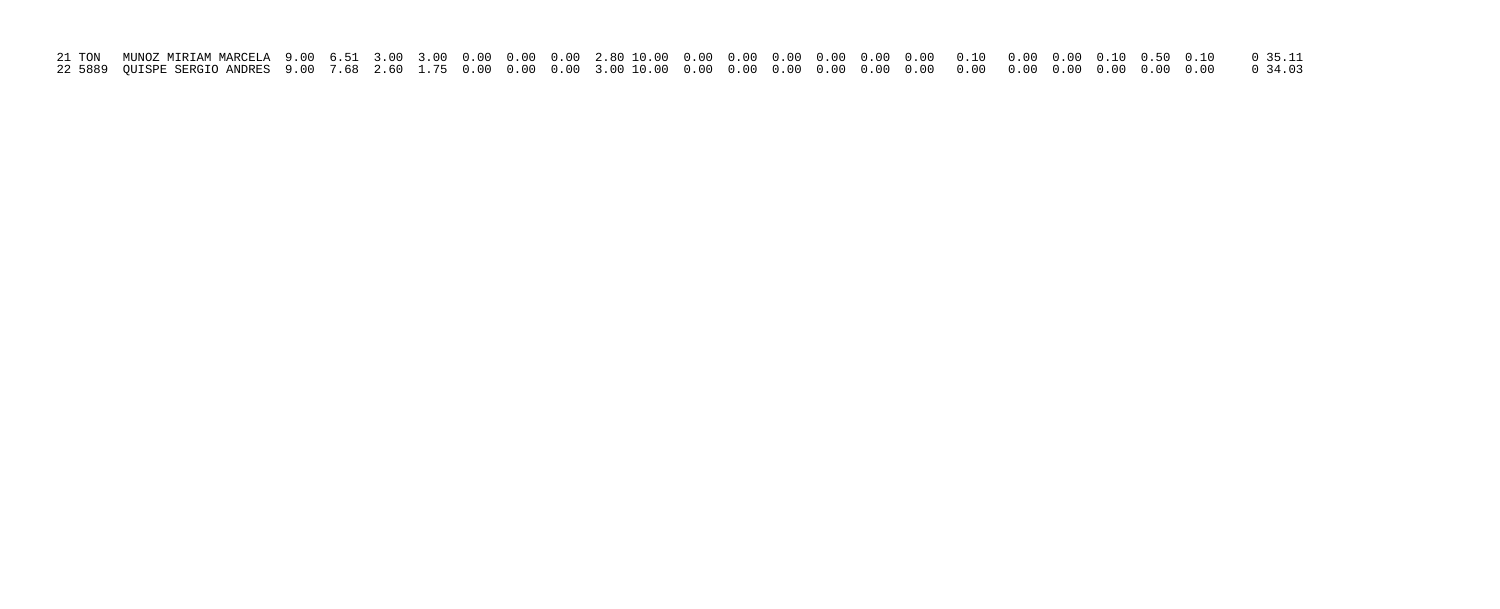|                                                                                                                                                     | LISTADO                                                                                                                                                                                                                                                                       |                                                                                              |                                                                              |                                                                                                       | MODALIDAD -> ESPECIAL                                                                                    |                                                        |                                                                                              |                                        | DOCENTES INSCRIPTOS INT- SUPL Y DOBLES CARGOS 2022<br>L O C A L I D A D : CALETA OLIVIA                                                                                                                                                                                                                                                                                                                                                                                                |                                                                                 |                                                                                                                                           |                                                                                              |                                                                                                                   |                                                                                                      | CA¥ADON SECO                                                                                                                 |                                                                                                      |                                                                                                                    |                                                                                  |                                                                                                                                    |                                                                                                                       |                                                                                                                                                                                                                                   |                                                                                              |                                                                                                                                                                      |               |
|-----------------------------------------------------------------------------------------------------------------------------------------------------|-------------------------------------------------------------------------------------------------------------------------------------------------------------------------------------------------------------------------------------------------------------------------------|----------------------------------------------------------------------------------------------|------------------------------------------------------------------------------|-------------------------------------------------------------------------------------------------------|----------------------------------------------------------------------------------------------------------|--------------------------------------------------------|----------------------------------------------------------------------------------------------|----------------------------------------|----------------------------------------------------------------------------------------------------------------------------------------------------------------------------------------------------------------------------------------------------------------------------------------------------------------------------------------------------------------------------------------------------------------------------------------------------------------------------------------|---------------------------------------------------------------------------------|-------------------------------------------------------------------------------------------------------------------------------------------|----------------------------------------------------------------------------------------------|-------------------------------------------------------------------------------------------------------------------|------------------------------------------------------------------------------------------------------|------------------------------------------------------------------------------------------------------------------------------|------------------------------------------------------------------------------------------------------|--------------------------------------------------------------------------------------------------------------------|----------------------------------------------------------------------------------|------------------------------------------------------------------------------------------------------------------------------------|-----------------------------------------------------------------------------------------------------------------------|-----------------------------------------------------------------------------------------------------------------------------------------------------------------------------------------------------------------------------------|----------------------------------------------------------------------------------------------|----------------------------------------------------------------------------------------------------------------------------------------------------------------------|---------------|
| ORD Leg.                                                                                                                                            | Apellido y Nombre                                                                                                                                                                                                                                                             |                                                                                              | Tit. P.G. Tit. Ges.                                                          | Ant. Ant.                                                                                             |                                                                                                          | C. J                                                   | $V \cdot J$                                                                                  | Ser. Ant.<br>Doc.                      | Cul. Res. Tit. Grup. SANC Apr. Apr. curso A.P.                                                                                                                                                                                                                                                                                                                                                                                                                                         |                                                                                 | Otro                                                                                                                                      |                                                                                              |                                                                                                                   |                                                                                                      | Mat. Esp. Con-                                                                                                               |                                                                                                      | ------------- SERVICIOS -------------                                                                              | PEP                                                                              | C.D.                                                                                                                               |                                                                                                                       |                                                                                                                                                                                                                                   | :==========                                                                                  | Rep. C.R.F Vrios ALDP Total                                                                                                                                          | Observaciones |
| 23 TIT<br>24 TIT<br>25 5280<br>26 5070<br>27 TIT<br>28 5194<br>29 5853<br>30 6513<br>31 6172<br>32 5584<br>33 6492<br>34 5049<br>35 6961<br>36 7139 | GUERRERO JOSE IVAN<br>PRISCHING MARCELO<br>MOISES ELENA ROXANA<br>CASTRO JAVIER<br>ESPINOSA FRANCO<br>DAVALOS MARIELA<br>SANDOVAL MARISA<br>OYARZUN ROCIO AYELEN<br>TORRES KAREN<br>MU¥OZ CLAUDIA<br>PE¥A JULIANA<br>MARCONETTI JORGE<br>HENRIQUEZ VANESA<br>ARCHILLA NATALIA | 9.00<br>9.00<br>9.00<br>9.00<br>9.00<br>9.00<br>9.00<br>9.00<br>9.00<br>9.00<br>9.00<br>9.00 | 8.29<br>9.12<br>$9.00$ $8.26$ $1.40$<br>8.06<br>7.94<br>7.54<br>6.97<br>8.30 | 1.60<br>1.40<br>1.40<br>1.40<br>7.82 1.20<br>0.80<br>. . 20<br>1.20<br>0.80<br>8.50 1.60<br>7.00 0.00 | 2.25<br>2.00<br>2.00<br>2.25<br>1.75<br>. 25<br>1.75<br>1.75<br>. 25<br>2.00<br>9.18  0.20  0.50<br>0.25 | 0.00<br>0.00<br>0.00<br>0.00<br>n nn<br>0.00<br>0.00   | 0.00<br>0.00<br>0.00<br>0.00<br>0.00<br>0.00<br>0.00<br>0.00<br>0.00<br>0.00<br>0.00<br>0.00 | 1.20<br>0.20<br>0.00<br>(0.00)<br>0.10 | 0.45<br>1.65 10.00<br>$0.00 \quad 9.80$<br>0.25<br>$0.00$ $10.00$<br>$0.05$ $10.00$<br>0.00<br>0.35                                                                                                                                                                                                                                                                                                                                                                                    | 8.40<br>$0.80$ 10.00<br>$0.20$ $10.00$<br>10.00<br>$0.00$ 10.00<br>7.70<br>1.40 | 0.00<br>0.00<br>$0.10$ 10.00 0.50<br>0.00<br>0.00<br>0.00<br>0.00<br>0.00<br>0.00<br>0.00<br>0.00<br>$0.00 \quad 4.90 \quad 0.00$<br>0.00 | 0.60<br>0.00<br>0.10<br>0.00<br>0.00<br>0.00<br>0.00<br>0.00<br>0.00<br>0.00<br>0.00<br>0.00 | 0.00<br>0.00<br>0.00<br>0.00<br>0.00<br>0.00<br>0.00<br>0.00<br>0.00<br>0.00<br>0.00<br>$0.00 \quad 0.00$<br>0.00 | 0.00<br>0.00<br>0.00<br>0.00<br>0.70<br>0.00<br>0.00<br>0.00<br>0.40<br>0.00<br>0.00<br>0.00<br>1.00 | 0.60<br>0.00<br>0.10<br>0.00<br>0.00<br>0.00<br>0.00<br>0.00<br>0.00<br>0.00<br>0.00<br>0.00<br>0.00                         | 1.00<br>0.00<br>0.00<br>0.00<br>0.00<br>0.00<br>0.00<br>0.00<br>0.00<br>0.00<br>0.00<br>0.00<br>0.00 | $0\,.\,00$<br>0.00<br>0.00<br>0.00<br>0.00<br>0.00<br>0.00<br>0.00<br>0.00<br>0.00<br>0.00<br>0.00<br>0.00<br>0.00 | 0.00<br>0.00<br>0.00<br>0.00                                                     | $0.00$ $0.00$ $0.15$ $0.00$ $0.00$<br>0.00<br>0.00<br>0.00<br>0.00<br>0.00<br>0.00<br>0.00<br>0.00<br>0.00<br>0.00<br>0.00<br>0.00 | 0.00<br>0.00<br>0.00<br>0.00<br>0.00<br>(0.00)<br>0.00<br>0.00<br>(0.00)<br>0.00<br>0.00<br>$0.00 \quad 0.00$<br>0.00 | 0.00<br>0.00<br>$0.00$ $0.00$<br>0.00<br>0.00<br>0.00<br>0.00<br>0.00<br>0.00<br>0.00<br>0.00<br>0.00<br>0.00                                                                                                                     | 0.00<br>0.00<br>0.05<br>0.00<br>0.00<br>0.00<br>0.00<br>0.00<br>0.00<br>0.00<br>0.00<br>0.00 | 0, 33.68<br>0, 33.39<br>0.33.17<br>0, 31.66<br>$0\,31.56$<br>0, 30.99<br>0, 29.57<br>0, 29.53<br>0, 29.49<br>029.37<br>0, 29.35<br>0, 28.80<br>$0\,23.78$<br>0 19.10 |               |
| psicopedagogo                                                                                                                                       |                                                                                                                                                                                                                                                                               |                                                                                              |                                                                              |                                                                                                       |                                                                                                          |                                                        |                                                                                              |                                        |                                                                                                                                                                                                                                                                                                                                                                                                                                                                                        |                                                                                 |                                                                                                                                           |                                                                                              |                                                                                                                   |                                                                                                      |                                                                                                                              |                                                                                                      |                                                                                                                    |                                                                                  |                                                                                                                                    |                                                                                                                       |                                                                                                                                                                                                                                   |                                                                                              |                                                                                                                                                                      |               |
| 1 3397<br>2 TIT<br>3 TIT<br>4 1497<br>5 3089<br>6 3649<br>73277<br>8 TIT<br>9 5837<br>10 4851<br>11 5440<br>12 5051                                 | FUNES DEVORA DEL<br>BOHME BETANIA JOHANA<br>OYARZO CARLA<br>VILLAGRA MARIA<br>BOSETTI LILIANA<br>LAZARTE ANA SOL<br>CORREA CRISTINA<br>ALBORNOZ VERONICA<br>YAPURA MELANI ESTHER<br>BOGADO MERCEDES<br>ALMADA IVANA<br>PRESSER PAOLA BELEN                                    | 9.00<br>9.00<br>9.00<br>9.00<br>9.00                                                         | 8.78<br>7.45<br>8.05<br>8.41                                                 | 2.60<br>2.80<br>3.00                                                                                  | 3.00<br>2.80 3.00<br>3.00<br>3.00<br>7.00 3.00 3.00                                                      | $0.00\quad 0.00$<br>0.00<br>0.00<br>0.00<br>$0\,.\,00$ | 0.00<br>0.00<br>0.00<br>$0\,.\,00$                                                           | 2.20<br>2.70<br>3.00<br>3.00<br>0.10   | 2.90 10.00<br>2.05 10.00<br>9.00 8.13 2.60 3.00 0.00 0.00 1.50 3.00 8.40 0.00<br>9.00 9.29 2.60 2.25 0.00 0.00 1.60 1.85 5.60 0.00 0.80 0.00 0.80 0.00 1.00<br>9.00 7.02 1.20 1.50 0.00 0.00 0.80 0.25 10.00 0.00 0.40 0.00 0.00 0.40 0.00<br>$9.00$ 7.82 2.60 2.50 0.00 0.00 1.90 1.90 6.30 0.00 0.80 0.00 0.00 0.70 0.00<br>9.00 8.00 1.40 2.00 0.00 0.00 0.50 1.30 4.90 1.00 0.30 0.00 0.00 0.30 0.00<br>9.00 8.07 1.60 2.25 0.00 0.00 0.40 1.15 5.60 0.00 0.20 0.00 0.00 0.10 0.00 |                                                                                 | 2.15 10.00 1.25<br>2.45 10.00 2.50<br>0.00<br>0.00<br>3.00 10.00 0.00                                                                     | $1\ldotp20$<br>1.50<br>1.60                                                                  | 0.00<br>0.00<br>$0.00 \quad 0.00$                                                                                 | 0.00<br>0.00<br>0.00                                                                                 | $1.10$ 0.00 0.00 1.10 0.00<br>$0.00\quad 0.00\quad 1.20$<br>1.40<br>1.50<br>$0\,.\,00$<br>$0.70$ $0.00$ $0.00$ $0.60$ $0.00$ | 1.00<br>$1\ldotp00$<br>0.00<br>0.00                                                                  | 0.00<br>0.00<br>0.00<br>0.00<br>0.00<br>0.00<br>0.00<br>0.00<br>0.00<br>0.00<br>0.00<br>0.00                       | 0.00<br>0.00<br>0.00<br>$0\,.\,00$<br>0.00<br>$0\,.\,00$<br>0.00<br>0.00<br>0.00 | 0.00<br>0.00<br>0.00<br>0.20<br>1.95                                                                                               | 0.00<br>0.10<br>0.20<br>0.05<br>0.25<br>$0.00 \quad 0.10$                                                             | 0.00<br>0.00<br>0.00<br>0.75<br>0.25<br>0.00<br>$0.00$ $0.10$ $0.00$<br>$0.00 \t 0.00 \t 0.00 \t 0.00$<br>$0.00$ $0.00$ $0.00$<br>$0.00 \t 0.00 \t 0.00 \t 0.00$<br>$0.00 \t 0.00 \t 0.00 \t 0.00$<br>$0.00$ $0.00$ $0.00$ $0.10$ | 0.00<br>0.00<br>0.00<br>0.00<br>0.70<br>0.00<br>0.00                                         | 3 44.18<br>043.40<br>042.85<br>042.56<br>0.38.25<br>0, 37.03<br>0, 36.88<br>0.34.79<br>3 33.57<br>0, 33.52<br>028.70<br>$0\ 28.47$                                   |               |
|                                                                                                                                                     | 13 5424 FALCIONI ALDANA                                                                                                                                                                                                                                                       |                                                                                              |                                                                              |                                                                                                       |                                                                                                          |                                                        |                                                                                              |                                        | $9.00$ 6.67 $1.60$ 2.00 0.00 0.00 0.00 0.60 4.90 1.00 0.00 0.00 0.00 0.00 0.00                                                                                                                                                                                                                                                                                                                                                                                                         |                                                                                 |                                                                                                                                           |                                                                                              |                                                                                                                   |                                                                                                      |                                                                                                                              |                                                                                                      | 0.00                                                                                                               |                                                                                  | $0.00$ $0.00$ $0.00$ $0.00$ $0.00$                                                                                                 |                                                                                                                       |                                                                                                                                                                                                                                   |                                                                                              | $0\ 25.77$                                                                                                                                                           |               |

Pagina: 7<br>Hora : 10:25:31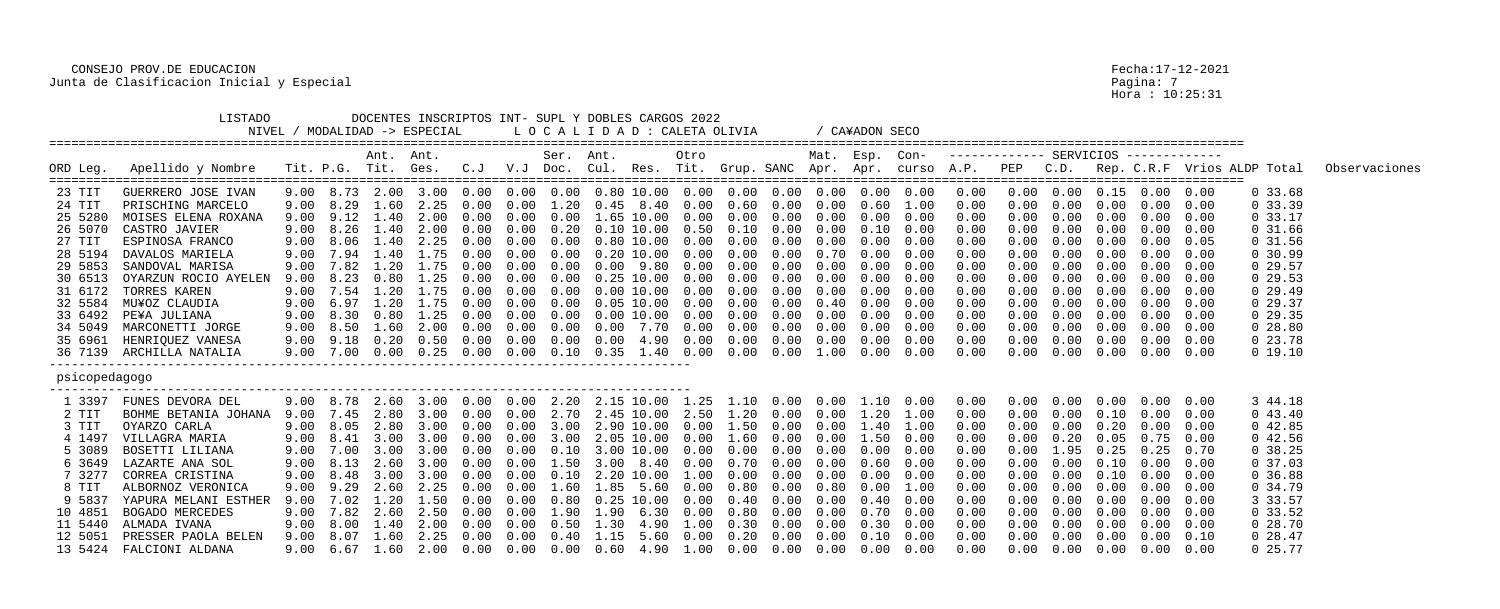| 15 7179   DECIMA CYNTHIA |  |  |  |  |  |  |  |  |  |  |  |  |
|--------------------------|--|--|--|--|--|--|--|--|--|--|--|--|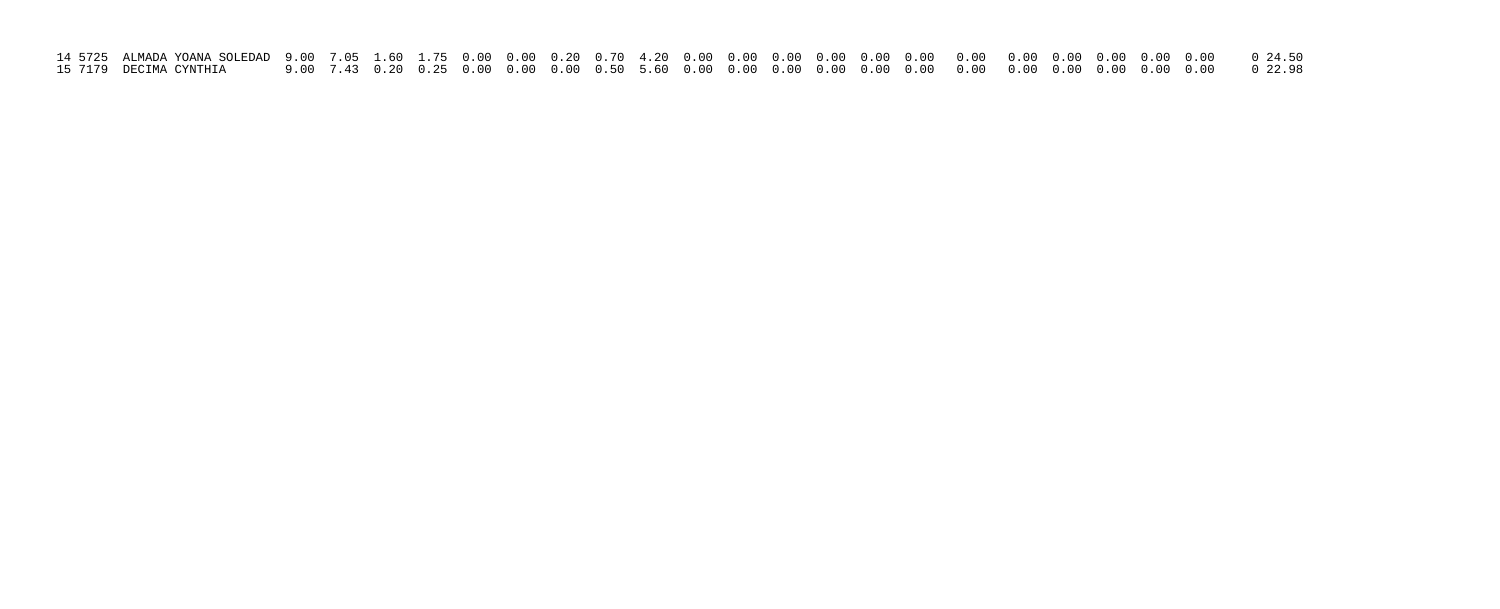|                    | LISTADO<br>NIVEL                                                              |              |                   |                   | MODALIDAD -> ESPECIAL |                   |                 | DOCENTES INSCRIPTOS INT- SUPL Y DOBLES CARGOS 2022<br>L O C A L I D A D : CALETA OLIVIA |                        |                    |                 |                 |              |                        | CA¥ADON SECO |                                                                            |              |                                              |              |              |                                        |              |                             |               |
|--------------------|-------------------------------------------------------------------------------|--------------|-------------------|-------------------|-----------------------|-------------------|-----------------|-----------------------------------------------------------------------------------------|------------------------|--------------------|-----------------|-----------------|--------------|------------------------|--------------|----------------------------------------------------------------------------|--------------|----------------------------------------------|--------------|--------------|----------------------------------------|--------------|-----------------------------|---------------|
| ORD Leg.           | Apellido y Nombre                                                             |              | Tit. P.G.         | Ant. Ant.<br>Tit. | Ges.                  | C. J              | $V\centerdot J$ | Ser. Ant.<br>Doc.                                                                       | Cul. Res.              |                    | Otro            | Tit. Grup. SANC |              | Mat. Esp. Con-<br>Apr. | Apr.         | curso A.P.                                                                 |              | ------------- SERVICIOS -------------<br>PEP | C.D.         |              |                                        |              | Rep. C.R.F Vrios ALDP Total | Observaciones |
|                    |                                                                               |              |                   |                   |                       |                   |                 |                                                                                         |                        |                    |                 |                 |              |                        |              |                                                                            |              |                                              |              |              |                                        |              |                             |               |
| psicologos         |                                                                               |              |                   |                   |                       |                   |                 |                                                                                         |                        |                    |                 |                 |              |                        |              |                                                                            |              |                                              |              |              |                                        |              |                             |               |
| 1 3221             | BRANDAN CEDAN YAMILE<br>CEDRON VIOLETA INES                                   | 9.00         | 9.00 6.55<br>6.88 | 3.00<br>2.20      | 0.75                  | 3.00 0.00<br>0.00 | 0.00            | $0.00$ $2.40$ $3.00$ $10.00$ $0.00$<br>2.00                                             | 3.00                   | 10.00              | (1.00)          | 1.00            |              | 1.10  0.00  0.00  1.10 | 1.00         | 0.00                                                                       | 0.00         | $0\,.\,00$                                   | 0.00         |              | $0.00$ $0.00$ $0.10$                   |              | 0, 39.25                    |               |
| 2 TIT<br>3 3828    | VERGARA VALERIA                                                               | 9.00         | 6.44              | 2.60              | 3.00                  | 0.00              | 0.00            | 1.90                                                                                    |                        |                    | 2.65 10.00 0.50 | 0.80            | 0.00<br>0.00 | 0.00<br>0.00           | 0.80         | 1.00<br>0.00                                                               | 0.00<br>0.00 | 0.00<br>0.00                                 | 0.00         | 0.00         | 0.00<br>0.00                           | 0.00<br>0.00 | 2 38.83<br>0, 37.69         |               |
| 4 5645             | NIEVA LUIS ARIEL                                                              | 9.00         | 6.67              |                   | 1.40 1.75             | 0.00              | 0.00            | 1.20                                                                                    |                        |                    | 3.00 10.00 0.00 | 0.60            | 0.00         | 0.20                   | 0.60         | 0.00                                                                       | 0.00         | 0.00                                         | 0.00         | 0.00         | 0.00                                   | 0.00         | 0, 34.42                    |               |
| 5 4613             | FERRO DANIELA                                                                 | 9.00         | 7.39              | 2.00              | 2.75                  | 0.00              | (0.00)          | 0.00                                                                                    | 0.00                   | 10.00              | 3.00            | (0.00)          | 0.00         | 0.00                   |              | 0.00                                                                       | 0.00         | 0.00                                         | 0.00         | .00.         | 0.00                                   | 0.00         | 0, 34.14                    |               |
| 6 TIT              | GIRARDI MAILEN                                                                | 9.00         | 8.67              | 1.00              | 1.50                  |                   |                 |                                                                                         | (0.50)                 | 10.00              | 0.00            | 0.50            | 0.00         | 0.00                   | 0.50         | 1.00                                                                       | 0.00         | 0.00                                         | 0.00         | 0.00         | 0.00                                   | 0.00         | 0, 33.67                    |               |
| 75469              | RUEDA ALEXIS VANESA                                                           | 9.00         | 7.24              | 1.60              | 2.00                  | n nn              |                 | 0.10                                                                                    | $\Omega$ . On $\Omega$ |                    | 10.00 0.00      |                 | 0.00         | 0.00                   |              | 0.00                                                                       | 0.00         | 0.00                                         | 0.00         | 0.00         | $0\,.\,00$                             | 0.00         | 0, 30.94                    |               |
| 8 6375             | GARCIA NATALIA                                                                | 9.00         | 6.76              | 0.80              | 1.25                  | 0.00              | (0.00)          | (1.00)                                                                                  | .60                    | 10.00              | (0.00)          | (0.00)          | 0.00         | .00                    |              | 0.00                                                                       | 0.00         | 0.00                                         | 0.00         | .00          | 0.00                                   | 0.00         | 0, 30.41                    |               |
| 9 6241             | MARTINEZ LUCIANA                                                              | 9.00         | 8.53              | 2.00              | 1.50                  | 0.00              |                 |                                                                                         | .85                    | 7.00               | 0.00            | (0.00)          | 0.00         | 0.00                   | 0.00         | 0.00                                                                       | 0.00         | 0.00                                         | 0.00         | 0.00         | 0.00                                   | 0.00         | 0, 29.88                    |               |
| 10 6275            | TULA DENIS EDUARDO                                                            | 9.00         | 7.33              | 1.20              | 1.25                  |                   |                 | 0.00                                                                                    | .00                    |                    | 10.00 0.00      |                 | 0.00         | 0.00                   |              | 0.00                                                                       | 0.00         |                                              |              | 0.00         | 0.00                                   | 0.00         | 029.78                      |               |
| 11 6556            | GAITAN NOELIA                                                                 | 9.00         | 8.28              | 0.60              | .00                   | 0.00              | 0.00            | 0.40                                                                                    | 0.15                   | 10.00              | (1.00)          | 0.10            | 0.00         | 0.00                   | 0.10         | 0.00                                                                       | 0.00         |                                              | 0.00         | .00.         | 0.00                                   | 0.00         | 0, 29.63                    |               |
| 12 6202            | AGUERO GALINDO                                                                | 9.00         | 7.05<br>8.03      | 1.20<br>3.00      | 1.50<br>በ 75          | 0.00<br>n nn      |                 | (0.00)<br>0.00                                                                          | 2.00                   | 0.75 10.00<br>5.60 | 0.00<br>0.00    | 0.00<br>n nn    | 0.00<br>0.00 | 0.00<br>0.00           | 0.00         | 0.00<br>0.00                                                               | 0.00         | 0.00<br>0.00                                 | 0.00<br>0.00 | 0.00         | 0.00                                   | 0.00         | 0, 29.50                    |               |
| 13 5046<br>14 7075 | HEREDIA PATRICIA B<br>DIAZ CAMILA ROCIO                                       | 9.00<br>9.00 | 8.23              | 0.60              | .50 <sub>1</sub>      | 0.00              |                 |                                                                                         | $(1)$ $(1)$            | 10.00              | (0.00)          | (1.00)          | 0.00         | 0.00                   |              | 0.00                                                                       | 0.00<br>0.00 |                                              |              | 0.00<br>.00. | $0\,.\,00$<br>0.00                     | 0.20<br>0.00 | 0 28.58<br>028.33           |               |
| 15 7110            | SOSA GONZALEZ,                                                                | 9.00         | 6.94              | 0.60              | 0.50                  | 0.00              |                 |                                                                                         |                        | 10.00              | 0.00            | 0.00            | 0.00         | 0.00                   |              | 0.00                                                                       | 0.00         | 0.00                                         | 0.00         | 0.00         | 0.00                                   | 0.00         | 027.04                      |               |
| 16 7324            | LEIVA IVANNA CECILIA                                                          | 9.00         | 6.51              | 0.20              | 0.25                  |                   |                 | 0.00                                                                                    | 0.70                   | 10.00              | 0.00            |                 | 0.00         | 0.00                   | 0.00         | 0.00                                                                       | 0.00         | 0.00                                         | 0.00         | 0.00         | 0.00                                   | 0.00         | 0, 26.66                    |               |
| 17 7270            | ESTANCIERO CORVALAN                                                           | 9.00         | 8.63              | 0.80              | . 25                  | 0.00              |                 |                                                                                         | 0.10                   |                    | . 25            |                 | 0.00         | 0.00                   |              | 0.00                                                                       | 0.00         | 0.00                                         |              | .00.         | 0.00                                   | 0.10         | $0\;25.73$                  |               |
| 18 6694            | YEPES MU¥OZ LILIANA                                                           | 9.00         | 0.00              | 2.80              | 1.00                  |                   |                 | 0.30                                                                                    | 0.35                   | 7.00               | 0.00            | 0.10            | 0.00         | 0.00                   | 0.10         | 0.00                                                                       | 0.00         | 0.00                                         | 0.00         | 0.00         | 0.00                                   | 0.00         | 3 23.65                     |               |
| 19 5118            | VILLAGRA GABRIELA                                                             | 9.00         | 0.00              | 1.20              | 1.75                  | 0.00              | 0.00            | 0.20                                                                                    |                        |                    | 1.05 10.00 0.00 | 0.00            | 0.00         | 0.00                   | 0.00         | 0.00                                                                       | 0.00         | 0.00                                         | 0.00         | 0.00         | $0\,.\,00$                             | 0.00         | $0\,23.20$                  |               |
|                    | 20 5709 GREGORET MARIA                                                        |              |                   |                   |                       |                   |                 |                                                                                         |                        |                    |                 |                 |              |                        |              | 9.00 6.73 2.20 1.50 0.00 0.00 0.00 0.05 2.80 0.00 0.00 0.00 0.00 0.00 0.00 |              |                                              |              |              |                                        |              | 022.28                      |               |
|                    | 21 7292 RODRIGUEZ JESSICA                                                     |              |                   |                   |                       |                   |                 | $9.00$ 0.00 0.00 0.25 0.00 0.00 0.00 0.45 10.00 0.00 0.00 0.00 0.00 0.00 0.00           |                        |                    |                 |                 |              |                        |              | 0.00                                                                       | $0\,.\,00$   |                                              |              |              | $0.00 \t 0.00 \t 0.00 \t 0.00 \t 0.00$ |              | 0 19.70                     |               |
|                    | ----------------------------------<br>psicologos sin residencia ac 179-180/99 |              |                   |                   |                       |                   |                 |                                                                                         |                        |                    |                 |                 |              |                        |              |                                                                            |              |                                              |              |              |                                        |              |                             |               |
|                    |                                                                               |              |                   |                   |                       |                   |                 |                                                                                         |                        |                    |                 |                 |              |                        |              |                                                                            |              |                                              |              |              |                                        |              | 0 18.87                     |               |
|                    |                                                                               |              |                   |                   |                       |                   |                 |                                                                                         |                        |                    |                 |                 |              |                        |              |                                                                            |              |                                              |              |              |                                        |              |                             |               |

fonoaudiologos

Pagina: 8<br>Hora : 10:25:31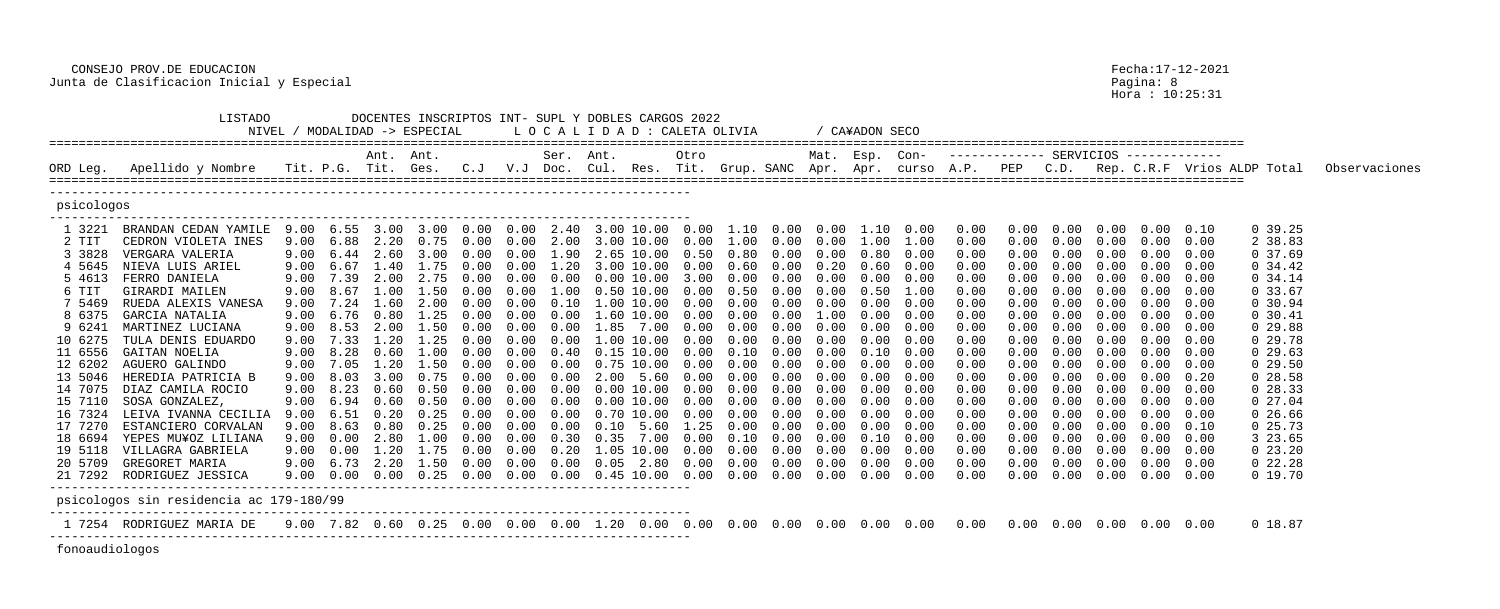| ROJAS MARIA ANDREA |  |  |
|--------------------|--|--|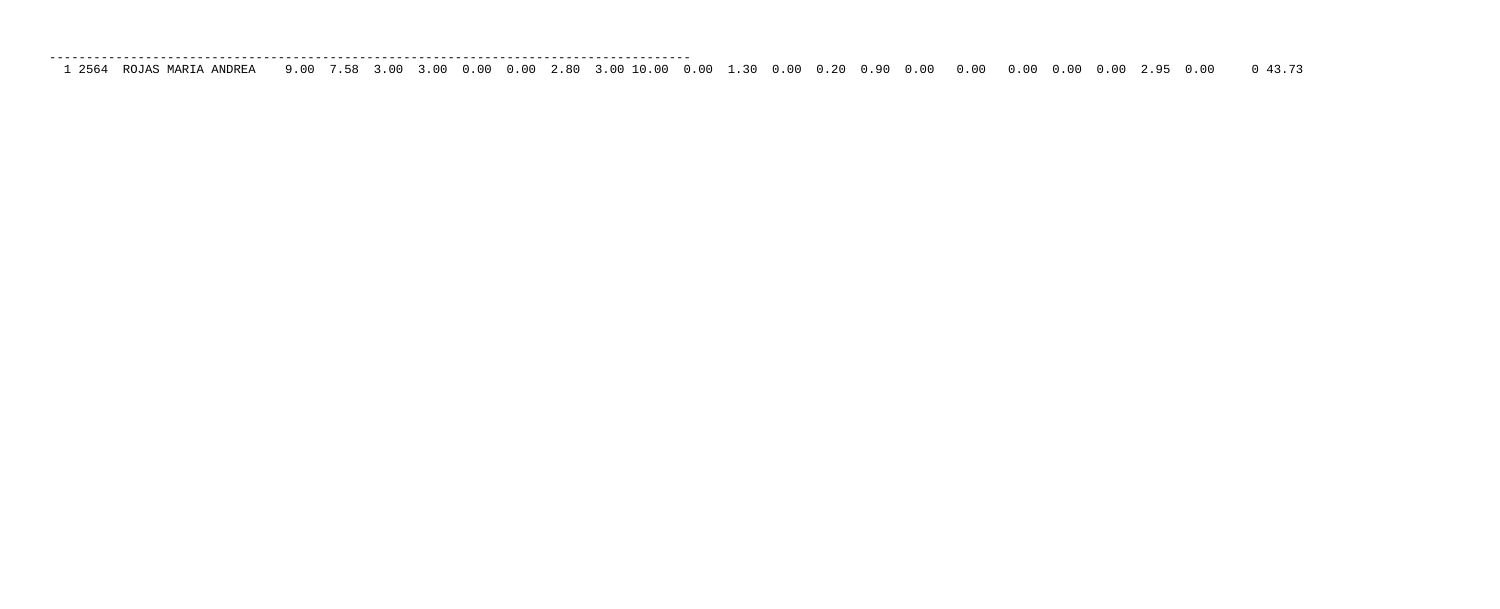Hora : 10:25:31

| ORD Leg.                                              | Apellido y Nombre                                                                                                                                    |                              | Tit. P.G. Tit.                                                          |                                      | Ant. Ant.<br>Ges.                                         | C. J                                         | V.J                           | Ser. Ant.<br>Doc.                                    |                              |                                                                        | Otro                                                          |                                              |                                                      | Mat. Esp. Con-                                       |                                              |                                                      |                                                      |                                                      |                                      |                                                            |                                                                                  |                                                             | Cul. Res. Tit. Grup. SANC Apr. Apr. curso A.P. PEP C.D. Rep. C.R.F Vrios ALDP Total | Observaciones |
|-------------------------------------------------------|------------------------------------------------------------------------------------------------------------------------------------------------------|------------------------------|-------------------------------------------------------------------------|--------------------------------------|-----------------------------------------------------------|----------------------------------------------|-------------------------------|------------------------------------------------------|------------------------------|------------------------------------------------------------------------|---------------------------------------------------------------|----------------------------------------------|------------------------------------------------------|------------------------------------------------------|----------------------------------------------|------------------------------------------------------|------------------------------------------------------|------------------------------------------------------|--------------------------------------|------------------------------------------------------------|----------------------------------------------------------------------------------|-------------------------------------------------------------|-------------------------------------------------------------------------------------|---------------|
| 2 3331<br>3 TIT<br>4 TIT<br>5 TIT<br>6 3699<br>7 3815 | MENA PABLO DANIEL<br>VELEYSAN PABLO<br>GARAY LAURA VANESA<br>DECIMA CINTHYA<br>ACOSTA GRACIELA INES<br>SESTO ANDREA RAQUEL<br>8 6086 MORENO VERONICA | 9.00<br>9.00<br>9.00<br>9.00 | 9.00 5.51<br>9.00 7.48<br>6.77<br>0.00<br>5.28<br>$9.00$ $7.88$<br>7.50 | 3.00<br>3.00<br>3.00<br>3.00<br>1.40 | 3.00<br>2.00 2.75<br>3.00<br>3.00<br>3.00<br>1.25<br>1.50 | 0.00<br>0.00<br>0.00<br>0.00<br>0.00<br>0.00 | 0.00<br>0.00<br>$\cup$ $\cup$ | $0.00$ 3.00<br>1.90<br>2.20<br>. . 10<br>0.60<br>.20 | 0.35<br>1.90<br>1.75<br>0.20 | 1.20 10.00<br>7.70<br>7.70<br>1 30 10 00<br>3.00 10.00<br>3.50<br>3.50 | 0.00<br>0.00<br>0.00<br>0.00<br>$(1 \cdot 0)$<br>0.00<br>1.75 | 1.50<br>0.90<br>1.50<br>0.40<br>0.40<br>0.50 | 0.00<br>0.00<br>0.00<br>0.00<br>0.00<br>0.00<br>0.00 | 0.00<br>0.00<br>0.00<br>0.00<br>0.00<br>0.00<br>0.00 | 1.50<br>0.90<br>1.50<br>0.30<br>0.40<br>0.50 | 1.00<br>1.00<br>1.00<br>1.00<br>0.00<br>0.00<br>0.00 | 0.00<br>0.00<br>0.00<br>0.00<br>0.00<br>0.00<br>0.00 | 0.00<br>0.00<br>0.00<br>0.00<br>0.00<br>0.00<br>0.00 | 0.00<br>0.00<br>0.00<br>0.00<br>0.00 | 0.00<br>0.00<br>0.00<br>0.00<br>0.00<br>$0\,.\,00$<br>0.00 | $0.00 \quad 0.00$<br>$0.00 \quad 0.00$<br>$0.00 \quad 0.00$<br>$0.00 \quad 0.10$ | $0.00 \quad 0.00$<br>$0.00 \quad 0.00$<br>$0.00 \quad 0.00$ | 0.38.71<br>3 36.98<br>0 36.77<br>3 36.40<br>0, 35.08<br>027.78<br>$0\ 27.05$        |               |
| kinesiologos                                          |                                                                                                                                                      |                              |                                                                         |                                      |                                                           |                                              |                               |                                                      |                              |                                                                        |                                                               |                                              |                                                      |                                                      |                                              |                                                      |                                                      |                                                      |                                      |                                                            |                                                                                  |                                                             |                                                                                     |               |
| 1 TIT<br>2 4594                                       | LEIVA MERCEDES<br>ROSA OSCAR DAVID<br>3 6858 GUTIERREZ BARBARA                                                                                       | 9.00<br>9.00                 | 0.00                                                                    |                                      | 9.00 5.35 3.00 3.00<br>5.73 2.00 1.75<br>1.80 0.75        | 0.00 0.00 3.00<br>0.00<br>0.00               | 0.00<br>0.00                  | 0.00<br>0.00                                         |                              | 3.00 10.00<br>$0.30$ $7.00$<br>$0.25$ $10.00$                          | 0.00<br>3.00<br>$0\,.\,00$                                    | $0\,.\,00$<br>0.00                           | 0.00<br>0.00                                         | 1.50  0.00  0.00  1.50<br>$0\,.\,00$<br>0.00         | 0.00<br>0.00                                 | 1.00<br>0.00<br>0.00                                 | 0.00<br>0.00<br>0.00                                 | $0\,.\,00$<br>0.00<br>0.00                           | 0.00<br>0.00<br>$0\,.\,00$           | 0.00<br>0.00<br>0.00                                       | $0.00\quad 0.00$<br>$0.00 \quad 0.00$<br>$0.00 \quad 0.00$                       |                                                             | 3 43.35<br>$0\ 28.78$<br>0 21.80                                                    |               |
| psicomotricista                                       |                                                                                                                                                      |                              |                                                                         |                                      |                                                           |                                              |                               |                                                      |                              |                                                                        |                                                               |                                              |                                                      |                                                      |                                              |                                                      |                                                      |                                                      |                                      |                                                            |                                                                                  |                                                             |                                                                                     |               |
| 1 6067                                                | LESCANO MONICA<br>2 6927 GARCIA LUCIANA                                                                                                              |                              | 9.00 7.59 1.60<br>$9.00$ $7.00$                                         | 0.60                                 | 1.50<br>0.75                                              | 0.00<br>0.00                                 | 0.00<br>0.00                  | 0.60<br>0.00                                         |                              | $0.05$ $10.00$                                                         | 0.00                                                          | 0.00                                         | 0.00                                                 | $0.25$ 10.00 1.75 0.30 0.00 0.00 0.30<br>0.00        | 0.00                                         | $0\,.\,00$<br>0.00                                   | 0.00<br>0.00                                         | $0\,.\,00$<br>0.00                                   | 0.00                                 | 0.00                                                       | $0.00 \t 0.00 \t 0.00 \t 0.00$<br>$0.00$ $0.00$                                  |                                                             | 0, 32.89<br>$0\;27.40$                                                              |               |
|                                                       | terapista ocupacional                                                                                                                                |                              |                                                                         |                                      |                                                           |                                              |                               |                                                      |                              |                                                                        |                                                               |                                              |                                                      |                                                      |                                              |                                                      |                                                      |                                                      |                                      |                                                            |                                                                                  |                                                             |                                                                                     |               |
| 1 TIT<br>2 TIT<br>3 6638                              | BARROS LUCERO MARIA<br>VERA SILVIA YANET<br>FAZZINO PAULA                                                                                            | 9.00<br>9.00                 | 9.00 7.73<br>7.20<br>7.46                                               | 2.40<br>2.80                         | 3.00 3.00<br>3.00<br>0.50                                 | 0.00<br>0.00<br>$0\,.\,00$                   | $0\,.\,00$<br>(0.00)<br>0.00  | 2.50<br>2.40<br>0.00                                 | 3.00<br>2.65<br>0.25         | 7.70<br>8.40<br>0.70                                                   | 0.00<br>0.00<br>0.00                                          | $\ldots 20$<br>.20<br>0.00                   | 0.00<br>0.00<br>0.00                                 | 0.00<br>0.00<br>0.00                                 | 1.20<br>.20<br>0.00                          | 1.00<br>1.00<br>0.00                                 | 0.00<br>0.00<br>0.00                                 | 0.00<br>0.00<br>0.00                                 | 0.00                                 | 0.05<br>0.00<br>0.00                                       | $0.00 \quad 0.10$<br>$0.00 \quad 0.00$                                           | $0.00 \quad 0.30$                                           | 0, 39.48<br>0.38.75<br>020.71                                                       |               |
| musicoterapeuta                                       |                                                                                                                                                      |                              |                                                                         |                                      |                                                           |                                              |                               |                                                      |                              |                                                                        |                                                               |                                              |                                                      |                                                      |                                              |                                                      |                                                      |                                                      |                                      |                                                            |                                                                                  |                                                             |                                                                                     |               |
|                                                       |                                                                                                                                                      |                              |                                                                         |                                      |                                                           |                                              |                               |                                                      |                              |                                                                        |                                                               |                                              |                                                      |                                                      |                                              |                                                      |                                                      |                                                      |                                      |                                                            |                                                                                  |                                                             | 0, 35, 30                                                                           |               |

 LISTADO DOCENTES INSCRIPTOS INT- SUPL Y DOBLES CARGOS 2022 NIVEL / MODALIDAD -> ESPECIAL L O C A L I D A D : CALETA OLIVIA / CA¥ADON SECO ================================================================================================================================================================== Ant. Ant. Ser. Ant. Otro Mat. Esp. Con- ------------- SERVICIOS ------------- ================================================================================================================================================================== 2 3331 MENA PABLO DANIEL 9.00 5.51 3.00 3.00 0.00 0.00 3.00 1.20 10.00 0.00 1.50 0.00 0.00 1.50 1.00 0.00 0.00 0.00 0.00 0.00 0.00 0 38.71 3 TIT VELEYSAN PABLO 9.00 7.48 2.00 2.75 0.00 0.00 1.90 0.35 7.70 0.00 0.90 0.00 0.00 0.90 1.00 0.00 0.00 0.00 0.00 0.00 0.00 3 36.98 4 TIT GARAY LAURA VANESA 9.00 6.77 3.00 3.00 0.00 0.00 2.20 1.90 7.70 0.00 1.10 0.00 0.00 1.10 1.00 0.00 0.00 0.00 0.00 0.00 0.00 0 36.77 5 TIT DECIMA CINTHYA 9.00 0.00 3.00 3.00 0.00 0.00 3.00 1.30 10.00 0.00 1.50 0.00 0.00 1.50 1.00 0.00 0.00 0.00 0.00 0.00 0.10 3 36.40 6 3699 ACOSTA GRACIELA INES 9.00 5.28 3.00 3.00 0.00 0.00 1.10 3.00 10.00 0.00 0.40 0.00 0.00 0.30 0.00 0.00 0.00 0.00 0.00 0.00 0.00 0 35.08 7 3815 SESTO ANDREA RAQUEL 9.00 7.88 3.00 1.25 0.00 0.00 0.60 1.75 3.50 0.00 0.40 0.00 0.00 0.40 0.00 0.00 0.00 0.00 0.00 0.00 0.00 0 27.78 8 6086 MORENO VERONICA 9.00 7.50 1.40 1.50 0.00 0.00 1.20 0.20 -------------------------------------------------------------------------------------- kinesiologos --------------------------------------------------------------------------------------- 1 TIT LEIVA MERCEDES 9.00 5.35 3.00 3.00 0.00 0.00 3.00 3.00 10.00 0.00 2 4594 ROSA OSCAR DAVID 9.00 5.73 2.00 1.75 0.00 0.00 0.00 0.30 7.00 3.00 0.00 0.00 0.00 0.00 0.00 0.00 0.00 0.00 0.00 0.00 0.00 0 28.78 3 6858 GUTIERREZ BARBARA 9.00 0.00 1.80 0.75 0.00 0.00 0.00 0.25 10.00 0.00 0.00 0.00 0.00 0.00 0.00 0.00 0.00 0.00 0.00 0.00 0.00 0 21.80 -------------------------------------------------------------------------------------- psicomotricista --------------------------------------------------------------------------------------- 1 6067 LESCANO MONICA 9.00 7.59 1.60 1.50 0.00 0.00 0.60 0.25 10.00 1.75 0.30 0.00 0.00 0.30 0.00 0.00 0.00 0.00 0.00 0.00 0.00 0 32.89 2 6927 GARCIA LUCIANA 9.00 7.00 0.60 0.75 0.00 0.00 0.00 0.05 10.00 0.00 0.00 0.00 0.00 0.00 0.00 0.00 0.00 0.00 0.00 0.00 0.00 0 27.40 -------------------------------------------------------------------------------------- terapista ocupacional --------------------------------------------------------------------------------------- 1 TIT BARROS LUCERO MARIA 9.00 7.73 3.00 3.00 0.00 0.00 2.50 3.00 7.70 0.00 1.20 0.00 0.00 1.20 1.00 0.00 0.00 0.00 0.05 0.00 0.10 0 39.48 2 TIT VERA SILVIA YANET 9.00 7.20 2.40 3.00 0.00 0.00 2.40 2.65 8.40 0 3 6638 FAZZINO PAULA 9.00 7.46 2.80 0.50 0.00 0.00 0.00 0.25 0.70 0.00 0.00 0.00 0.00 0.00 0.00 0.00 0.00 0.00 0.00 0.00 0.00 0 20.71 -------------------------------------------------------------------------------------- musicoterapeuta --------------------------------------------------------------------------------------- 1 3138 PAEZ GUSTAVO MARTIN 9.00 8.00 1.60 2.25 0.00 0.00 0.00 1.35 10.00 3.00 0.00 0.00 0.00 0.00 0.00 0.00 0.00 0.00 0.10 0.00 0.00 0 35.30 -------------------------------------------------------------------------------------- asistente social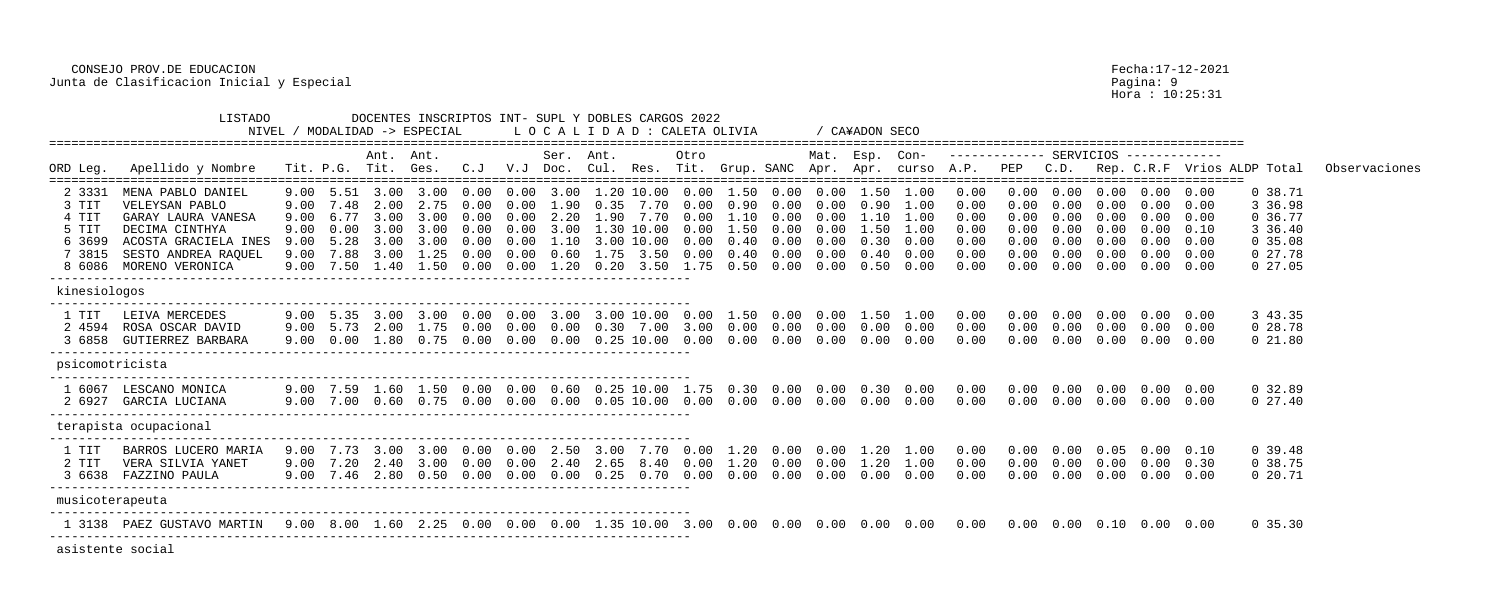| GONZALEZ CRISTINA | 3 44.16 |
|-------------------|---------|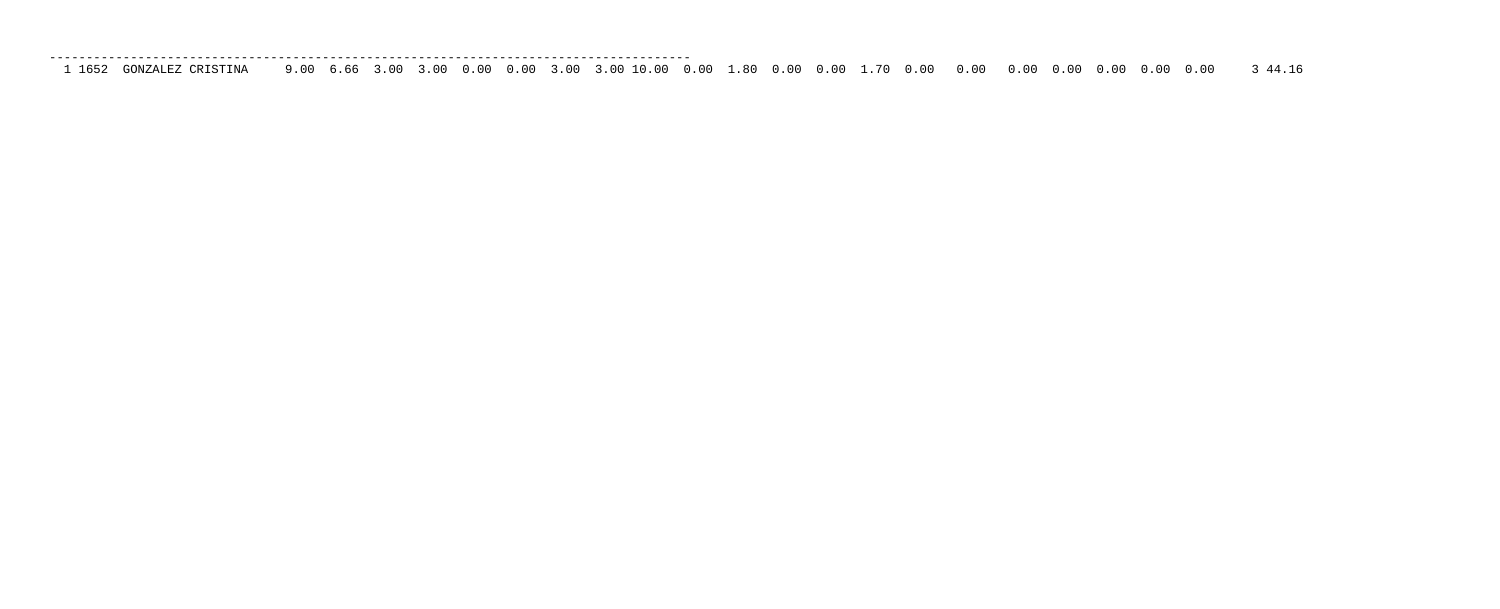Hora : 10:25:31

|          |                                                                                                                          |      |           | Ant. | Ant.                                                                          |      |      | Ser. Ant.         |                | Otro                                                |            |      | Mat. Esp. Con- |      |                              |            | ------------ SERVICIOS ------------ |                                                    |            |                   |      |                                                                                                                            |               |
|----------|--------------------------------------------------------------------------------------------------------------------------|------|-----------|------|-------------------------------------------------------------------------------|------|------|-------------------|----------------|-----------------------------------------------------|------------|------|----------------|------|------------------------------|------------|-------------------------------------|----------------------------------------------------|------------|-------------------|------|----------------------------------------------------------------------------------------------------------------------------|---------------|
| ORD Leg. | Apellido y Nombre                                                                                                        |      |           |      |                                                                               |      |      |                   |                |                                                     |            |      |                |      |                              |            |                                     |                                                    |            |                   |      | Tit. P.G. Tit. Ges.  C.J  V.J Doc. Cul. Res. Tit. Grup. SANC Apr. Apr. curso A.P.  PEP  C.D.  Rep. C.R.F  Vrios ALDP Total | Observaciones |
| 2 4425   | CANIZARES BRIAN ZEEB                                                                                                     |      | 9.00 8.09 | 2.00 | 2.75                                                                          | 0.00 |      | $0.00 \quad 0.80$ | 2.60 10.00     | 3.00                                                | $0\,.40$   | 0.00 | 0.30           | 0.40 | 0.00                         | 0.00       |                                     | 0.80                                               | 0.40       |                   | 0.75 | 041.29                                                                                                                     |               |
| 3 4037   | <b>OUISPE IVAN ENZO</b>                                                                                                  | 9.00 | 8.40      |      | 2.40 3.00                                                                     | 0.00 | 0.00 | 2.30              | $0.15$ $10.00$ | 0.00                                                | 1.10       | 0.00 | 0.00           |      | $1.10 \quad 0.00$            | 0.00       | 0.00                                | 0.00                                               | $0\,.\,00$ | $0.00 \quad 0.00$ |      | 0, 37.45                                                                                                                   |               |
| 4 3326   | NIETO VALERIA                                                                                                            | 9.00 | 7.09      | 3.00 | 3.00                                                                          | 0.00 | 0.00 | 0.50              | 2.65 10.00     | 0.00                                                | 0.00       | 0.00 | 0.00           | 0.00 | 0.00                         | 0.00       |                                     | 0.00                                               | 0.00       | 0.00              | 0.10 | 0, 35.34                                                                                                                   |               |
| 5 6006   | PEREA SILVINA ANAHI                                                                                                      | 9.00 | 8.32      | 1.00 | 1.50                                                                          | 0.00 | 0.00 | 0.80              | 3.00 10.00     | 0.00                                                | 0.30       | 0.00 | 0.00           | 0.30 | 0.00                         | 0.00       |                                     | 0.00                                               | 0.00       | 0.00              | 0.00 | 0.34.22                                                                                                                    |               |
| 6 3563   | GONZALEZ HILDA NOEMI                                                                                                     | 9.00 | 7.35      | 3.00 | 3.00                                                                          | 0.00 | 0.00 | 0.00              | 2.00 9.10      | 0.00                                                | 0.00       | 0.00 | 0.00           | 0.00 | 0.00                         | 0.00       | 0.00                                | 0.00                                               | 0.00       | 0.00              | 0.00 | 0, 33.45                                                                                                                   |               |
| 7 TIT    | CALVIMONTE MARIA EVA                                                                                                     | 9.00 |           |      |                                                                               | 0.00 | 0.00 | 0.70              | $0.85$ 10.00   |                                                     | 0.40       | 0.00 |                | 0.40 | 0.00                         | 0.00       |                                     | 0.00                                               |            | 0.00              | 0.00 | 0, 31.68                                                                                                                   |               |
| 8 TIT    | GODOY MAMANI JOHANA                                                                                                      | 9.00 | 7.03      | 1.00 | 1.50                                                                          | 0.00 | 0.00 | 0.90              | $0.10$ $10.00$ |                                                     | 0.50       | 0.00 |                | 0.50 | 1.00                         | 0.00       |                                     | 0.00                                               | 0.00       | 0.00              | 0.00 | 0, 31.53                                                                                                                   |               |
| 9 6214   | BAEZ YANINA                                                                                                              | 9.00 | 6.64      |      | 1.80 1.50                                                                     | 0.00 | 0.00 | $0\,.10$          | 1.25 10.00     | 0.00                                                | 0.00       | 0.00 | 0.00           | 0.00 | 0.00                         | 0.00       | 0.00                                | 0.00                                               |            | $0.00 \quad 0.00$ |      | 0, 30.29                                                                                                                   |               |
| 10 7319  | ALFONSO VANESA PAOLA 9.00                                                                                                |      | 7.89      |      | $0.40 \quad 0.25$                                                             | 0.00 | 0.00 | 0.00              | $0.55$ $10.00$ |                                                     | 0.00       | 0.00 |                | 0.00 | 0.00                         | 0.00       | 0.00                                | 0.00                                               |            | $0.00 \quad 0.00$ |      | 0.28.09                                                                                                                    |               |
|          | 11 4221 APARICIO ANDREA                                                                                                  |      |           |      | $9.00 \quad 0.00 \quad 2.20 \quad 3.00 \quad 0.00$                            |      |      |                   |                | $0.00 \quad 0.00 \quad 1.10 \quad 10.00 \quad 0.00$ | $0\,.\,00$ | 0.00 | 0.00           |      | $0.00 \quad 0.00$            | 0.00       | 0.00                                | 0.00                                               | 0.00       | $0.00 \quad 0.00$ |      | $0\,25.30$                                                                                                                 |               |
|          | asistente social sin residencia ac 179-180/99                                                                            |      |           |      |                                                                               |      |      |                   |                |                                                     |            |      |                |      |                              |            |                                     |                                                    |            |                   |      |                                                                                                                            |               |
|          | 1 5920 FLORENTIN CECILIA                                                                                                 |      |           |      |                                                                               |      |      |                   |                |                                                     |            |      |                |      |                              |            |                                     |                                                    |            |                   |      | 0 29.12                                                                                                                    |               |
|          | maestro de teatro p/la educ.especial                                                                                     |      |           |      |                                                                               |      |      |                   |                |                                                     |            |      |                |      |                              |            |                                     |                                                    |            |                   |      |                                                                                                                            |               |
|          | 1 4112 ANCE ROMINA                                                                                                       |      |           |      | $9.00$ 8.14 2.80 3.00 0.00 0.00 2.30 0.80 10.00 1.75 1.20 0.00 0.00 1.10 0.00 |      |      |                   |                |                                                     |            |      |                |      |                              | 0.00       |                                     | $0.00$ $0.00$ $0.05$ $0.25$ $0.00$                 |            |                   |      | 3 43.39                                                                                                                    |               |
|          | 2 6043  SILVA NADIA ROMINA    9.00  8.28  1.00  1.25  0.00  0.00  0.60  0.00 10.00  0.00  0.20  0.00  0.20  0.00    0.00 |      |           |      |                                                                               |      |      |                   |                |                                                     |            |      |                |      |                              | 0.00       |                                     | $0.00 \t 0.00 \t 0.00 \t 0.00 \t 0.00$             |            |                   |      | 0, 30.53                                                                                                                   |               |
|          | maestro de teatro p/la educ.especial habilitante con capacit.pedagogica                                                  |      |           |      |                                                                               |      |      |                   |                |                                                     |            |      |                |      |                              |            |                                     |                                                    |            |                   |      |                                                                                                                            |               |
|          | 1 4647  CHAPERO NATALIA                                                                                                  |      |           |      |                                                                               |      |      |                   |                |                                                     |            |      |                |      |                              |            |                                     |                                                    |            |                   |      | 0 31.65                                                                                                                    |               |
|          | maestro de danzas p/la educ.especial                                                                                     |      |           |      |                                                                               |      |      |                   |                |                                                     |            |      |                |      |                              |            |                                     |                                                    |            |                   |      |                                                                                                                            |               |
| 1 TIT    | CHAILE CARMEN                                                                                                            |      |           |      | 9.00 7.96 3.00 3.00 0.00                                                      |      |      |                   |                | 0.00 1.50 2.95 10.00 5.50                           |            |      |                |      | 0.50  0.00  0.00  0.50  0.00 | $0\,.\,00$ |                                     | $0.00 \quad 0.00 \quad 0.20 \quad 0.25 \quad 0.00$ |            |                   |      | 0 44.36                                                                                                                    |               |
| 2 3881   | BARRIONUEVO KARINA                                                                                                       |      |           |      | 3.00 7.58 3.00 2.50 0.00 0.00 0.00 2.00 10.00 3.00 0.00 0.00                  |      |      |                   |                |                                                     |            |      |                |      | $0.00$ $0.00$ $0.00$         | 0.10       |                                     | $0.00$ $0.00$ $0.15$ $0.00$ $0.00$                 |            |                   |      | 0 31.33                                                                                                                    |               |
|          |                                                                                                                          |      |           |      |                                                                               |      |      |                   |                |                                                     |            |      |                |      |                              |            |                                     |                                                    |            |                   |      |                                                                                                                            |               |

 LISTADO DOCENTES INSCRIPTOS INT- SUPL Y DOBLES CARGOS 2022 NIVEL / MODALIDAD -> ESPECIAL L O C A L I D A D : CALETA OLIVIA / CA¥ADON SECO ================================================================================================================================================================== Ant. Ant. Ser. Ant. Otro Mat. Esp. Con- ------------- SERVICIOS ------------- ================================================================================================================================================================== 2 4425 CANIZARES BRIAN ZEEB 9.00 8.09 2.00 2.75 0.00 0.00 0.80 2.60 10.00 3.00 0.40 0.00 0.30 0.40 0.00 0.00 0.00 0.80 0.40 0.00 0.75 0 41.29 3 4037 QUISPE IVAN ENZO 9.00 8.40 2.40 3.00 0.00 0.00 2.30 0.15 10.00 0.00 1.10 0.00 0.00 1.10 0.00 0.00 0.00 0.00 0.00 0.00 0.00 0 37.45 4 3326 NIETO VALERIA 9.00 7.09 3.00 3.00 0.00 0.00 0.50 2.65 10.00 0.00 0.00 0.00 0.00 0.00 0.00 0.00 0.00 0.00 0.00 0.00 0.10 0 35.34 5 6006 PEREA SILVINA ANAHI 9.00 8.32 1.00 1.50 0.00 0.00 0.80 3.00 10.00 0.00 0.30 0.00 0.00 0.30 0.00 0.00 0.00 0.00 0.00 0.00 0.00 0 34.22 6 3563 GONZALEZ HILDA NOEMI 9.00 7.35 3.00 3.00 0.00 0.00 0.00 2.00 9.10 0.00 0.00 0.00 0.00 0.00 0.00 0.00 0.00 0.00 0.00 0.00 0.00 0 33.45 7 TIT CALVIMONTE MARIA EVA 9.00 7.38 1.20 1.75 0.00 0.00 0.70 0.85 10.00 0.00 0.40 0.00 0.00 0.40 0.00 0.00 0.00 0.00 0.00 0.00 0.00 0 31.68 8 TIT GODOY MAMANI JOHANA 9.00 7.03 1.00 1.50 0.00 0.00 0.90 0.10 10.00 0.00 0.50 0.00 0.00 0.50 1.00 0.00 0.00 0.00 0.00 0.00 0.00 0 31.53 9 6214 BAEZ YANINA 9.00 6.64 1.80 1.50 0.00 0.00 0.10 1.25 10.00 0.00 0.00 0.00 0.00 0.00 0.00 0.00 0.00 0.00 0.00 0.00 0.00 0 30.29 10 7319 ALFONSO VANESA PAOLA 9.00 7.89 0.40 0.25 0.00 0.00 0.00 0.55 10.00 0.00 0.00 0.00 0.00 0.00 0.00 0.00 0.00 0.00 0.00 0.00 0.00 0 28.09 11 4221 APARICIO ANDREA 9.00 0.00 2.20 3.00 0.00 0.00 0.00 1.10 10.00 0.00 0.00 0.00 0.00 0.00 0.00 0.00 0.00 0.00 0.00 0.00 0.00 0 25.30 -------------------------------------------------------------------------------------- asistente social sin residencia ac 179-180/99 --------------------------------------------------------------------------------------- 1 5920 FLORENTIN CECILIA 9.00 8.32 2.20 1.00 0.00 0.00 0.00 3.00 5.60 0.00 0.00 0.00 0.00 0.00 0.00 0.00 0.00 0.00 0.00 0.00 0.00 0 29.12 -------------------------------------------------------------------------------------- maestro de teatro p/la educ.especial --------------------------------------------------------------------------------------- 1 4112 ANCE ROMINA 9.00 8.14 2.80 3.00 0.00 0.00 2.30 0.80 10.00 1 2 6043 SILVA NADIA ROMINA 9.00 8.28 1.00 1.25 0.00 0.00 0.60 0.00 10.00 0.00 0.20 0.00 0.00 0.20 0.00 0.00 0.00 0.00 0.00 0.00 0.00 0 30.53 -------------------------------------------------------------------------------------- maestro de teatro p/la educ.especial habilitante con capacit.pedagogica --------------------------------------------------------------------------------------- 1 4647 CHAPERO NATALIA 6.00 7.75 2.40 2.50 0.00 0.00 1.60 0.00 10.00 0.00 0.70 0.00 0.00 0.70 0.00 0.00 0.00 0.00 0.00 0.00 0.00 0 31.65 -------------------------------------------------------------------------------------- maestro de danzas p/la educ.especial --------------------------------------------------------------------------------------- 1 TIT CHAILE CARMEN 9.00 7.96 3.00 3.00 0.00 0.00 1.50 2.95 10.00 5 2 3881 BARRIONUEVO KARINA 3.00 7.58 3.00 2.50 0.00 0.00 0.00 2.00 10.00 3.00 0.00 0.00 0.00 0.00 0.00 0.10 0.00 0.00 0.15 0.00 0.00 0 31.33

ESTIMULACION TEMPRANA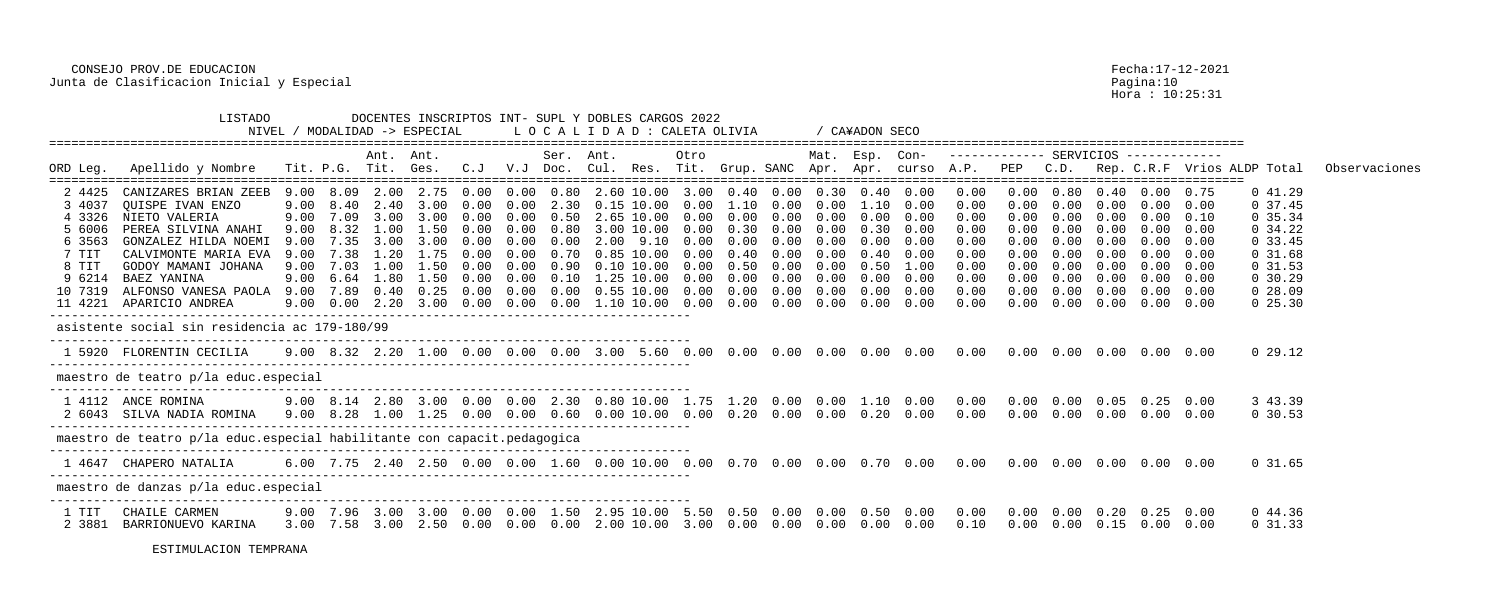Hora : 10:25:31

|                | LISTADO                                                                                                                                   |      |      | DOCENTES INSCRIPTOS INT- SUPL Y DOBLES CARGOS 2022<br>NIVEL / MODALIDAD -> ESPECIAL |      |      |      |                   |      |                                                     |      | LOCALIDAD : CALETA OLIVIA                                     |              |              | / CA¥ADON SECO |                                                    |              |      |              |              |                                        |                   |               |
|----------------|-------------------------------------------------------------------------------------------------------------------------------------------|------|------|-------------------------------------------------------------------------------------|------|------|------|-------------------|------|-----------------------------------------------------|------|---------------------------------------------------------------|--------------|--------------|----------------|----------------------------------------------------|--------------|------|--------------|--------------|----------------------------------------|-------------------|---------------|
|                |                                                                                                                                           |      |      | Ant. Ant.                                                                           |      |      |      | Ser. Ant.         |      |                                                     | Otro |                                                               |              |              |                | Mat. Esp. Con- ------------ SERVICIOS ------------ |              |      |              |              |                                        |                   |               |
| ORD Leg.       | Apellido y Nombre - Tit. P.G. Tit. Ges. C.J V.J Doc. Cul. Res. Tit. Grup. SANC Apr. Apr. curso A.P. PEP -C.D. Rep. C.R.F Vrios ALDP Total |      |      |                                                                                     |      |      |      |                   |      |                                                     |      |                                                               |              |              |                |                                                    |              |      |              |              |                                        |                   | Observaciones |
|                | maestro de grado (titulo docente)                                                                                                         |      |      |                                                                                     |      |      |      |                   |      |                                                     |      |                                                               |              |              |                |                                                    |              |      |              |              |                                        |                   |               |
| 1 TIT          | RUEDA JUAN PABLO                                                                                                                          |      |      |                                                                                     |      |      |      |                   |      |                                                     |      |                                                               |              |              |                |                                                    |              |      |              |              |                                        | 043.70            |               |
|                | maestro de grado estimulacion temprana                                                                                                    |      |      |                                                                                     |      |      |      |                   |      |                                                     |      |                                                               |              |              |                |                                                    |              |      |              |              |                                        |                   |               |
| 1 TIT          | HOYOS NOEMI                                                                                                                               |      |      |                                                                                     |      |      |      |                   |      |                                                     |      |                                                               |              |              |                |                                                    |              |      |              |              |                                        | 041.17            |               |
|                | maestro de grado estimulacion temprana (c/titulo habilitante)                                                                             |      |      |                                                                                     |      |      |      |                   |      |                                                     |      |                                                               |              |              |                |                                                    |              |      |              |              |                                        |                   |               |
| 1 TIT          | RODRIGUEZ SANDRA                                                                                                                          |      |      | 6.00 9.42 1.60 2.00 0.00 0.00 1.35 3.00 9.10 12.00                                  |      |      |      |                   |      |                                                     |      | 0.80                                                          |              |              |                | $0.00$ $0.10$ $0.80$ $1.00$                        | 0.50         | 0.00 |              | 0.40         | $1.30$ $0.10$                          | 3 52.47           |               |
| 2 TIT<br>3 TIT | DE FILIPPIS CLAUDIA<br>ROJAS ROXANA ANALIA                                                                                                |      |      | $6.00$ $8.66$ $1.80$ $2.50$ $0.00$<br>3.00                                          | 3.00 |      |      | 0.00 1.70<br>3.00 |      | 3.00 10.00 4.50<br>3.00 10.00 2.50                  |      | 0.90<br>1.60                                                  | 0.00<br>0.00 | 1.00<br>0.90 | 0.90<br>1.60   | 0.00<br>0.00                                       | 0.00<br>0.10 | 0.00 | 0.00<br>0.05 | 0.05<br>0.25 | $0.00 \quad 0.00$<br>$0.00 \quad 0.25$ | 3 44.01<br>043.42 |               |
| 4 TIT          | ZAPATA MONICA ISABEL                                                                                                                      | 6.00 | 7.02 | 3.00                                                                                | 3.00 | 0.60 | 0.00 | 3.00              |      | 3.00 10.00 1.00                                     |      | 1.80                                                          | 0.00         | 0.00         |                | 0.00                                               | 0.00         |      | 0.15         | 0.05         | $1.50 \t 0.10$                         | 042.02            |               |
| 5 TIT          | MERCADO NATALIA                                                                                                                           |      | 7.81 | 1.80                                                                                | 2.50 |      |      | 1.90              |      | $10.00 \quad 6.50$                                  |      |                                                               |              |              |                | 1.00                                               | 0.00         |      |              |              | $0.00 \quad 0.00$                      | 040.61            |               |
| 6 TIT          | REMENTERIA NATALIA                                                                                                                        | 6.00 | 8.89 | 1.80                                                                                | 2.75 |      |      | 1.90              | 2.00 | 10.00                                               | .00  | 0.90                                                          |              |              |                | 1.00                                               | 0.00         |      |              | 0.00         | $0.00 \quad 0.00$                      | 0.38.14           |               |
| 7 TIT          | CHAILE JUDITH                                                                                                                             |      |      | 1.60                                                                                |      | n nn |      | 1.70              |      | 0.70 10.00 5.75                                     |      | 0.80                                                          | 0.00         | 0.00         |                | 0.00                                               | 0.00         |      |              | 0.00         | $0.00 \quad 0.00$                      | 0.38.08           |               |
| 8 TIT          | YACANTE CRISTHEL                                                                                                                          | 6.00 | 8.39 | 2.00                                                                                | 3.00 | 0.00 |      | $0.00$ 2.20       |      | 2.90 10.00 1.00                                     |      | 1.10                                                          | 0.00         | 0.00         | 1.10           | 0.00                                               | 0.10         |      |              | 0.05         | $0.00 \quad 0.00$                      | 0, 37.84          |               |
| 9 TIT          | IRIBARNE DIANA                                                                                                                            | 6.00 | 8.67 | 1.60                                                                                | 2.25 | 0.00 | 0.00 | 1.75              |      | 0.95 10.00 3.75                                     |      | 0.80                                                          | 0.00         | 0.00         | 0.80           | 0.00                                               | 0.00         |      | 0.00         | 0.00         | $0.30 \quad 0.30$                      | 0.37.17           |               |
| 10 TIT         | CARRION VILMA ANDREA                                                                                                                      | 6.00 |      |                                                                                     | 3.00 | 0.00 |      | 2.40              | 3.00 | 8.40                                                | 0.00 |                                                               |              | 0.00         | 1.20           | 0.00                                               | 0.20         |      |              | 0.80         | $0.00 \quad 0.00$                      | 0, 36.72          |               |
| 11 TIT         | ACEVEDO GLADYS BELEN                                                                                                                      | 6.00 | 7.77 | 2.40                                                                                | 3.00 | 0.00 | 0.00 | 2.50              | 3.00 | 8.40                                                | 0.00 | 1.20                                                          | 0.00         | 0.00         | 1.20           | 0.00                                               | 0.10         | 0.00 | 0.00         | 0.40         | $0.00 \quad 0.00$                      | 0, 35.97          |               |
| 12 5319        | SCOTTA ANGELA DIANA                                                                                                                       | 6.00 |      |                                                                                     | 2.00 |      |      | 1.20              |      | 1.05 10.00                                          | 1.25 | 0.60                                                          |              | 0.00         | 0.50           | 0.00                                               | 0.00         |      |              | 0.00         | $0.00 \quad 0.00$                      | 2 34.12           |               |
| 13 TIT         | LAGOS ELIZABRTH                                                                                                                           | 6.00 |      | 8.68 1.20 1.75                                                                      |      | 0.00 |      |                   |      | $0.00 \quad 1.30 \quad 1.10 \quad 10.00 \quad 0.50$ |      | 0.60                                                          | 0.00         | 0.00         | 0.60           | 0.00                                               | 0.00         | 0.00 | 0.00         | 0.00         | $0.00 \quad 0.00$                      | 0, 31.73          |               |
| 14 6133        | VAZOUEZ JULIETA                                                                                                                           |      |      | 6.00 8.51 1.00 1.25 0.00                                                            |      |      |      |                   |      |                                                     |      | $0.00 \quad 0.75 \quad 2.80 \quad 3.50 \quad 3.25 \quad 0.30$ | $0\,.\,00$   | 0.00         | 0.30           | 0.00                                               | 0.10         | 0.00 | 0.00         |              | $0.00 \t 0.00 \t 0.20$                 | 0, 27.96          |               |

 CONSEJO PROV.DE EDUCACION Fecha:17-12-2021 Junta de Clasificacion Inicial y Especial

DISCAPACITADOS INTELECTUALES

-------------------------------------------------------------------------------------- maestro de grado (titulo docente) ---------------------------------------------------------------------------------------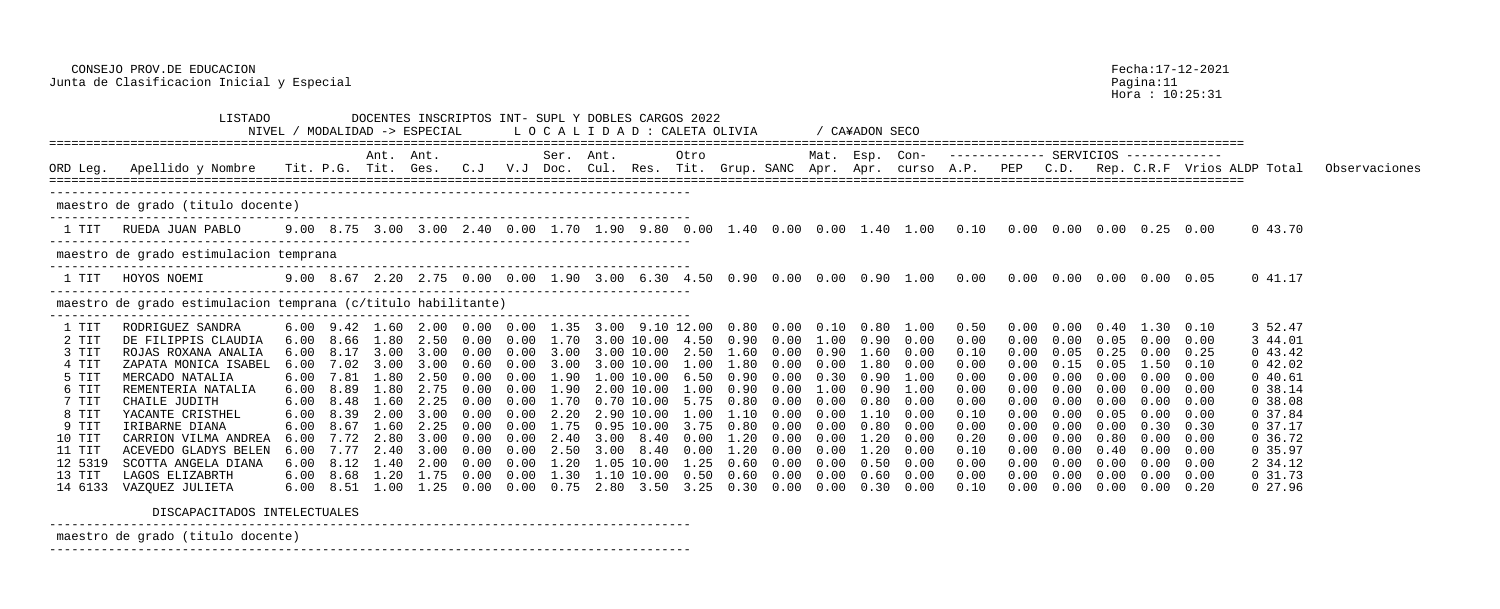| 1 TIT – PALLERO JULIETA                                                                                                                  |  |  |  |  |  |  |  |  |  |  |  |
|------------------------------------------------------------------------------------------------------------------------------------------|--|--|--|--|--|--|--|--|--|--|--|
| 2 TIT GODOY ALCIRA YOLANDA 9.00 8.00 0.60 1.00 0.00 0.00 0.60 3.00 10.00 20.50 0.30 0.00 0.30 0.00 0.30 0.00 0.80 0.65 0.75 0.85 0 56.65 |  |  |  |  |  |  |  |  |  |  |  |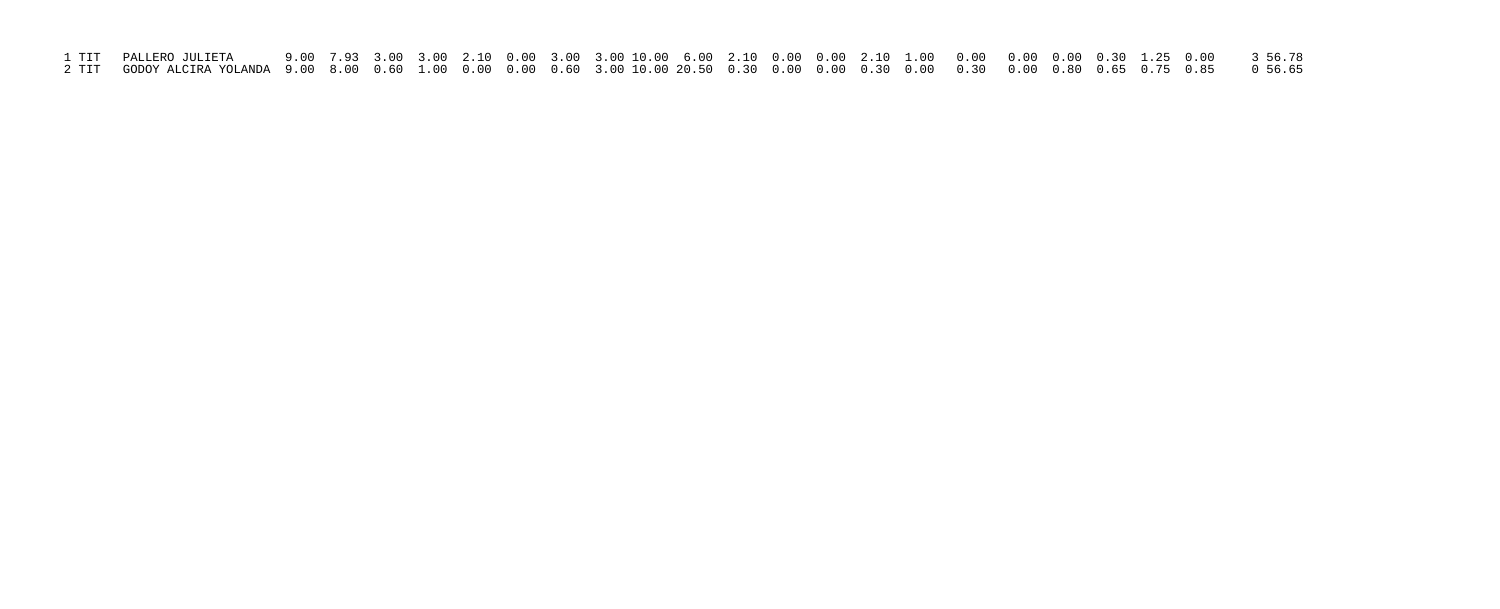|          | LISTADO              |      |                      |           | NIVEL / MODALIDAD -> ESPECIAL                                 |      |        |           | DOCENTES INSCRIPTOS INT- SUPL Y DOBLES CARGOS 2022<br>LOCALIDAD: CALETA OLIVIA |                 |      |                           |      | / CA¥ADON SECO       |                   |                                                    |            |      |                   |                                         |      |              |                                                                                                                                    |
|----------|----------------------|------|----------------------|-----------|---------------------------------------------------------------|------|--------|-----------|--------------------------------------------------------------------------------|-----------------|------|---------------------------|------|----------------------|-------------------|----------------------------------------------------|------------|------|-------------------|-----------------------------------------|------|--------------|------------------------------------------------------------------------------------------------------------------------------------|
| ORD Leg. | Apellido y Nombre    |      |                      | Ant. Ant. |                                                               |      |        | Ser. Ant. |                                                                                | Otro            |      |                           |      |                      |                   | Mat. Esp. Con- ------------ SERVICIOS ------------ |            |      |                   |                                         |      |              | Tit. P.G. Tit. Ges. C.J V.J Doc. Cul. Res. Tit. Grup. SANC Apr. Apr. curso A.P. PEP C.D. Rep. C.R.F Vrios ALDP Total Observaciones |
|          |                      |      |                      |           |                                                               |      |        |           |                                                                                |                 |      |                           |      |                      |                   |                                                    |            |      |                   |                                         |      |              |                                                                                                                                    |
| 3 TIT    | MAIDANA RODRIGUEZ    |      |                      |           |                                                               |      |        |           | 9.00 9.19 2.60 3.00 1.80 0.00 2.60 3.00 10.00 4.25 1.80 0.00 0.60 1.70 1.00    |                 |      |                           |      |                      |                   | 0.60                                               |            |      |                   |                                         |      | 3 56.24      |                                                                                                                                    |
| 4 TIT    | PESCARA MARIELA      |      | $9.00\quad 8.84$     |           | 3.00 3.00 4.70                                                |      | 0.00   |           | $1.80$ 3.00 10.00 3.00 2.10 0.00                                               |                 |      |                           | 0.00 | 2.10                 | 1.00              | 0.10                                               | $0\,.\,00$ |      |                   | $0.00 \t 0.40 \t 1.00 \t 0.00$          |      | 3 56.04      |                                                                                                                                    |
| 5 TIT    | RODRIGUEZ SANDRA     |      |                      |           | 9.00 9.42 1.60 2.00                                           | 0.00 | 0.00   |           | $1.35$ $3.00$ $9.10$ $12.00$                                                   |                 |      | $0.80$ $0.00$             |      | $0.10$ $0.80$ $1.00$ |                   | 0.50                                               | 0.00       | 0.00 |                   | $0.40$ 1.30 0.10                        |      | 3 55.47      |                                                                                                                                    |
| 6 TIT    | BARRIONUEVO MARIA    |      | 9.00 8.59            | 2.60      | 3.00                                                          | 3.30 | 0.00   |           | 2.00 3.00 10.00 6.00 1.70 0.00 0.00 1.70 1.00                                  |                 |      |                           |      |                      |                   | 0.00                                               | 0.00       |      |                   | $0.30 \quad 0.20 \quad 1.25 \quad 0.20$ |      | 053.84       |                                                                                                                                    |
| 7 TIT    | MAIDANA LEIVA JUAN   | 9.00 | 8.19                 | 2.60      | 3.00                                                          | 5.20 | 0.00   | 1.40      |                                                                                | 3.00 10.00 3.00 |      | 1.30 0.00                 | 0.00 | 1.10                 | 1.00              | 0.10                                               |            | 0.05 | 0.05              | 3.45                                    | 0.40 | 0 52.84      |                                                                                                                                    |
| 8 TIT    | QUIROGA ESTEBAN      |      | $9.00$ $8.73$ $2.00$ |           | 2.75                                                          | 0.00 | 0.00   | 2.10      |                                                                                |                 |      | 3.00 10.00 8.00 1.00 0.00 | 0.20 |                      | 1.00 1.00         | 0.00                                               | 0.00       | 0.00 | 0.25              | 0.00                                    | 0.30 | 3 52.33      |                                                                                                                                    |
| 9 TIT    | ALVAREZ UBALDO       |      |                      |           | 9.00 7.82 2.00 2.75 0.00                                      |      | 0.00   |           | 2.40 3.00 10.00 7.50 1.00 0.00 0.00 1.00 1.00                                  |                 |      |                           |      |                      |                   | 0.10                                               | 0.00       |      | $0.00 \quad 0.05$ | $1.15$ 0.05                             |      | 3 51.82      |                                                                                                                                    |
| 10 TIT   | BARREIRO ALFREDO     | 9.00 | 7.96                 | 2.60      | 3.00                                                          | 2.10 | 0.00   | 2.40      |                                                                                | 3.00 10.00 4.25 |      | 2.20 0.00                 | 0.00 | 1.60                 | 1.00              | 0.20                                               |            | 0.00 | 0.10              | 2.00                                    | 0.20 | $0\,51.61$ s |                                                                                                                                    |
| 11 TIT   | MARTINEZ ALEJANDRA   | 9.00 |                      | 9.00 1.40 | 2.00                                                          | 0.00 | 0.00   | 0.30      | 3.00 10.00 12.25                                                               |                 |      | $0.20\quad 0.00$          | 0.40 |                      | $0.20 \quad 0.00$ | 0.00                                               | 0.00       |      |                   | $0.50 \quad 0.15 \quad 0.55$            | 2.20 | $0\;\;51.15$ |                                                                                                                                    |
| 12 TIT   | DE FILIPPIS CLAUDIA  |      | 9.00 8.66 1.80       |           | 2.50                                                          | 0.00 | 0.00   |           | $1.70$ 3.00 10.00 4.50 0.90 0.00                                               |                 |      |                           | 1.00 |                      | $0.90$ $1.00$     | 0.00                                               | 0.00       | 0.00 | 0.05              | $0.00 \quad 0.00$                       |      | 3 48.01      |                                                                                                                                    |
| 13 4378  | IBARRA TANIA ANAHI   | 9.00 | 7.61                 | 2.00      | 2.75                                                          | 0.00 | 0.00   | 2.10      | 0.85 10.00                                                                     | 7.50            | 1.00 | 0.00                      | 0.00 |                      | 1.00 1.00         | 0.00                                               |            | 0.00 | 0.00              | 0.00                                    | 0.00 | 3 47.81      |                                                                                                                                    |
| 14 TIT   | CHAILE CARMEN        | 9.00 | 7.87                 | 2.00      | 2.75                                                          | 0.00 | 0.00   | 2.10      |                                                                                | 2.95 10.00 7.00 |      | 1.00 0.00                 | 0.00 |                      | 1.00 1.00         | 0.00                                               | 0.00       | 0.00 | 0.20              | 0.25                                    | 0.00 | 047.12       |                                                                                                                                    |
| 15 TIT   | BOHME BETANIA JOHANA |      |                      |           | $9.00$ $9.10$ $1.60$ $2.25$ $0.00$                            |      | 0.00   |           | 2.90 2.45 10.00 2.50 1.40 0.00                                                 |                 |      |                           |      | 0.00 1.40 1.00       |                   | 0.00                                               | 0.00       |      |                   | $0.00 \t 0.10 \t 0.00 \t 0.00$          |      | 3 46.70      |                                                                                                                                    |
| 16 TIT   | OBANDO MARIANA       | 9.00 | 8.54                 | 2.00      | 2.75                                                          | 0.00 | 0.00   | 2.10      |                                                                                | 3.00 10.00 1.50 |      | 1.00 0.00                 | 0.40 |                      | 1.00 1.00         | 0.30                                               |            | 0.00 | 0.05              | 0.00                                    | 0.25 | 3 45.89      |                                                                                                                                    |
| 17 TIT   | AVILES MARIA         | 9.00 | 8.39                 | 3.00      | 3.00                                                          | 0.00 | 0.00   | 3.00      | 3.00 10.00 0.00                                                                |                 |      | 2.00 0.00                 | 0.00 |                      | 1.90 1.00         | 0.40                                               |            | 0.00 | 0.35              | 0.85                                    | 0.00 | 045.89       |                                                                                                                                    |
| 18 TIT   | PEREYRA GABRIELA DEL | 9.00 | 7.10                 | 3.00      | 3.00                                                          | 0.00 | 0.00   |           | 3.00 3.00 10.00 0.00 1.90 0.00                                                 |                 |      |                           |      | 0.00 1.90 1.00       |                   | 0.60                                               | 0.00       | 0.00 |                   | $0.40$ 1.50 0.20                        |      | 045.60       |                                                                                                                                    |
| 19 TIT   | BARRIONUEVO LORENA   | 9.00 | 8.57                 | 1.80      | 2.50                                                          | 0.00 | 0.00   | 1.90      | 3.00 10.00                                                                     | 2.50            | 0.90 | 0.00                      | 0.00 | 0.90                 | 1.00              | 0.10                                               |            | 0.00 | $0\,.\,20$        | 0.00                                    | 0.00 | 3 45.37      |                                                                                                                                    |
| 20 TIT   | ROSS VALERIA RAQUEL  | 9.00 | 8.29                 | 3.00      | 3.00                                                          | 0.00 | 0.00   | 3.00      |                                                                                | 3.00 10.00 0.00 |      | 1.70 0.00                 | 0.60 | 1.70                 | 1.00              | 0.30                                               | 0.00       | 0.00 | 0.30              | 0.45                                    | 0.00 | 045.34       |                                                                                                                                    |
| 21 TON   | MOLINA IRENE MICAELA | 9.00 | 9.05                 | 1.40      |                                                               | 0.00 | (1.00) |           | 0.90 3.00 10.00 6.00                                                           |                 |      | 0.40 0.00                 | 0.00 |                      | $0.30 \quad 0.00$ | 0.00                                               |            | 0.00 | 0.05              | $0.00 \quad 0.00$                       |      | 3 45.10      |                                                                                                                                    |
| 22 TIT   | ALVAREZ GABRIELA     |      |                      | 2.00      | 2.75                                                          | 0.00 | 0.00   | 2.10      | 1.40 10.00                                                                     | 2.50            | 1.00 | 0.00                      | 0.40 | 1.00                 | 1.00              | 0.00                                               |            | 0.00 | 0.15              | 0.00                                    | 0.00 | 3 44.43      |                                                                                                                                    |
| 23 TIT   | HERRERA MARIA JIMENA |      |                      |           | 9.00 8.41 2.00 2.75                                           | 0.00 | 0.00   | $2\,.10$  |                                                                                | 2.25 10.00 1.50 |      | 1.00 0.00                 |      | $0.00$ 1.00 1.00     |                   | 0.10                                               | 0.00       |      | $0.00 \quad 0.05$ | 0.00                                    | 0.00 | 3 44.16      |                                                                                                                                    |
| 24 TIT   | IRIBARNE DIANA       |      |                      |           | $9.00 \quad 8.67 \quad 1.60 \quad 2.25 \quad 0.00 \quad 0.00$ |      |        |           | 1.70  0.95  10.00  3.75  0.80  0.00  0.00                                      |                 |      |                           |      |                      | $0.80$ $1.00$     | 0.00                                               | $0\,.\,00$ |      | $0.00 \quad 0.00$ | $0.30 \quad 0.30$                       |      | 3 44.12      |                                                                                                                                    |
| 25 TIT   | ORTIZ ALEJANDRA      |      |                      |           |                                                               |      |        |           |                                                                                |                 |      |                           |      |                      |                   | 0.10                                               |            |      | $0.00 \quad 0.05$ | 0.80                                    | 0.00 | 0.44.10      |                                                                                                                                    |
| 26 TIT   | MERCADO NATALIA      |      |                      |           |                                                               |      |        |           | 9.00 7.81 1.80 2.50 0.00 0.00 1.90 1.00 10.00 6.50 0.90 0.00 0.30 0.90 1.00    |                 |      |                           |      |                      |                   | 0.00                                               | 0.00       |      |                   | $0.00 \t 0.00 \t 0.00 \t 0.00$          |      | 0 43.61      |                                                                                                                                    |
| 27 4383  | BARRIONUEVO ADRIANA  |      |                      |           |                                                               |      |        |           | 9.00 8.74 2.00 2.75 0.00 0.00 1.55 2.80 10.00 4.50 0.70 0.00 0.00 0.60 0.00    |                 |      |                           |      |                      |                   | 0.00                                               | $0\,.\,00$ |      |                   | $0.00 \t 0.05 \t 0.70 \t 0.10$          |      | 043.49       |                                                                                                                                    |
| 28 TIT   | ACEVEDO GLADYS BELEN |      |                      |           |                                                               |      |        |           | 9.00 7.77 2.40 3.00 0.00 0.00 2.50 3.00 8.40 0.00 1.20 0.00 0.00 1.20 1.00     |                 |      |                           |      |                      |                   | 0.10                                               | 0.00       |      |                   | $0.00 \t 0.40 \t 0.00 \t 0.00$          |      | 3 42.97      |                                                                                                                                    |
| 29 TIT   | CUBA BERTHA ELENA    |      |                      |           |                                                               |      |        |           |                                                                                |                 |      |                           |      |                      |                   | 0.00                                               | 0.00       |      |                   | $0.00 \t 0.10 \t 0.00 \t 0.00$          |      | 3 42.87      |                                                                                                                                    |
| 30 TIT   | CARRION VILMA ANDREA |      |                      |           |                                                               |      |        |           | 9.00 7.72 2.80 3.00 0.00 0.00 2.40 3.00 8.40 0.00 1.20 0.00 0.00 1.20 1.00     |                 |      |                           |      |                      |                   | 0.20                                               | 0.00       |      |                   | $0.00 \t 0.80 \t 0.00 \t 0.00$          |      | 2 42.72      |                                                                                                                                    |
| 31 TIT   | DAENS YANINA IVON    |      |                      |           |                                                               |      |        |           | 9.00 6.53 2.80 3.00 0.00 0.00 2.80 2.90 10.00 1.50 1.50 0.00 0.00 1.30 1.00    |                 |      |                           |      |                      |                   | 0.10                                               | 0.10       |      |                   | $0.00 \t 0.00 \t 0.00 \t 0.00$          |      | 042.53       |                                                                                                                                    |
| 32 TIT   | MARTINEZ SANDRA      |      |                      |           |                                                               |      |        |           |                                                                                |                 |      |                           |      |                      |                   | 0.20                                               |            |      |                   | $0.00$ $0.00$ $0.10$ $0.00$ $0.00$      |      | 3 42.35      |                                                                                                                                    |

Pagina:12<br>Pagina:12<br>Hora : 10:25:31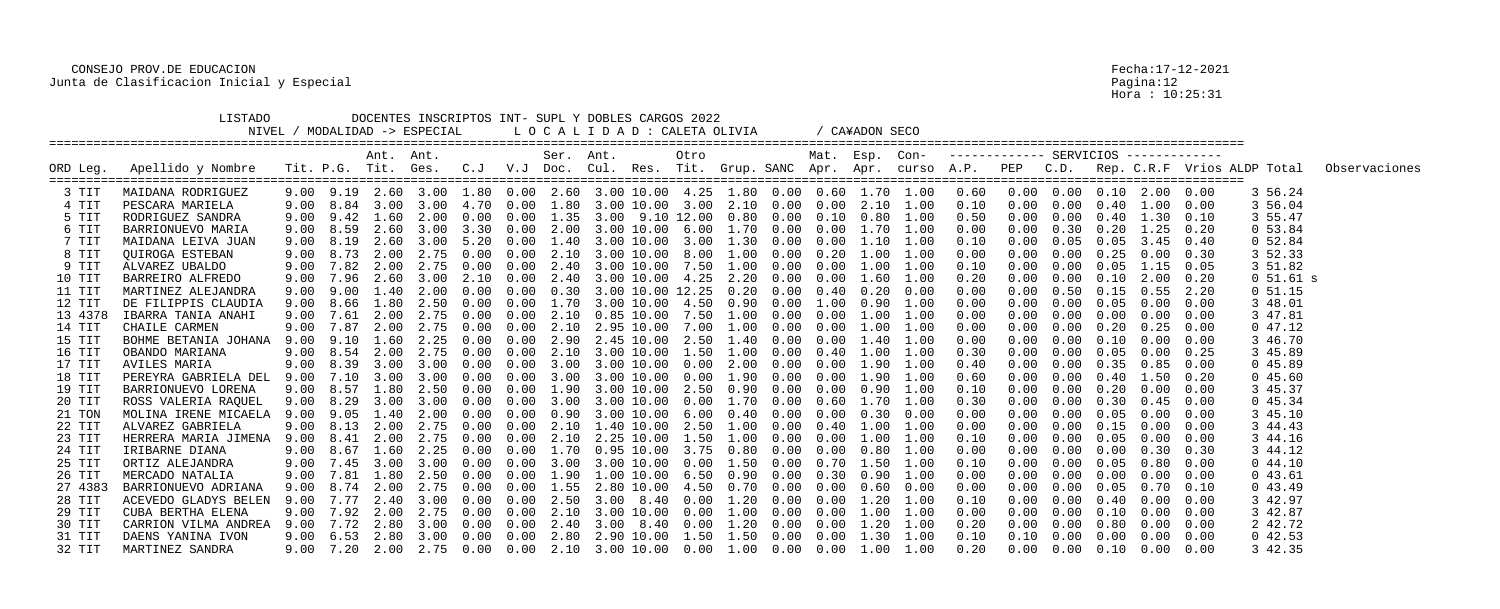| 34 TON GONZALEZ LUIS |  |  |  |  |  |  |  |  |  |  |  |
|----------------------|--|--|--|--|--|--|--|--|--|--|--|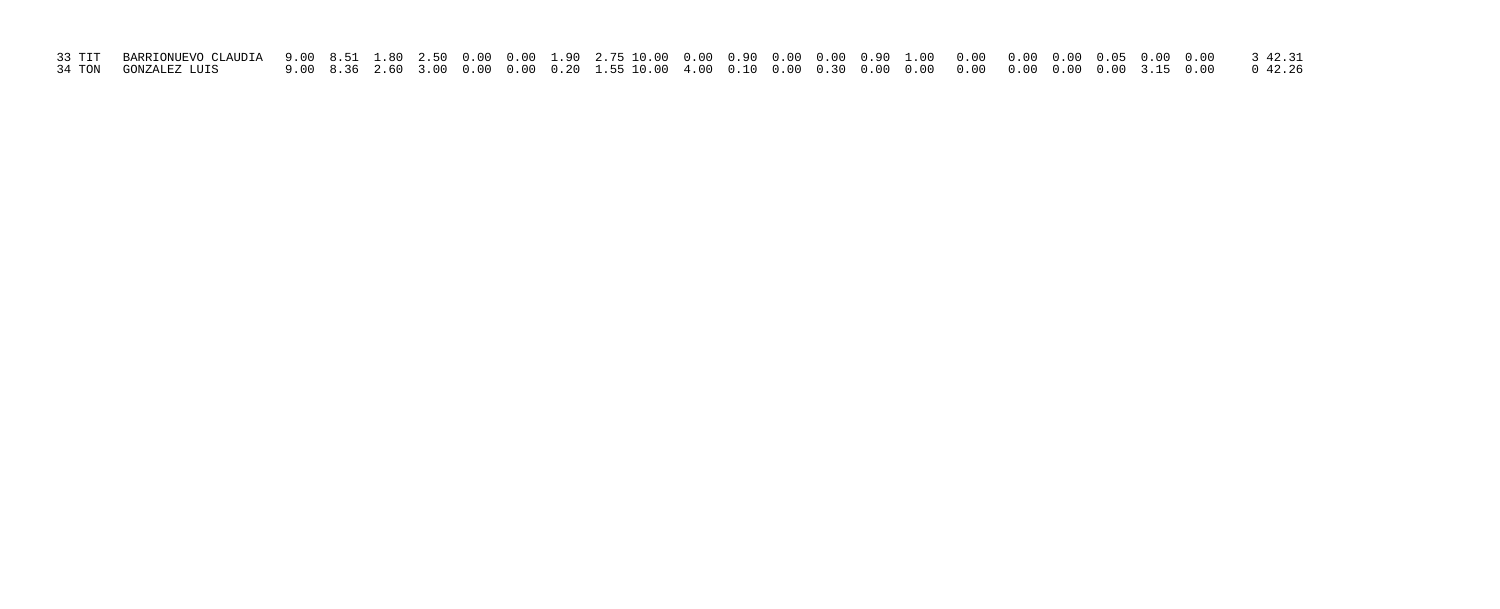|          | LISTADO<br>NIVEL /   |      |                     |           | MODALIDAD -> ESPECIAL |      |      |           | DOCENTES INSCRIPTOS INT- SUPL Y DOBLES CARGOS 2022<br>LOCALIDAD: CALETA OLIVIA |      |      |                      |      | / CA¥ADON SECO |               |      |            |      |                   |                                                    |      |                                                                                                                      |               |
|----------|----------------------|------|---------------------|-----------|-----------------------|------|------|-----------|--------------------------------------------------------------------------------|------|------|----------------------|------|----------------|---------------|------|------------|------|-------------------|----------------------------------------------------|------|----------------------------------------------------------------------------------------------------------------------|---------------|
| ORD Leg. | Apellido y Nombre    |      |                     | Ant. Ant. |                       |      |      | Ser. Ant. |                                                                                | Otro |      |                      |      | Mat. Esp. Con- |               |      |            |      |                   |                                                    |      | Tit. P.G. Tit. Ges. C.J V.J Doc. Cul. Res. Tit. Grup. SANC Apr. Apr. curso A.P. PEP C.D. Rep. C.R.F Vrios ALDP Total | Observaciones |
| 35 TIT   | CELONE ROSANA        |      |                     |           |                       |      |      |           | $9.00$ 8.39 2.00 2.75 0.00 0.00 2.10 1.85 10.00 0.00 1.00 0.00 0.00 1.00 1.00  |      |      |                      |      |                |               | 0.00 |            |      |                   | $0.00 \quad 0.00 \quad 0.00 \quad 0.00 \quad 0.00$ |      | 3 42.09                                                                                                              |               |
| 36 TIT   | CHAILE JUDITH        |      | 9.00 8.48           |           | 1.60 2.25             | 0.00 | 0.00 | 1.70      | $0.70$ 10.00 5.75                                                              |      |      | $0.80\quad 0.00$     | 0.00 |                | $0.80$ $1.00$ | 0.00 | 0.00       | 0.00 | $0\,.\,00$        | 0.00                                               | 0.00 | 042.08                                                                                                               |               |
| 37 TIT   | YACANTE CRISTHEL     | 9.00 | 8.39                |           | 2.00 3.00             | 0.00 | 0.00 | 2.20      | 2.90 10.00 1.00                                                                |      |      | 1.10 0.00            | 0.00 |                | 1.10 1.00     | 0.10 | 0.00       | 0.00 | 0.05              | 0.00                                               | 0.00 | 041.84                                                                                                               |               |
| 38 TIT   | CASTRO SILVANA       | 9.00 | 8.07                |           | 2.00 2.75             | 0.00 | 0.00 | 2.00      | $1.85$ 10.00 0.00 1.00 0.00 0.00                                               |      |      |                      |      |                | 1.00 1.00     | 0.10 | 0.00       |      | $0.00 \quad 0.05$ | $0.00$ $0.00$                                      |      | 3 41.82                                                                                                              |               |
| 39 TIT   | CEDRON GUSTAVO       | 9.00 | 8.38                | 1.80      | 2.50                  | 0.00 | 0.00 | 2.80      | 3.00 10.00                                                                     | 1.00 | 0.90 | 0.00                 | 0.50 | 0.90           | 1.00          | 0.00 |            | 0.00 | 0.00              | 0.00                                               | 0.00 | 041.78                                                                                                               |               |
| 40 3337  | MONTE ANA PAULA      |      | 9.00 7.33 2.80 3.00 |           |                       | 0.00 | 0.00 | 2.90      | 3.00 9.80 1.00                                                                 |      | 1.40 | 0.00                 | 0.00 | 1.30           | 0.00          | 0.00 |            | 0.00 | 0.25              | 0.00                                               | 0.00 | 041.78                                                                                                               |               |
| 41 5206  | IFRAN PABLO          | 9.00 |                     |           | 7.55 1.60 2.50        | 0.00 | 0.00 | 1.60      | 3.00 4.90 6.75                                                                 |      |      | $0.80\quad 0.00$     | 0.00 | 0.70           | 0.00          | 0.10 |            | 0.00 | 0.00              | 0.00                                               | 0.20 | 3 41.70                                                                                                              |               |
| 42 TIT   | ROMERO SABRINA       | 9.00 | 8.24                | 1.40      | 2.00                  | 0.00 | 0.00 | 1.50      | $1.60$ $10.00$                                                                 | 2.50 | 0.70 | 0.00                 | 0.00 | 0.70           | 1.00          | 0.00 |            | 0.00 | 0.00              | 0.00                                               | 0.00 | 3 41.64                                                                                                              |               |
| 43 TIT   | CARDENAS ANDREA      |      |                     |           | 9.00 9.13 2.00 2.75   | 0.00 | 0.00 | 2.10      | 3.00 10.00 0.00                                                                |      | 1.00 | 0.00                 | 0.00 | 1.00           | 1.00          | 0.00 |            | 0.00 | 0.00              | 0.00                                               | 0.50 | 041.48                                                                                                               |               |
| 44 4474  | CALLUQUEO NATALIA    | 9.00 |                     |           | 7.76 1.80 2.75        | 0.00 | 0.00 | 1.80      | $0.00$ $10.00$ $3.50$                                                          |      |      | $0.90 \quad 0.00$    | 0.00 | 0.80           | 0.00          | 0.10 |            | 0.00 | 0.00              | 0.00                                               | 0.00 | 3 41.41                                                                                                              |               |
| 45 TIT   | SOSA MARIA BELEN     | 9.00 | 8.18                | 1.60      | 2.25                  | 0.00 | 0.00 | 1.70      | 1.65 10.00 4.25                                                                |      | 0.80 | 0.00                 | 0.00 | 0.80           | 1.00          | 0.10 |            | 0.00 | 0.00              | 0.00                                               | 0.00 | 041.33                                                                                                               |               |
| 46 TIT   | REMENTERIA NATALIA   | 9.00 | 8.89                | 1.80      | 2.75                  | 0.00 | 0.00 | 1.90      | 2.00 10.00 1.00                                                                |      | 0.90 | 0.00                 | 1.00 | 0.90           | 1.00          | 0.00 |            | 0.00 | 0.00              | 0.00                                               | 0.00 | 041.14                                                                                                               |               |
| 47 TIT   | ALGUIETA TANIA GISEL | 9.00 | 8.49                | 1.80      | 2.50                  | 0.00 | 0.00 |           | $1.80$ $1.75$ $10.00$ $0.00$                                                   |      |      | $0.90 \quad 0.00$    | 0.00 | 0.90           | 1.00          | 0.00 | 0.00       | 0.00 | 0.00              | $0.00 \quad 0.00$                                  |      | 3 41.14                                                                                                              |               |
| 48 TIT   | ROJAS MARINA EDIHT   | 9.00 | 8.14                | 1.80      | 2.50                  | 0.00 | 0.00 | 1.90      | $1.35$ 10.00 0.00                                                              |      | 0.90 | 0.00                 | 0.40 | 0.90           | 1.00          | 0.20 |            | 0.00 | 0.00              | 0.00                                               | 0.00 | 3 41.09                                                                                                              |               |
| 49 TIT   | COMIGUAL NATALIA     | 9.00 | 7.81                | 1.60      | 2.25                  | 0.00 | 0.00 | 1.70      | 3.00 10.00 0.00                                                                |      | 0.80 | 0.00                 | 0.00 | 0.80           | 1.00          | 0.00 |            | 0.00 | 0.00              | 0.00                                               | 0.00 | 3 40.96                                                                                                              |               |
| 50 TIT   | OROPEL LORENA        | 9.00 |                     |           | 7.80 2.00 2.75        | 0.00 | 0.00 | 2.10      | 0.90 10.00 0.00                                                                |      |      | 1.00 0.00            | 0.00 | 1.00           | 1.00          | 0.00 |            | 0.00 | 0.05              | 0.00                                               | 0.00 | 3 40.60                                                                                                              |               |
| 51 TIT   | PALACIO LUCIA DEL    | 9.00 | 7.81                | 1.60      | 2.25                  | 0.00 | 0.00 | 1.60      | 2.80 9.80                                                                      | 3.00 | 0.80 | 0.00                 | 0.00 | 0.80           | 1.00          | 0.00 |            | 0.00 | 0.00              | 0.00                                               | 0.00 | $0\;40.46$                                                                                                           |               |
| 52 TIT   | GONZALEZ VALERIA     | 9.00 | 8.07                | 1.80      | 2.75                  | 0.00 | 0.00 | 1.70      | 1.50 10.00 0.00                                                                |      | 0.80 | 0.00                 | 0.00 | 0.80           | 1.00          | 0.00 |            | 0.00 | 0.00              | 0.00                                               | 0.00 | 3 40.42                                                                                                              |               |
| 53 TIT   | NIEVA VANESA DANIELA | 9.00 | 7.37                | 1.60      | 2.25                  |      | 0.00 | 1.70      | 1.55 10.00 1.00                                                                |      | 0.80 | 0.00                 | 0.00 | 0.80           | 1.00          | 0.00 |            |      | $0.00 \quad 0.15$ | 0.00                                               | 0.10 | 3 40.32                                                                                                              |               |
| 54 TIT   | CERDAS EDITH         | 9.00 | 8.05                | 1.60      | 2.25                  | 0.00 | 0.00 | 1.70      | 2.10 10.00                                                                     | 0.00 | 0.80 | 0.00                 | 0.00 | 0.80           | 1.00          | 0.00 |            | 0.00 | 0.00              | 0.00                                               | 0.00 | 3 40.30                                                                                                              |               |
| 55 TIT   | DE LA VEGA DEBORATH  | 9.00 |                     |           | 8.43 1.60 2.50        | 0.00 | 0.00 |           | $1.90$ $1.00$ $10.00$ $0.00$                                                   |      |      | $0.90\quad 0.00$     | 0.00 | 0.90           | 1.00          | 0.00 | 0.00       |      | $0.00 \quad 0.00$ | 0.00                                               | 0.00 | 3 40.23                                                                                                              |               |
| 56 TIT   | CASTRO NILDA ALCIRA  |      | $9.00 \quad 8.21$   | 1.00      | 1.50                  |      |      |           | $0.00$ $0.00$ $1.00$ $1.40$ $10.00$ $3.00$                                     |      |      | $0.50$ $0.00$ $0.00$ |      | 0.50           | 1.00          | 0.00 | 0.00       |      | $0.00 \quad 0.00$ | $0.00 \quad 0.00$                                  |      | 3 40.11                                                                                                              |               |
| 57 TIT   | FERMANELLI GONZALEZ  |      |                     |           |                       |      |      |           | 9.00 7.75 1.80 2.50 0.00 0.00 1.90 0.65 10.00 1.50 0.90 0.00 0.00 0.90 1.00    |      |      |                      |      |                |               | 0.00 |            |      | $0.00 \quad 0.05$ | 0.00                                               |      | 2 40.10                                                                                                              |               |
| 58 TIT   | DI FRANCO MARIA      |      |                     |           |                       |      |      |           | 9.00 8.38 2.00 2.75 0.00 0.00 2.10 2.60 10.00 0.00 1.00 0.00 0.00 1.00 1.00    |      |      |                      |      |                |               | 0.00 | 0.00       |      |                   | $0.00 \t 0.10 \t 0.00 \t 0.10$                     |      | 040.03                                                                                                               |               |
| 59 TIT   | BORDON LUCAS         |      |                     |           |                       |      |      |           | 9.00 7.90 1.80 2.75 0.00 0.00 2.50 1.05 10.00 0.00 2.80 0.00 0.00 1.20 1.00    |      |      |                      |      |                |               | 0.00 | 0.00       |      |                   | $0.00 \t 0.00 \t 0.00 \t 0.00$                     |      | 040.00                                                                                                               |               |
| 60 TIT   | CARRAZANA VERONICA   |      |                     |           |                       |      |      |           | $9.00$ 8.64 1.60 2.25 0.00 0.00 1.70 1.15 10.00 0.00 0.80 0.00 0.00 0.80 1.00  |      |      |                      |      |                |               | 0.00 | 0.00       |      |                   | $0.00 \quad 0.00 \quad 0.00$                       | 0.00 | 3 39.94                                                                                                              |               |
| 61 TIT   | BORQUEZ MARIA        |      |                     |           |                       |      |      |           |                                                                                |      |      |                      |      |                |               | 0.20 | $0\,.\,00$ |      |                   | $0.00 \t 0.05 \t 0.00 \t 0.10$                     |      | 3 39.85                                                                                                              |               |
| 62 4675  | FONTI ANDREA MARIELA |      |                     |           |                       |      |      |           | 9.00 7.35 1.80 2.50 0.00 0.00 1.90 2.50 10.00 0.00 0.90 0.00 0.00 0.90 0.00    |      |      |                      |      |                |               | 0.00 | 0.00       |      |                   | $0.00 \t 0.00 \t 0.00 \t 0.00$                     |      | 3 39.85                                                                                                              |               |
| 63 TIT   | MORALES JIMENA       |      |                     |           |                       |      |      |           |                                                                                |      |      |                      |      |                |               | 0.00 | 0.00       |      |                   | $0.00 \t 0.05 \t 0.00 \t 0.10$                     |      | 0, 39.80                                                                                                             |               |
| 64 TIT   | LERA KAREN MARIBEL   |      |                     |           |                       |      |      |           | 9.00 8.08 2.00 2.75 0.00 0.00 2.10 1.65 10.00 1.00 1.00 0.00 0.00 1.00 1.00    |      |      |                      |      |                |               | 0.00 |            |      |                   | $0.00$ $0.00$ $0.05$ $0.00$ $0.10$                 |      | 0.39.73                                                                                                              |               |

Pagina:13<br>Hora : 10:25:32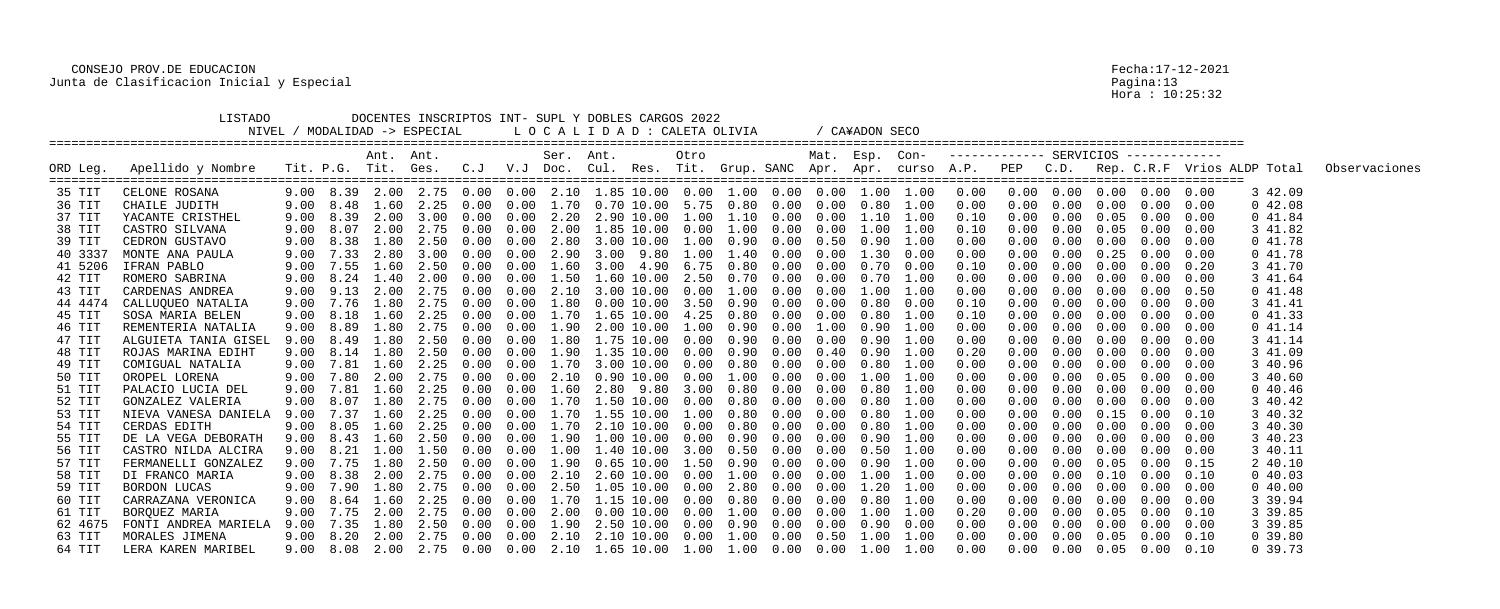| 66 TIT LOPEZ NATALIA |  |  |  |  |  |  |  |  |  |  |  |
|----------------------|--|--|--|--|--|--|--|--|--|--|--|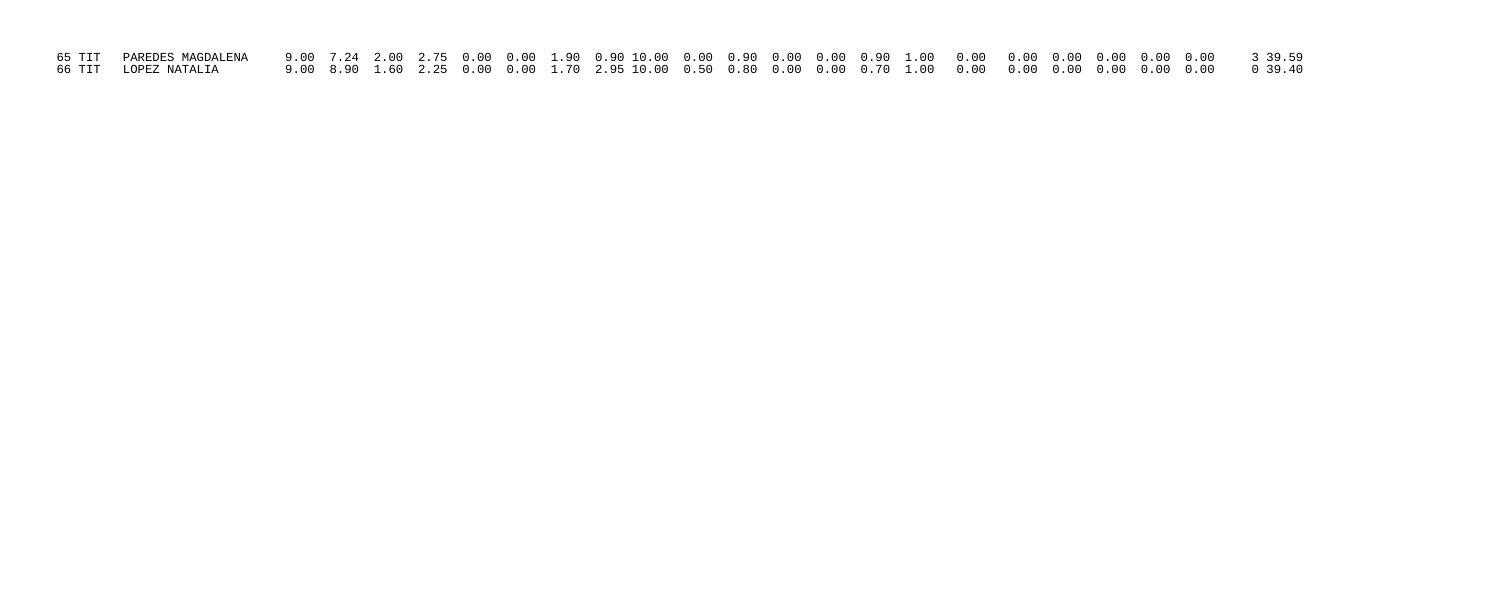|          | LISTADO               |      |               |           | DOCENTES INSCRIPTOS INT- SUPL Y DOBLES CARGOS 2022<br>NIVEL / MODALIDAD -> ESPECIAL |      |      |           |                |            | LOCALIDAD: CALETA OLIVIA     |      |                            |            | / CA¥ADON SECO |                   |                                                    |            |            |                   |                                    |      |            |                                                                                                                                    |
|----------|-----------------------|------|---------------|-----------|-------------------------------------------------------------------------------------|------|------|-----------|----------------|------------|------------------------------|------|----------------------------|------------|----------------|-------------------|----------------------------------------------------|------------|------------|-------------------|------------------------------------|------|------------|------------------------------------------------------------------------------------------------------------------------------------|
| ORD Leg. | Apellido y Nombre     |      |               | Ant. Ant. |                                                                                     |      |      | Ser. Ant. |                |            | Otro                         |      |                            |            |                |                   | Mat. Esp. Con- ------------ SERVICIOS ------------ |            |            |                   |                                    |      |            | Tit. P.G. Tit. Ges. C.J V.J Doc. Cul. Res. Tit. Grup. SANC Apr. Apr. curso A.P. PEP C.D. Rep. C.R.F Vrios ALDP Total Observaciones |
| 67 TIT   | ARJONA PABLO MIGUEL   |      |               |           | $9.00$ 6.68 2.00 2.50 0.00 0.00 1.90 0.85 10.00 0.00 0.90 0.00 0.00 0.90 1.00       |      |      |           |                |            |                              |      |                            |            |                |                   | $0\,.\,00$                                         |            |            |                   | $0.00$ $0.00$ $0.35$ $0.00$ $0.10$ |      | 3 39.18    |                                                                                                                                    |
| 68 4683  | QUISPE CARMEN         |      | $9.00$ $8.01$ |           | 1.80 2.50                                                                           | 0.00 | 0.00 |           |                |            | $1.90$ 3.00 10.00 0.00       |      | $0.90\quad 0.00$           | 0.90       |                | $0.90\quad 0.00$  | 0.00                                               | 0.00       | 0.00       | $0\,.\,00$        | 0.00                               | 0.20 | 0.39.11    |                                                                                                                                    |
| 69 5578  | CASTA¥O DANIELA       |      |               |           | 9.00 9.78 1.20 1.75 0.00                                                            |      | 0.00 | 0.40      |                |            | 3.00 10.00 2.25              |      | $0.20\quad 0.00$           | 1.00       | 0.20           | 0.00              | 0.00                                               | 0.00       | 0.30       | 0.00              | 0.00                               | 0.00 | 0.39.08    |                                                                                                                                    |
| 70 4694  | QUINTERO NANCY MABEL  |      | 9.00 8.37     | 1.80      | 2.50                                                                                | 0.00 | 0.00 |           |                |            | $1.90$ $1.60$ $10.00$ $0.00$ |      | $0.90\quad 0.00\quad 0.00$ |            |                | $0.90\quad 0.00$  | 0.00                                               | 0.00       | $0\,.\,00$ | 0.00              | $0.00$ $0.00$                      |      | 2 38.97    |                                                                                                                                    |
| 71 TIT   | GUINEO VANESA ANDREA  | 9.00 | 8.26          | 1.90      | 2.75                                                                                | 0.00 | 0.00 | 2.30      | 1.00 10.00     |            | 0.00                         | 1.10 | 0.00                       | 0.00       | 1.10           | 1.00              | 0.40                                               |            | 0.00       | 0.05              | 0.00                               | 0.10 | 0.38.96    |                                                                                                                                    |
| 72 2716  | ZAVAGNO MARINA        |      | 9.00 7.23     | 1.20      | 1.75                                                                                | 0.00 | 0.00 | 1.15      |                |            | 3.00 10.00 4.00              | 0.50 | 0.00                       | 0.40       | $0\,.20$       | 0.00              | 0.00                                               |            | 0.00       | 0.00              | 0.50                               | 0.00 | 0.38.93    |                                                                                                                                    |
| 73 5011  | RUIZ FRESIA ELIDA     |      | 9.00 7.78     |           | 1,60 2.25                                                                           | 0.00 | 0.00 |           |                |            | 1.10 3.00 10.00 1.75         |      | $0.50$ $0.00$              | 1.00       |                | $0.50 \quad 0.00$ | 0.10                                               |            | 0.00       | 0.00              | $0.25$ 0.00                        |      | 0.38.83    |                                                                                                                                    |
| 74 TIT   | MORALES JOANA         | 9.00 |               | 1.80      |                                                                                     | 0.00 | 0.00 | 1.90      | 1.60 10.00     |            | 0.00                         | 0.90 | 0.00                       | 0.00       | 0.90           | 1.00              | 0.00                                               |            | 0.00       | 0.00              | 0.00                               | 0.00 | 0.38.62    |                                                                                                                                    |
| 75 TIT   | MORALES LAURA         | 9.00 |               | 7.82 1.80 | 2.50                                                                                | 0.00 | 0.00 |           |                |            | $1.90$ $1.00$ $10.00$ $1.25$ |      | $0.90 \quad 0.00$          | 0.50       | 0.90           | 1.00              | 0.00                                               |            | 0.00       | 0.00              | 0.00                               | 0.00 | 0.38.57    |                                                                                                                                    |
| 76 TIT   | GALLARDO YANINA       | 9.00 |               |           | 7.31 1.80 2.25                                                                      | 0.00 | 0.00 |           |                |            |                              |      | $0.80\quad 0.00$           | 0.00       | 0.80           | 1.00              | 0.10                                               | 0.00       | 0.00       | 0.00              | 0.00                               | 0.10 | 3 38.51    |                                                                                                                                    |
| 77 TIT   | FUENTES MARCELA       | 9.00 | 8.67          | 1.80      | 2.50                                                                                | 0.00 | 0.00 | 1.95      | 1.60 10.00     |            | 0.00                         | 0.90 | 0.00                       | 0.00       | 0.90           | 1.00              | 0.10                                               |            | 0.00       | 0.00              | 0.00                               | 0.00 | 0.38.42    |                                                                                                                                    |
| 78 TIT   | GUTIERREZ MARIA       | 9.00 |               |           | 7.56 2.20 3.00                                                                      | 0.00 | 0.00 | 2.30      | $0.85$ $10.00$ |            | 0.00                         | 1.10 | 0.00                       | 0.00       | 1.10           | 1.00              | 0.00                                               |            | 0.00       | 0.05              | 0.00                               | 0.00 | 0.38.16    |                                                                                                                                    |
| 79 5606  | BRITO ANDREA ROMINA   | 9.00 | 7.95          |           | 1.20 1.75                                                                           | 0.00 | 0.00 |           |                |            | 1.30 1.55 9.80 1.50          |      | $0.50 \quad 0.00$          | 0.00       | 0.50           | 0.00              | 0.00                                               | 0.00       | 0.00       | 0.00              | $0.00 \quad 0.00$                  |      | 3 38.05    |                                                                                                                                    |
| 80 4954  | CORTEZ VANESA MARIEL  | 9.00 | 8.07          | 1.60      | 2.25                                                                                | 0.00 | 0.00 | 1.70      | 3.00 9.80      |            | 1.00                         | 0.80 | 0.00                       | 0.00       | 0.80           | 0.00              | 0.00                                               |            | 0.00       | 0.00              | 0.00                               | 0.00 | 0.38.02    |                                                                                                                                    |
| 81 TIT   | ALMENDRA CRISTINA     |      | 9.00 7.86     | 1.60      | 2.25                                                                                | 0.00 | 0.00 | 1.70      | 3.00 10.00     |            | 0.00                         | 0.80 | 0.00                       | 0.00       | 0.80           | 1.00              | 0.00                                               |            | 0.00       | 0.00              | 0.00                               | 0.00 | 0.38.01    |                                                                                                                                    |
| 82 TIT   | ROLDAN CARINA         | 9.00 |               | 7.80 1.80 | 2.50                                                                                | 0.00 | 0.00 |           |                |            | 1.90   0.15   10.00   0.00   |      | $0.90 \quad 0.00$          | 0.00       | 0.90           | 1.00              | 0.00                                               |            | 0.00       | 0.00              | 0.00                               | 0.00 | 2 37.95    |                                                                                                                                    |
| 83 5960  | AMARILLA DAIANA       | 9.00 | 8.39          | 1.00      | 1.50                                                                                | 0.00 | 0.00 | 1.10      |                | 2.10 9.10  | 4.50                         | 0.50 | 0.00                       | 0.00       | 0.50           | 0.00              | 0.10                                               |            | 0.00       | 0.00              | 0.00                               | 0.00 | 0, 37.79   |                                                                                                                                    |
| 84 TIT   | QUINTERO VANINA       |      | 9.00 8.55     | 1.00      | 1.50                                                                                | 0.00 | 0.00 | 1.10      |                |            | $0.05$ 10.00 1.50            | 0.50 | 0.00                       | 0.00       | 0.50           | 1.00              | 0.00                                               |            | 0.00       | 0.00              | 0.00                               | 0.00 | 3 37.70    |                                                                                                                                    |
| 85 4435  | ALMADA MARIANA        | 9.00 | 7.71          | 2.00      | 2.75                                                                                | 0.00 | 0.00 | 2.00      |                |            | 0.50 10.00 1.50              |      | 1.00 0.00                  | 0.00       | 1.00           | 0.00              | 0.00                                               |            | 0.00       | 0.00              | 0.00                               | 0.00 | $0\,37.46$ |                                                                                                                                    |
| 86 4724  | MONSALVO ROMINA       | 9.00 | 8.07          | 1.80      | 2.50                                                                                | 0.00 | 0.00 | 1.90      |                | 2.30 10.00 | 0.00                         | 0.80 | 0.00                       | 0.00       | 0.80           | 0.00              | 0.10                                               |            | 0.00       | 0.00              | 0.00                               | 0.00 | $0\,37.27$ |                                                                                                                                    |
| 87 TIT   | AGUILA ANA MARIA      |      |               |           | 9.00 8.71 1.60 2.25                                                                 | 0.00 | 0.00 | 1.70      |                |            | 1.15 10.00 0.00              |      | $0.80\quad 0.00$           | $0\,.\,00$ | 0.80           | 1.00              | 0.00                                               | 0.00       | 0.00       | 0.00              | 0.00                               | 0.25 | 0 37.26    |                                                                                                                                    |
| 88 TIT   | BERRA DANIELA         |      |               |           | 9.00 8.64 1.20 1.75 0.00 0.00                                                       |      |      |           |                |            | $1.30$ $0.15$ $10.00$ $0.00$ |      | $0.60\quad 0.00$           | 0.00       |                | $0.60$ 1.00       | 0.00                                               |            |            | $0.00 \quad 0.00$ | $0.00 \quad 0.00$                  |      | 3 37.24    |                                                                                                                                    |
| 89 5319  | SCOTTA ANGELA DIANA   |      |               |           | 9.00 8.12 1.40 2.00 0.00 0.00 1.20 1.05 10.00 1.25 0.60 0.00 0.00 0.50 0.00         |      |      |           |                |            |                              |      |                            |            |                |                   | 0.00                                               | 0.00       |            | $0.00 \quad 0.00$ | 0.00                               | 0.00 | 2 37.12    |                                                                                                                                    |
| 90 4924  | QUINTERO ALFREDO      |      |               |           | 9.00 8.41 1.60 2.25 0.00 0.00 1.90 1.55 10.00 0.00 0.60 0.00 1.00 0.60 0.00         |      |      |           |                |            |                              |      |                            |            |                |                   | 0.00                                               | 0.00       |            |                   | $0.00 \t 0.00 \t 0.00 \t 0.00$     |      | $0\,36.91$ |                                                                                                                                    |
| 91 5983  | BORDON ANA LAURA      |      |               |           | $9.00$ 8.36 1.00 1.50 0.00 0.00 0.60 1.10 10.00 1.75 0.30 0.00 0.00 0.30 0.00       |      |      |           |                |            |                              |      |                            |            |                |                   | 0.00                                               | $0\,.\,00$ |            |                   | $0.00 \t 0.00 \t 0.00 \t 0.00$     |      | 3 36.91    |                                                                                                                                    |
| 92 TIT   | FUENTES ANDREA        |      |               |           | 9.00 8.17 1.40 2.00 0.00 0.00 1.50 1.25 10.00 1.00 0.70 0.00 0.00 0.70 1.00         |      |      |           |                |            |                              |      |                            |            |                |                   | 0.10                                               | $0\,.\,00$ |            |                   | $0.00 \quad 0.00 \quad 0.00$       | 0.00 | $0\,36.82$ |                                                                                                                                    |
| 93 4669  | PAEZ CELINA DEL       |      |               |           | 9.00 8.82 1.80 2.50 0.00 0.00 0.90 1.85 10.00 0.00 0.40 0.00 1.00 0.40 0.00         |      |      |           |                |            |                              |      |                            |            |                |                   | 0.00                                               | $0\,.\,00$ |            |                   | $0.00 \t 0.00 \t 0.00 \t 0.00$     |      | 0 36.67    |                                                                                                                                    |
| 94 5376  | CARRIZO YESSICA       |      |               |           | $9.00$ 7.83 1.40 2.00 0.00 0.00 1.40 1.70 8.40 0.00 0.70 0.00 0.00 0.70 0.00        |      |      |           |                |            |                              |      |                            |            |                |                   | 0.00                                               | 0.00       |            |                   | $0.00 \t 0.00 \t 0.00 \t 0.00$     |      | 3 36.13    |                                                                                                                                    |
| 95 4941  | MILLAN SONIA          |      |               |           | 9.00 8.50 1.60 2.25 0.00 0.00 0.40 1.10 10.00 3.00 0.10 0.00 0.00 0.10 0.00         |      |      |           |                |            |                              |      |                            |            |                |                   | 0.00                                               | $0\,.\,00$ |            |                   | $0.00 \t 0.00 \t 0.00 \t 0.00$     |      | 0, 36.05   |                                                                                                                                    |
|          | 96 4961 PEREZ MARIANA |      |               |           | 9.00 8.69 1.60 2.25 0.00 0.00 1.70 1.15 10.00 0.00 0.80 0.00 0.00 0.80 0.00         |      |      |           |                |            |                              |      |                            |            |                |                   | 0.00                                               |            |            |                   | $0.00$ $0.00$ $0.00$ $0.00$ $0.00$ |      | 0, 35.99   |                                                                                                                                    |

Pagina:14<br>Hora : 10:25:32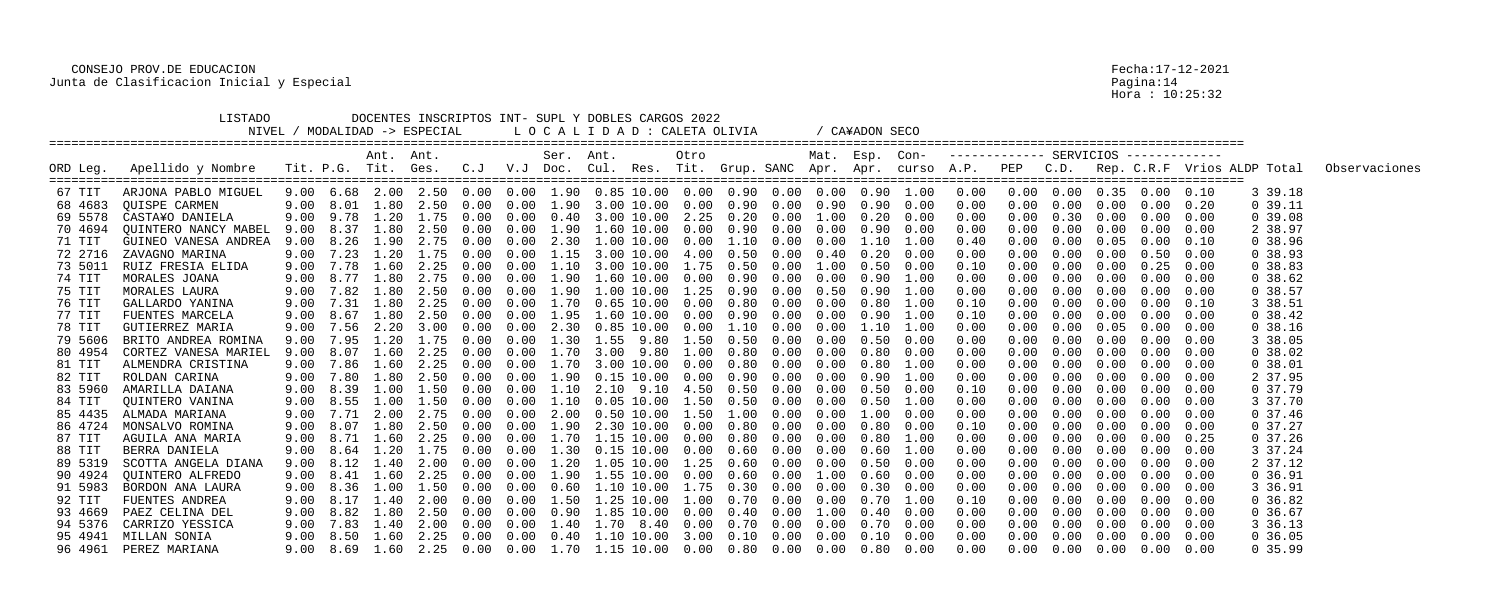| 97 TIT LAGOS ELIZABRTH   |  |  |  |  |  |  |  |  |  |  |  |
|--------------------------|--|--|--|--|--|--|--|--|--|--|--|
| 98 TIT   FLORIANO JIMENA |  |  |  |  |  |  |  |  |  |  |  |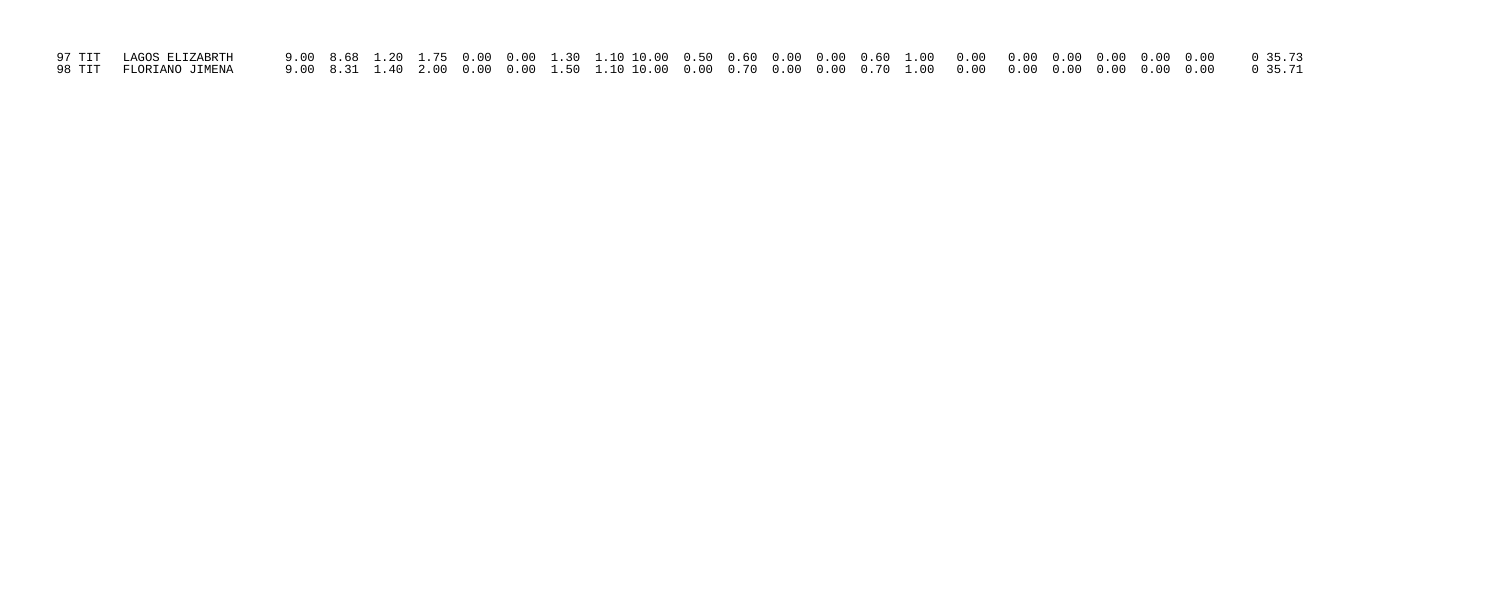| DOCENTES INSCRIPTOS INT- SUPL Y DOBLES CARGOS 2022<br>LISTADO<br>NIVEL / MODALIDAD -> ESPECIAL<br>LOCALIDAD: CALETA OLIVIA<br>/ CA¥ADON SECO |                               |      |                   |           |                                    |        |               |                   |                                                                                          |  |                        |      |            |                              |      |      |                                                    |            |                   |            |                                    |      |            |                                                                                                                                    |
|----------------------------------------------------------------------------------------------------------------------------------------------|-------------------------------|------|-------------------|-----------|------------------------------------|--------|---------------|-------------------|------------------------------------------------------------------------------------------|--|------------------------|------|------------|------------------------------|------|------|----------------------------------------------------|------------|-------------------|------------|------------------------------------|------|------------|------------------------------------------------------------------------------------------------------------------------------------|
|                                                                                                                                              | ORD Leg. Apellido y Nombre    |      |                   | Ant. Ant. |                                    |        |               | Ser. Ant.         |                                                                                          |  | Otro                   |      |            |                              |      |      | Mat. Esp. Con- ------------ SERVICIOS ------------ |            |                   |            |                                    |      |            | Tit. P.G. Tit. Ges. C.J V.J Doc. Cul. Res. Tit. Grup. SANC Apr. Apr. curso A.P. PEP C.D. Rep. C.R.F Vrios ALDP Total Observaciones |
|                                                                                                                                              | 99 5768 SOTO VALERIA DE LOS   |      |                   |           |                                    |        |               |                   |                                                                                          |  |                        |      |            |                              |      |      |                                                    |            |                   |            | $0.00 \t0.00 \t0.00 \t0.00 \t0.00$ |      | 3 35.66    |                                                                                                                                    |
| 100 6365                                                                                                                                     | VARGAS GABRIELA               |      |                   |           | 9.00 7.95 0.80 1.25 0.00           |        |               |                   | $0.00 \quad 0.90 \quad 0.35 \quad 10.00 \quad 1.50 \quad 0.40$                           |  |                        |      |            | $0.00 \quad 0.00 \quad 0.40$ |      | 0.00 | 0.00                                               | 0.00       | 0.00              |            | $0.00 \t 0.00 \t 0.00$             |      | 3 35.55    |                                                                                                                                    |
| 101 5618                                                                                                                                     | CHAILE ZULMA NATALIA          |      |                   |           | 9.00 7.50 1.20 1.75 0.00           |        |               |                   | $0.00 \quad 1.30 \quad 0.25 \quad 7.00 \quad 2.50 \quad 0.50$                            |  |                        |      |            | $0.00$ $1.00$ $0.50$ $0.00$  |      |      | 0.00                                               | 0.00       | 0.00              | $0\,.\,00$ | 0.00                               | 0.00 | 3 35.50    |                                                                                                                                    |
|                                                                                                                                              | 102 5995 MOYANO NADYA BEATRIZ |      |                   |           | 9.00 8.43 1.00 1.50 0.00           |        |               |                   | $0.00$ 1.10 3.00 6.30 1.00 0.50 0.00 0.00 0.50                                           |  |                        |      |            |                              |      | 0.00 | 0.00                                               | 0.00       | 0.00              |            | $0.00 \quad 0.00 \quad 0.00$       |      | 3 35.33    |                                                                                                                                    |
| 103 TIT                                                                                                                                      | CASTRO MELINA                 |      | $9.00 \quad 8.50$ | 1.40      | 2.00                               | 0.00   | 0.00          | 1.40              |                                                                                          |  | 0.40 10.00 0.00        | 0.70 | 0.00       | 0.00                         | 0.70 | 1.00 | 0.00                                               | 0.00       | 0.00              | 0.00       | 0.00                               | 0.00 | 0, 35.10   |                                                                                                                                    |
| 104 5993                                                                                                                                     | SARACHO MABEL                 |      |                   |           | 9.00 8.02 1.00 1.50 0.00           |        |               | $0.00 \quad 1.10$ |                                                                                          |  | 0.40 9.80 0.00         | 0.50 | 0.00       | 0.00                         | 0.50 | 0.00 | 0.20                                               | 0.00       | 0.00              | 0.00       | 0.00                               | 0.00 | 3 35.02    |                                                                                                                                    |
| 105 TIT                                                                                                                                      | ORELLANA CRISTINA             |      |                   |           | 9.00 8.48 1.40 2.00 0.00           |        |               |                   | 0.00 1.50 0.10 10.00 0.00                                                                |  |                        | 0.70 | 0.00       | $0\,.\,00$                   | 0.70 | 1.00 | 0.10                                               | 0.00       | 0.00              |            | $0.00 \quad 0.00 \quad 0.00$       |      | 0.34.98    |                                                                                                                                    |
| 106 5008                                                                                                                                     | MANSILLA YANINA               | 9.00 | 8.08              | 0.60      | 1.00                               | 0.00   | 0.00          | 0.00              |                                                                                          |  | $1.20$ $10.00$ 5.00    | 0.00 | 0.00       | 0.00                         | 0.00 | 0.00 | 0.00                                               | 0.00       | 0.00              | 0.00       | 0.00                               | 0.00 | 0.34.88    |                                                                                                                                    |
| 107 TIT                                                                                                                                      | VILLAGRAN MARIA DEL           |      | 9.00 8.61         |           | 1.40 2.00 0.00                     |        |               |                   | 0.00 1.20 0.45 10.00 0.00                                                                |  |                        | 0.60 | 0.00       | $0\,.\,00$                   | 0.60 | 1.00 | 0.00                                               | 0.00       | 0.00              | 0.00       | 0.00                               | 0.00 | 0, 34.86   |                                                                                                                                    |
| 108 4664                                                                                                                                     | MORON CAROLINA                |      |                   |           | 9.00 7.77 1.80 2.50 0.00           |        |               |                   | $0.00 \quad 1.70 \quad 0.15 \quad 10.00 \quad 0.00 \quad 0.80$                           |  |                        |      | 0.00       | $0\,.\,00$                   | 0.80 | 0.00 | 0.00                                               | 0.00       | 0.00              |            | $0.00 \quad 0.00 \quad 0.00$       |      | $0\,34.52$ |                                                                                                                                    |
| 109 4489                                                                                                                                     | ABARZA MARIA NATALIA          |      | 9.00 8.05         | 2.00      | 2.50                               | 0.00   | 0.00          | 1.30              |                                                                                          |  | $0.30\;10.00\;$ $0.00$ | 0.60 | 0.00       | 0.00                         | 0.60 | 0.00 | 0.00                                               | 0.00       | 0.00              | 0.00       | 0.00                               | 0.00 | 0, 34.35   |                                                                                                                                    |
| 110 5420                                                                                                                                     | VARGAS ARIS ORLANDO           |      | 9.00 8.38         |           | 1.40 2.00 0.00                     |        |               |                   | 0.00 1.40 0.45 10.00 0.00                                                                |  |                        | 0.70 | 0.00       | 0.00                         | 0.70 | 0.00 | 0.10                                               | 0.00       |                   | 0.00       | 0.00                               | 0.00 | 0, 34.13   |                                                                                                                                    |
|                                                                                                                                              | 111 4644 ARJONA ANA MARIA     |      |                   |           | 9.00 6.60 1.80 2.75 0.00           |        |               |                   | $0.00 \quad 1.20 \quad 1.35 \quad 10.00 \quad 0.00 \quad 0.60$                           |  |                        |      | 0.00       | $0.00$ $0.50$                |      | 0.00 | 0.10                                               | 0.00       | 0.00              |            | $0.05$ 0.00 0.00                   |      | 0, 33.95   |                                                                                                                                    |
|                                                                                                                                              | 112 5245 ECHAZU DEBORAH       |      | $9.00$ 8.83       | 1.40      | 2.00 0.00                          |        | 0.00          | 1.50              |                                                                                          |  | $0.25$ 6.30 0.00       | 0.70 | 0.00       | 0.00                         | 0.70 | 0.00 | 0.00                                               | 0.00       | 0.00              | 0.00       | 0.00                               | 0.00 | 3 33.68    |                                                                                                                                    |
|                                                                                                                                              | 113 5062 MELIHUECHUN NORMA    |      | 9.00 7.38         |           | 1.60 2.25 0.00                     |        |               |                   | 0.00 1.35 1.15 10.00 0.00                                                                |  |                        | 0.40 | 0.00       | 0.00                         | 0.40 | 0.00 | 0.00                                               | 0.00       | 0.00              | 0.00       | 0.00                               | 0.00 | 0, 33.53   |                                                                                                                                    |
|                                                                                                                                              | 114 5598 SANHUEZA SABRINA     |      |                   |           | 9.00 8.76 1.20 1.75 0.00           |        |               |                   | 0.00 0.90 0.65 10.00 0.00 0.50                                                           |  |                        |      | 0.00       | 0.00                         | 0.50 | 0.00 | 0.00                                               | 0.00       | 0.00              |            | $0.00 \quad 0.00 \quad 0.00$       |      | $0\,33.26$ |                                                                                                                                    |
| 115 6381                                                                                                                                     | LIENDRO SOLEDAD               |      | 9.00 7.05         | 0.80      | 1.25                               | 0.00   | 0.00          | 0.70              | 1.15                                                                                     |  | 6.30 6.00              | 0.20 | $0\,.\,00$ | 0.00                         | 0.20 | 0.00 | 0.00                                               | 0.00       | 0.00              | 0.00       | 0.00                               | 0.00 | 0, 32.65   |                                                                                                                                    |
|                                                                                                                                              | 116 6805 RUIZ MALENA ARSENIA  |      | 9.00 7.00         |           | 0.40 0.75                          | 0.00   | $(1 \cdot 0)$ | 0.40              |                                                                                          |  | 1.15 10.00 0.00        | 0.10 | 0.00       | 0.00                         | 0.00 | 0.00 | 0.00                                               | 0.00       | 0.00              | 0.00       | 0.00                               | 0.00 | 3 31.80    |                                                                                                                                    |
|                                                                                                                                              | 117 5566 CABRERA MARIA SUSANA |      | 9.00 7.10         | 1.20      | 2.00                               | (0.00) |               |                   | 0.00 1.10 1.00 10.00 0.00                                                                |  |                        | 0.10 | 0.00       | 0.00                         | 0.10 | 0.00 | 0.00                                               | 0.00       | 0.00              |            | $0.00 \quad 0.00 \quad 0.00$       |      | $0\,31.60$ |                                                                                                                                    |
| 118 5961                                                                                                                                     | MORALES ANABELA               |      | 9.00 7.07         | 1.00      | 1.50                               | 0.00   | 0.00          | 1.10              |                                                                                          |  | $0.90$ $10.00$ $0.00$  | 0.40 | 0.00       | 0.00                         | 0.40 | 0.00 | 0.00                                               | 0.00       | 0.00              | 0.00       | $0\,.\,00$                         | 0.00 | $0\,31.37$ |                                                                                                                                    |
|                                                                                                                                              | 119 6349 ROMERO MARINA        |      |                   |           | 9.00 8.37 0.80 1.25 0.00           |        |               |                   |                                                                                          |  |                        |      |            | $0.00 \quad 0.00 \quad 0.40$ |      | 0.00 | 0.00                                               | 0.00       | 0.00              |            | $0.00 \quad 0.00 \quad 0.00$       |      | $0\,31.22$ |                                                                                                                                    |
|                                                                                                                                              | 120 5014 DECIMA MARIANA       |      |                   |           | 9.00 7.43 1.60 2.00 0.00           |        |               |                   |                                                                                          |  |                        |      |            |                              |      | 0.00 | 0.00                                               |            | $0.00 \quad 0.00$ |            | $0.00 \t 0.00 \t 0.00$             |      | $0\,31.13$ |                                                                                                                                    |
|                                                                                                                                              | 121 6133 VAZQUEZ JULIETA      |      |                   |           |                                    |        |               |                   | 9.00 8.51 1.00 1.25 0.00 0.00 0.75 2.80 3.50 3.25 0.30 0.00 0.00 0.30 0.00               |  |                        |      |            |                              |      |      | 0.10                                               | 0.00       | 0.00              |            | $0.00\quad 0.00$                   | 0.20 | 0, 30.96   |                                                                                                                                    |
|                                                                                                                                              | 122 5702 CONTRERAS MELISA     |      |                   |           |                                    |        |               |                   | 9.00 7.17 1.20 1.75 0.00 0.00 1.10 0.25 9.10 0.00 0.60 0.00 0.00 0.60                    |  |                        |      |            |                              |      | 0.00 | 0.00                                               | $0\,.\,00$ | 0.00              |            | $0.00 \quad 0.00 \quad 0.00$       |      | 0 30.77    |                                                                                                                                    |
|                                                                                                                                              | 123 6589 FRIAS ALLENDE ALICIA |      |                   |           |                                    |        |               |                   | 9.00 7.57  0.60  1.00  0.00  0.00  0.60  0.15  8.40  0.00  0.20  0.00  0.00  0.20        |  |                        |      |            |                              |      | 0.00 | 0.00                                               | 0.00       | 0.00              |            | $0.00 \quad 0.00 \quad 0.00$       |      | 3 30.72    |                                                                                                                                    |
|                                                                                                                                              | 124 6352 ESPINOZA OJEDA       |      |                   |           |                                    |        |               |                   | 9.00 7.57 0.80 1.25 0.00 0.00 0.80 0.45 10.00 0.00 0.40 0.00 0.00 0.40                   |  |                        |      |            |                              |      | 0.00 | 0.00                                               | 0.00       | 0.00              |            | $0.00 \quad 0.00 \quad 0.00$       |      | 0, 30.67   |                                                                                                                                    |
|                                                                                                                                              | 125 5560 GAUNA RUTH DANIELA   |      |                   |           |                                    |        |               |                   | $9.00$ 7.45 1.20 1.75 0.00 0.00 0.10 0.85 10.00 0.00 0.00 0.00 0.00 0.00                 |  |                        |      |            |                              |      | 0.00 | 0.00                                               | 0.00       | 0.00              |            | $0.00 \t 0.00 \t 0.00$             |      | 0, 30.35   |                                                                                                                                    |
|                                                                                                                                              | 126 6360 RIVERO ANDREA PAOLA  |      |                   |           | $9.00$ $7.11$ $0.80$ $1.25$ $0.00$ |        |               |                   | $0.00$ 0.90 0.05 7.00 0.00 0.40 0.00 0.00 0.40                                           |  |                        |      |            |                              |      | 0.00 | 0.00                                               | 0.00       | 0.00              |            | $0.00 \t 0.00 \t 0.00$             |      | 3 29.91    |                                                                                                                                    |
|                                                                                                                                              | 127 6629 COSTANCIO MARIA      |      |                   |           |                                    |        |               |                   | 9.00 7.71 0.60 1.00 0.00 0.00 0.60 0.25 10.00 0.00 0.30 0.00 0.00 0.30                   |  |                        |      |            |                              |      | 0.00 | 0.00                                               | 0.00       |                   |            | $0.00 \t 0.00 \t 0.00 \t 0.00$     |      | 029.76     |                                                                                                                                    |
|                                                                                                                                              | 128 6799 VILLAGRA LEILA LIZ   |      |                   |           |                                    |        |               |                   | 9.00 8.28  0.00  0.75  0.00  0.00  0.00  0.65  10.00  0.00  0.00  0.00  0.00  0.00  0.00 |  |                        |      |            |                              |      |      | 0.00                                               |            |                   |            | $0.00$ $0.00$ $0.00$ $0.00$ $0.00$ |      | $0\,29.68$ |                                                                                                                                    |

Pagina:15<br>Hora : 10:25:32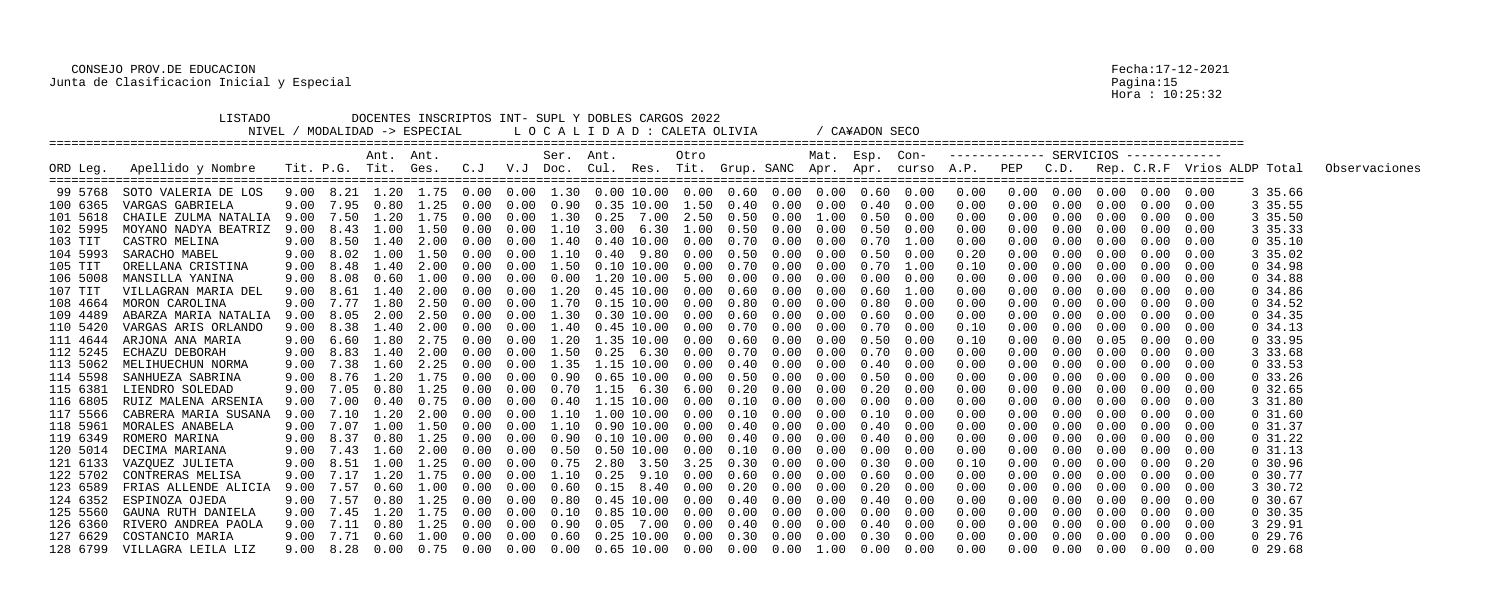| 130 6581 SANDOVAL MARIA |  |  |  |  |  |  |  |  |  |  |  |
|-------------------------|--|--|--|--|--|--|--|--|--|--|--|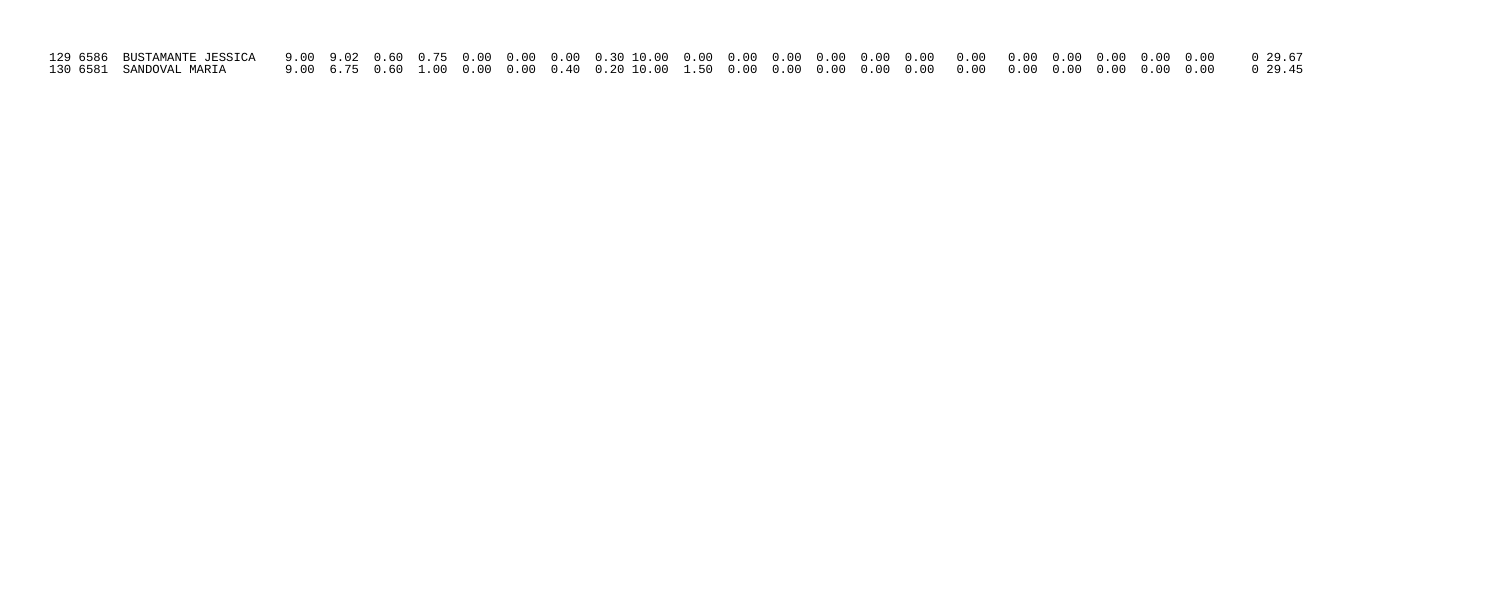|          | LISTADO                                                        |      |                  |           | NIVEL / MODALIDAD -> ESPECIAL |               |      |           | DOCENTES INSCRIPTOS INT- SUPL Y DOBLES CARGOS 2022<br>L O C A L I D A D : CALETA OLIVIA |      |            |      |      |                | CA¥ADON SECO      |                  |                                                                                                           |      |      |            |                                    |      |                             |               |
|----------|----------------------------------------------------------------|------|------------------|-----------|-------------------------------|---------------|------|-----------|-----------------------------------------------------------------------------------------|------|------------|------|------|----------------|-------------------|------------------|-----------------------------------------------------------------------------------------------------------|------|------|------------|------------------------------------|------|-----------------------------|---------------|
| ORD Leg. | Apellido y Nombre                                              |      |                  | Ant. Ant. | Tit. P.G. Tit. Ges. C.J       |               |      | Ser. Ant. | V.J Doc. Cul. Res. Tit. Grup. SANC Apr. Apr. curso A.P.                                 |      | Otro       |      |      | Mat. Esp. Con- |                   |                  |                                                                                                           | PEP  | C.D. |            |                                    |      | Rep. C.R.F Vrios ALDP Total | Observaciones |
|          | 131 6680 VARGAS ERNESTO                                        |      |                  |           |                               |               |      |           | 9.00 8.24 1.00 1.00 0.00 0.00 0.00 0.00 10.00 0.00 0.00 0.00 0.00 0.00 0.00             |      |            |      |      |                |                   |                  | 0.00                                                                                                      |      |      |            | $0.00$ $0.00$ $0.00$ $0.00$ $0.00$ |      | $0\ 29.24$                  |               |
| 132 5662 | DIAZ MARIA MARTA                                               | 9.00 | 8.24             | 1.20      | 1.75                          | (0.00)        | 0.00 | 0.90      | 0.00                                                                                    | 7.70 | 0.00       | 0.20 | 0.00 | 0.00           | 0.20              | 0.00             | 0.00                                                                                                      | 0.00 |      | 0.00       | 0.00                               | 0.00 | 029.19                      |               |
| 133 6841 | VARGAS AARON RUBEN                                             | 9.00 | 8.19             |           | 0.80 0.75                     | 0.00          | 0.00 | 0.30      | 0.15 10.00                                                                              |      | 0.00       | 0.00 | 0.00 | 0.00           | 0.00              | 0.00             | 0.00                                                                                                      | 0.00 | 0.00 | 0.00       | 0.00                               | 0.00 | 0, 29.19                    |               |
| 134 6582 | ZAPATA VALERIA DEL                                             |      | $9.00$ 7.79 0.60 |           | 1.00                          | 0.00          | 0.00 |           | $0.00 \quad 0.55$ 10.00                                                                 |      | 0.00       | 0.00 | 0.00 |                | $0.00 \quad 0.00$ | 0.00             | 0.00                                                                                                      | 0.00 | 0.00 |            | $0.00$ $0.00$ $0.00$               |      | 0 28.94                     |               |
| 135 6570 | CARRIZO TAMARA                                                 | 9.00 | 7.40             | 0.60      | .00                           |               | 0.00 | 0.60      | 0.60                                                                                    | 6.30 | 3.00       | 0.20 | 0.00 | 0.00           | 0.20              | 0.00             | 0.00                                                                                                      |      | 0.00 | 0.00       | $0\,.\,00$                         | 0.00 | 028.90                      |               |
| 136 6864 | NETTLE SOTO                                                    | 9.00 | 7.32             | 0.60      | 0.75                          |               | 0.00 | 0.00      | $0.65$ $10.00$                                                                          |      | 0.00       | 0.00 | 0.00 | 0.00           | 0.00              | 0.00             | 0.00                                                                                                      |      | 0.00 | 0.00       | 0.00                               | 0.00 | 028.32                      |               |
| 137 6706 | PAEZ ROXANA VANINA                                             |      | 9.00 8.38 0.60   |           | 1.00                          | 0.00          | 0.00 | 0.00      | $0.05$ 9.10                                                                             |      | 0.00       | 0.00 | 0.00 | 0.00           | 0.00              | 0.00             | 0.00                                                                                                      |      | 0.00 |            | $0.00 \t 0.00 \t 0.00$             |      | 028.13                      |               |
| 138 6790 | RASGIDO LAURA                                                  | 9.00 | 7.12             | 0.40      | 0.75                          |               | 0.00 | 0.00      | 0.85 10.00                                                                              |      | 0.00       | 0.00 | 0.00 | 0.00           | 0.00              | 0.00             | 0.00                                                                                                      |      | 0.00 | 0.00       | $0\,.\,00$                         | 0.00 | 0 28.12                     |               |
| 139 5904 | LEIBOVICH ANGELA                                               | 9.00 | 7.79             | 1.20      | 1.25                          |               | 0.00 | 0.60      | 0.20                                                                                    | 7.70 | 0.00       | 0.30 | 0.00 | 0.00           | 0.00              | 0.00             | 0.00                                                                                                      |      | 0.00 | 0.00       | 0.00                               | 0.00 | 0 28.04                     |               |
| 140 6804 | SINCHEZ CARLA NOELIA                                           | 9.00 | 7.65             | 0.40      | 0.75                          |               | 0.00 | 0.15      | 0.00 10.00                                                                              |      | 0.00       | 0.00 | 0.00 | 0.00           | 0.00              | 0.00             | 0.00                                                                                                      |      | 0.00 |            | $0.00 \t 0.00 \t 0.00$             |      | 027.95                      |               |
| 141 7072 | CONSTANCIO MARIA                                               | 9.00 | 7.29             | 0.40      | 0.50                          | $(1 \cdot 0)$ | 0.00 | 0.00      | 0.70 10.00                                                                              |      | 0.00       | 0.00 | 0.00 | 0.00           | 0.00              | 0.00             | 0.00                                                                                                      |      | 0.00 | 0.00       | 0.00                               | 0.00 | 027.89                      |               |
| 142 7012 | VARGAS DECIMA ANAHI                                            | 9.00 | 7.71             | 0.20      | 0.50                          |               | 0.00 | 0.20      | 0.05 10.00                                                                              |      | 0.00       | 0.00 | 0.00 | 0.00           | 0.00              | 0.00             | 0.00                                                                                                      |      | 0.00 | 0.00       | 0.00                               | 0.00 | 027.66                      |               |
| 143 5317 | PEREZ CARLA MARILIN                                            | 9.00 | 7.38             | 1.60      | 2.00                          |               | 0.00 |           | 0.05                                                                                    | 4.90 | 0.00       | 0.60 | 0.00 | 0.00           | (1.60)            | 0.00             | 0.00                                                                                                      |      | 0.00 |            | $0.00 \t 0.00 \t 0.00$             |      | $0\ 27.43$                  |               |
| 144 6385 | CALZA ORNELLA                                                  | 9.00 | 8.26             | 0.80      | 1.25                          | (1.00)        | 0.00 | 0.10      | 1.25                                                                                    | 6.30 | 0.00       | 0.00 | 0.00 | 0.00           | 0.00              | 0.00             | 0.00                                                                                                      |      | 0.00 | 0.00       | 0.00                               | 0.00 | 0, 26.96                    |               |
| 145 6972 | RESA CARLA                                                     | 9.00 | 8.57             | 0.00      | 0.50                          | (1.00)        | 0.00 | 0.10      | 1.00                                                                                    | 5.60 | 0.00       | 0.00 | 0.00 | 0.00           | 0.00              | 0.00             | 0.00                                                                                                      |      | 0.00 | 0.00       | 0.00                               | 0.00 | $0\,24.77$                  |               |
| 146 6701 | MELO CORRADO MARIA                                             | 9.00 | 8.06             | 0.60      | 1.00                          | $(1 \t1)$     | 0.00 | 0.00      | 0.00                                                                                    | 5.60 | 0.00       | 0.00 | 0.00 | 0.00           | 0.00              | 0.00             | 0.00                                                                                                      |      | 0.00 |            | $0.00$ $0.00$ $0.10$               |      | $0\,24.36$                  |               |
| 147 7140 | BUJAN MARIANA YOHANA                                           | 9.00 | 7.12             | 0.00      | 0.25                          | (1.00)        | 0.00 | 0.00      | 0.85                                                                                    | 6.30 | 0.00       | 0.00 | 0.00 | 0.00           | 0.00              | 0.00             | 0.00                                                                                                      | 0.00 | 0.00 | 0.00       | 0.00                               | 0.00 | $0\,23.52$                  |               |
|          | 148 7323 RODAS TELLO HUGO                                      | 9.00 |                  |           |                               |               | 0.00 | 0.00      | 0.00                                                                                    | 2.10 | $0\,.\,00$ | 0.00 | 0.00 |                | $0.00 \quad 0.00$ | 0.00             | 0.00                                                                                                      | 0.00 | 0.00 | $0\,.\,00$ | 0.00                               | 0.00 | 0 18.97                     |               |
|          | maestro de grado (titulo docente) sin residencia ac 179-180/99 |      |                  |           |                               |               |      |           |                                                                                         |      |            |      |      |                |                   |                  |                                                                                                           |      |      |            |                                    |      |                             |               |
|          |                                                                |      |                  |           |                               |               |      |           |                                                                                         |      |            |      |      |                |                   |                  |                                                                                                           |      |      |            |                                    |      | 0 17.93                     |               |
|          | CIEGOS Y DISMINUIDOS VISUALES                                  |      |                  |           |                               |               |      |           |                                                                                         |      |            |      |      |                |                   |                  |                                                                                                           |      |      |            |                                    |      |                             |               |
|          | maestro de grado (titulo docente)                              |      |                  |           |                               |               |      |           |                                                                                         |      |            |      |      |                |                   |                  |                                                                                                           |      |      |            |                                    |      |                             |               |
| 1 TIT    | ROJAS ROXANA ANALIA                                            |      |                  |           |                               |               |      |           |                                                                                         |      |            |      |      |                |                   |                  | 9.00 8.17 3.00 3.00 0.00 0.00 3.00 3.00 10.00 2.50 1.60 0.00 0.90 1.60 1.00 0.10 0.00 0.05 0.25 0.00 0.25 |      |      |            |                                    |      | 3 50.42                     |               |
| 2 TIT    | VEGA CLAUDIO DANIEL                                            | 9.00 |                  |           | 7.45 3.00 3.00 0.00 0.00      |               |      |           | $3.00$ 2.25 10.00 0.00 3.00 0.00 0.00 2.10 1.00                                         |      |            |      |      |                |                   |                  | 0.00                                                                                                      |      |      |            | $0.00$ $0.50$ $0.35$ $0.00$        | 0.10 | 0 44.75                     |               |
| 3 TIT    | DOTTO MARIA                                                    | 9.00 |                  |           |                               |               |      |           | 7.90 3.00 3.00 0.00 0.00 2.40 3.00 8.40 0.00 2.80 0.00                                  |      |            |      |      |                |                   | $0.60$ 1.20 1.00 | 0.10                                                                                                      | 0.00 |      |            | $0.00 \quad 0.00 \quad 0.00$       | 0.00 | $0\;42.40$                  |               |

Pagina:16<br>Hora : 10:25:32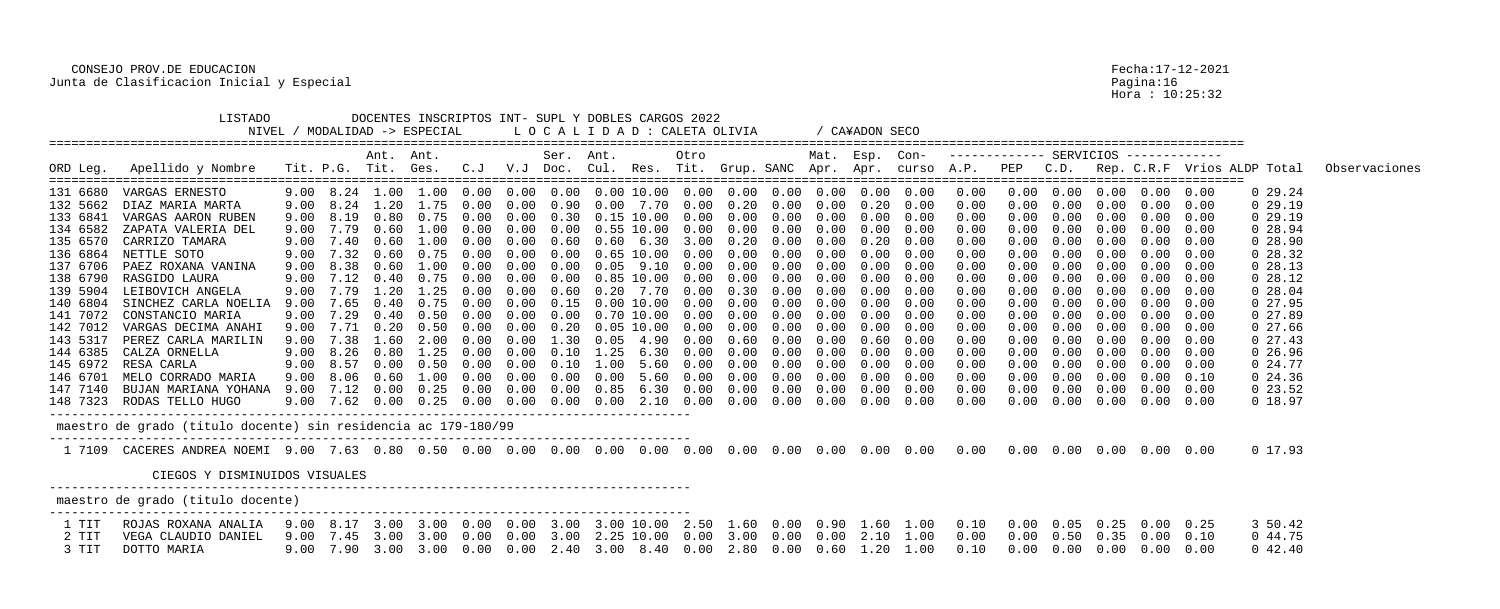| 4 TIT   VERA JUAN RAMON                                                                                                                                      |  |  |  |  |  |  |  |  |  |  |  |
|--------------------------------------------------------------------------------------------------------------------------------------------------------------|--|--|--|--|--|--|--|--|--|--|--|
| 5 TIT  MERCADO STEFANI DEL  9.00  7.38  1.40  1.75  0.00  0.00  1.10  3.00 10.00  1.00  0.00  0.50  1.00  0.10  0.10  0.00  0.00  0.00  0.00  0.00   0.36.73 |  |  |  |  |  |  |  |  |  |  |  |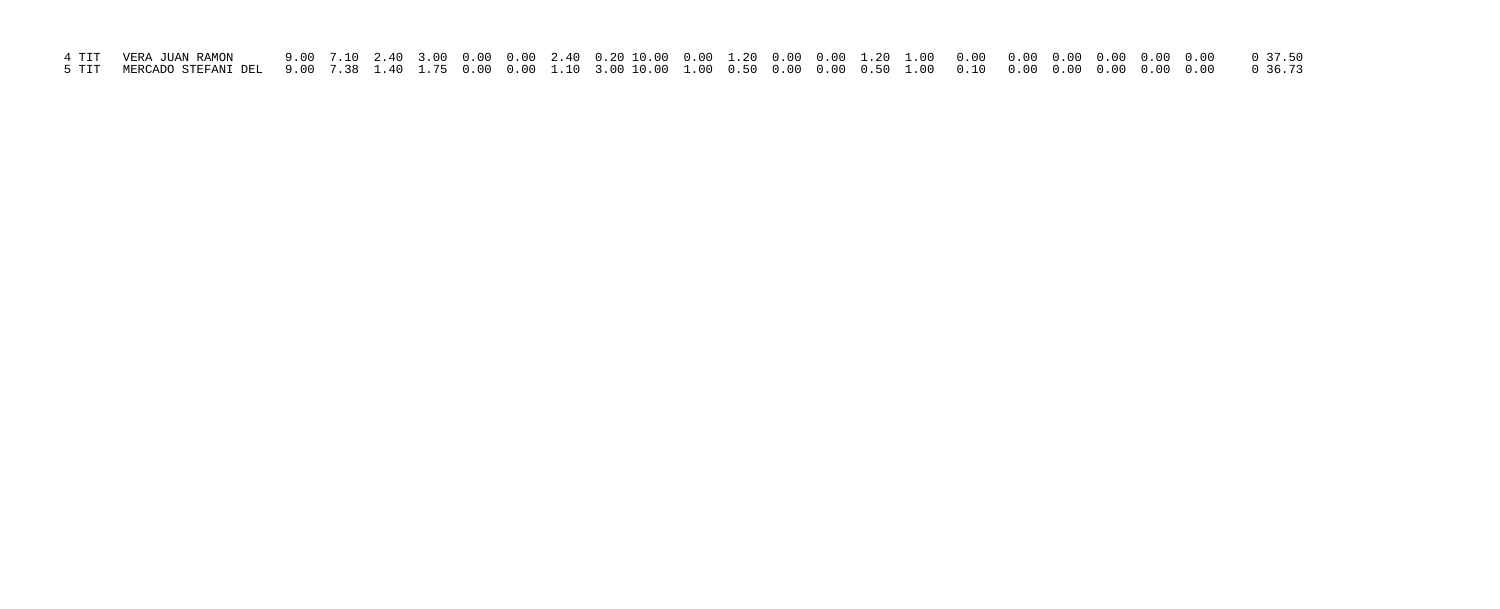Hora : 10:25:32

## CONSEJO PROV.DE EDUCACION Fecha:17-12-2021 Junta de Clasificacion Inicial y Especial especial pagina:17

 LISTADO DOCENTES INSCRIPTOS INT- SUPL Y DOBLES CARGOS 2022 NIVEL / MODALIDAD -> ESPECIAL L O C A L I D A D : CALETA OLIVIA / CA¥ADON SECO ================================================================================================================================================================== Ant. Ant. Ser. Ant. Otro Mat. Esp. Con- ------------- SERVICIOS ------------- ORD Leg. Apellido y Nombre Tit. P.G. Tit. Ges. C.J V.J Doc. Cul. Res. Tit. Grup. SANC Apr. Apr. curso A.P. PEP C.D. Rep. C.R.F Vrios ALDP Total Observaciones ================================================================================================================================================================== 6 4121 SOTOMAYOR FERNANDA 9.00 8.50 2.20 3.00 0.00 0.00 1.00 0.55 10.00 0.00 0.40 0.00 0.00 0.40 0.00 0.00 0.00 0.00 0.00 0.00 0.05 0 35.10 7 TIT HERRERA RODRIGO 9.00 7.62 1.00 1.50 0.00 0.00 0.90 0.75 3.50 0.00 0.40 0.00 0.00 0.40 1.00 0.00 0.00 0.00 0.00 0.00 0.00 3 29.07 SORDOS E HIPOACéSICOS -------------------------------------------------------------------------------------- maestro de grado (titulo docente) --------------------------------------------------------------------------------------- 1 TIT RUSSO MARCELA 9.00 6.46 3.00 3.00 1.10 0.00 3.00 3.00 10.00 3.00 1.90 0.00 0.50 1.80 1.00 0.10 0.00 1.10 0.30 2.70 0.00 3 53.96 2 TIT ANFUSO BARBARA 9.00 5.84 3.00 3.00 0.60 0.00 2.80 3.00 10.00 4.00 1.60 0.00 1.00 1.60 1.00 0.10 0.00 0.00 0.30 0.50 0.00 0 47.34 3 TIT OCA¥A SILVIA 9.00 6.80 3.00 3.00 0.00 0.00 3.00 3.00 10.00 0.00 2.00 0.00 0.00 2.00 1.00 0.00 0.00 0.25 0.15 1.70 0.40 0 45.30 4 TIT GOMEZ VICTOR ARIEL 9.00 7.67 3.00 3.00 1.20 0.00 2.40 0.85 10.00 0.00 1.60 0.00 0.00 1.60 1.00 0.00 0.00 0.00 0.50 0.25 0.00 2 44.07 5 TON MOLINA IRENE MICAELA 9.00 8.29 1.20 1.75 0.00 0.00 0.90 3.00 10.00 6.00 0.30 0.00 0.00 0.30 0.00 0.00 0.00 0.00 0.05 0.00 0.00 3 43.79 6 TREVAN MONICA VANINA 9.00 7.01 2.20 2.75 0.00 0.00 2.00 3.00 10.00 1.50 1.00 0.30 1.00 1.00 0.20 0.00 0.00 0.00 0.00 0.20 2 43.16<br>POGGIO AGUERO MONICA 9.00 6.09 3.00 3.00 0.00 0.00 3.00 2.50 10.00 0.00 1.50 0.00 1.50 0.0 7 TIT POGGIO AGUERO MONICA 9.00 6.09 3.00 3.00 0.00 0.00 3.00 2.50 10.00 0.00 1.50 0.00 0.00 1.50 1.00 0.00 0.00 0.10 0.00 0.00 0.30 0 40.99 8 4378 IBARRA TANIA ANAHI 9.00 7.65 0.40 0.50 0.00 0.00 2.10 0.85 10.00 7.50 1.00 0.00 0.00 1.00 0.00 0.00 0.00 0.00 0.00 0.00 0.00 0 40.00 9 TIT CHAILE JUDITH 9.00 8.48 0.40 1.75 0.00 0.00 1.30 0.70 10.00 5.75 0.60 0.00 0.00 0.60 0.00 0.00 0.00 0.00 0.00 0.00 0.00 0 38.58 10 TIT SOSA MARIA BELEN 9.00 6.76 1.00 1.50 0.00 0.00 1.70 1.65 10.00 4.25 0.80 0.00 0.00 0.80 1.00 0.10 0.00 0.00 0.00 0.00 0.00 0 38.56 11 TIT CHAVEZ DANIELA 9.00 8.86 1.20 1.75 0.00 0.00 1.30 0.50 10.00 3.50 0.60 0.00 0.00 0.60 1.00 0.00 0.00 0.00 0.00 0.00 0.20 0 38.51 12 TIT QUINTAR ANA BEATRIZ 9.00 7.11 1.60 2.25 0.00 0.00 1.70 0.45 10.00 1.00 0.80 0.00 0.00 0.80 1.00 0.00 0.00 0.00 0.00 0.00 0.05 2 37.76 13 TIT GUZMAN ALDANA 9.00 7.78 3.00 2.25 0.00 0.00 1.60 3.00 5.60 0.00 0.80 0.00 0.00 0.80 1.00 0.10 0.00 0.00 0.00 1.00 0.00 0 35.93 14 5960 AMARILLA DAIANA 9.00 7.65 0.40 0.75 0.00 0.00 1.10 2.10 9.10 4.50 0.50 0.00 0.00 0.50 0.00 0.10 0.00 0.00 0.00 0.00 0.00 0 35.70 15 6501 MARTINEZ YESICA 9.00 8.00 0.80 1.25 0.00 0.00 0.60 0.70 10.00 3.50 0.30 0.00 0.00 0.30 0.00 0.10 0.00 0.00 0.00 0.00 0.00 0 34.55 16 6356 GOMEZ KARINA BEATRIZ 9.00 8.35 0.80 1.00 0.00 0.00 0.90 0.10 10.00 0.00 0.40 0.00 0.00 0.40 0.00 0.00 0.00 0.00 0.00 0.00 0.00 0 30.95 17 6779 BUSTAMANTE GABRIELA 9.00 8.09 0.40 0.75 0.00 0.00 0.30 0.20 10.00 2.00 0.10 0.00 0.00 0.10 0.00 0.00 0.00 0.00 0.00 0.00 0.00 0 30.94 18 6784 BUSTAMANTE MARIA 9.00 7.33 0.40 0.75 0.00 0.00 0.40 0.00 10.00 1.00 0.00 0.00 0.00 0.00 0.00 0.00 0.00 0.00 0.00 0.00 0.00 0 28.88 19 6747 RUIZ ANGELA STEFANIA 9.00 7.63 0.40 0.75 0.00 0.00 0.20 0.35 10.00 0.00 0.00 0.00 0.00 0.00 0.00 0.00 0.00 0.00 0.00 0.00 0.00 0 28.33 20 6748 ALMADA LORENA 9.00 7.42 0.40 0.75 0.00 0.00 0.00 0.10 10.00 0.00 0.00 0.00 0.00 0.00 0.00 0.00 0.00 0.00 0.00 0.00 0.00 0 27.67 21 5357 BARRIONUEVO 9.00 7.16 1.60 2.00 0.00 0.00 1.00 0.75 4.90 0.00 0.80 0.00 0.00 0.40 0.00 0.00 0.00 0.00 0.00 0.00 0.00 0 27.61

IRREGULARES MOTORES